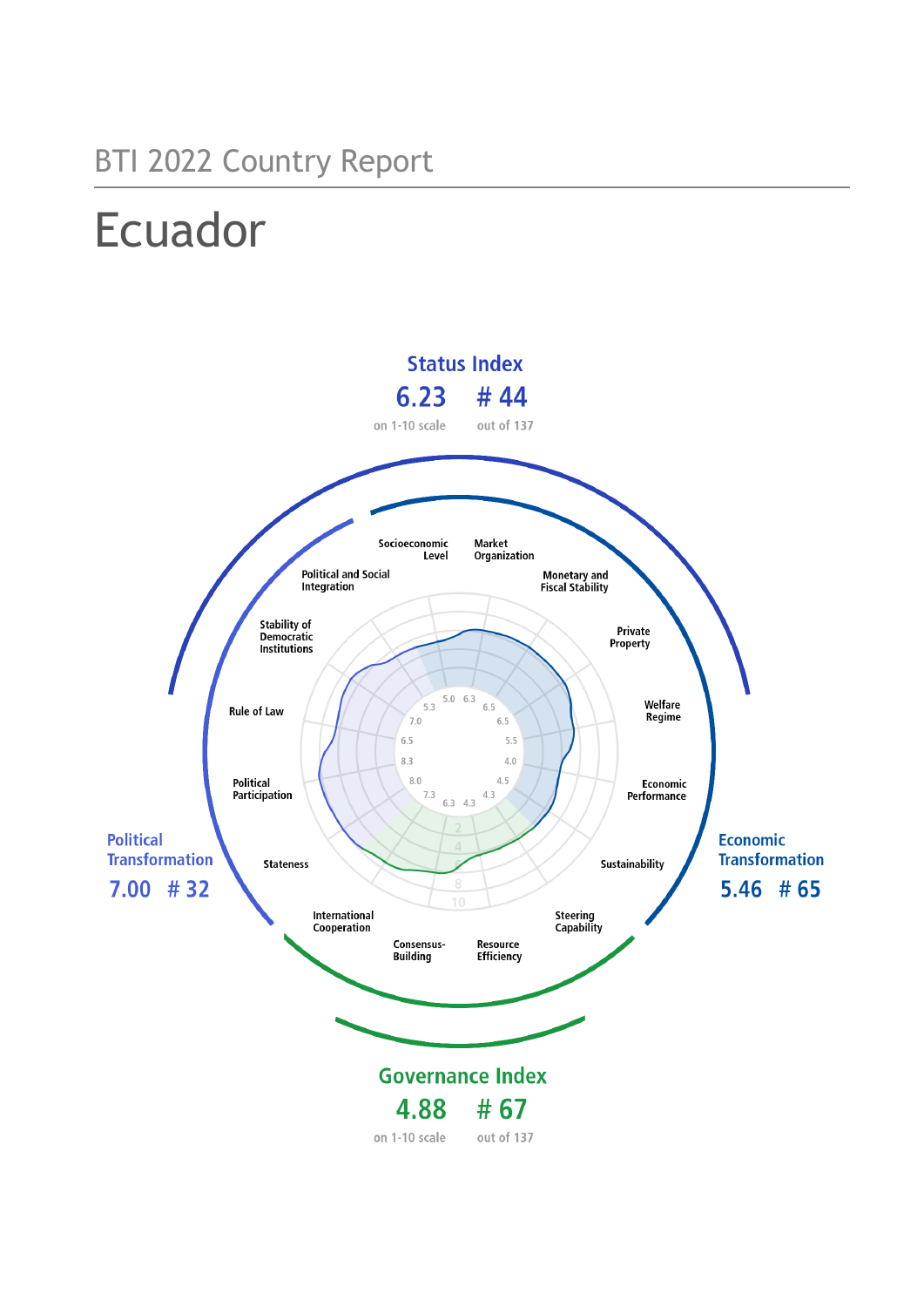This report is part of the **Bertelsmann Stiftung's Transformation Index (BTI) 2022**. It covers the period from February 1, 2019 to January 31, 2021. The BTI assesses the transformation toward democracy and a market economy as well as the quality of governance in 137 countries. More on the BTI at [https://www.bti-project.org.](https://www.bti-project.org/)

Please cite as follows: Bertelsmann Stiftung, BTI 2022 Country Report — Ecuador. Gütersloh: Bertelsmann Stiftung, 2022.

This work is licensed under a **Creative Commons Attribution 4.0 International License**.

### **Contact**

Bertelsmann Stiftung Carl-Bertelsmann-Strasse 256 33111 Gütersloh Germany

**Sabine Donner** Phone +49 5241 81 81501 sabine.donner@bertelsmann-stiftung.de

**Hauke Hartmann** Phone +49 5241 81 81389 hauke.hartmann@bertelsmann-stiftung.de

**Claudia Härterich** Phone +49 5241 81 81263 claudia.haerterich@bertelsmann-stiftung.de

### **Sabine Steinkamp** Phone +49 5241 81 81507 sabine.steinkamp@bertelsmann-stiftung.de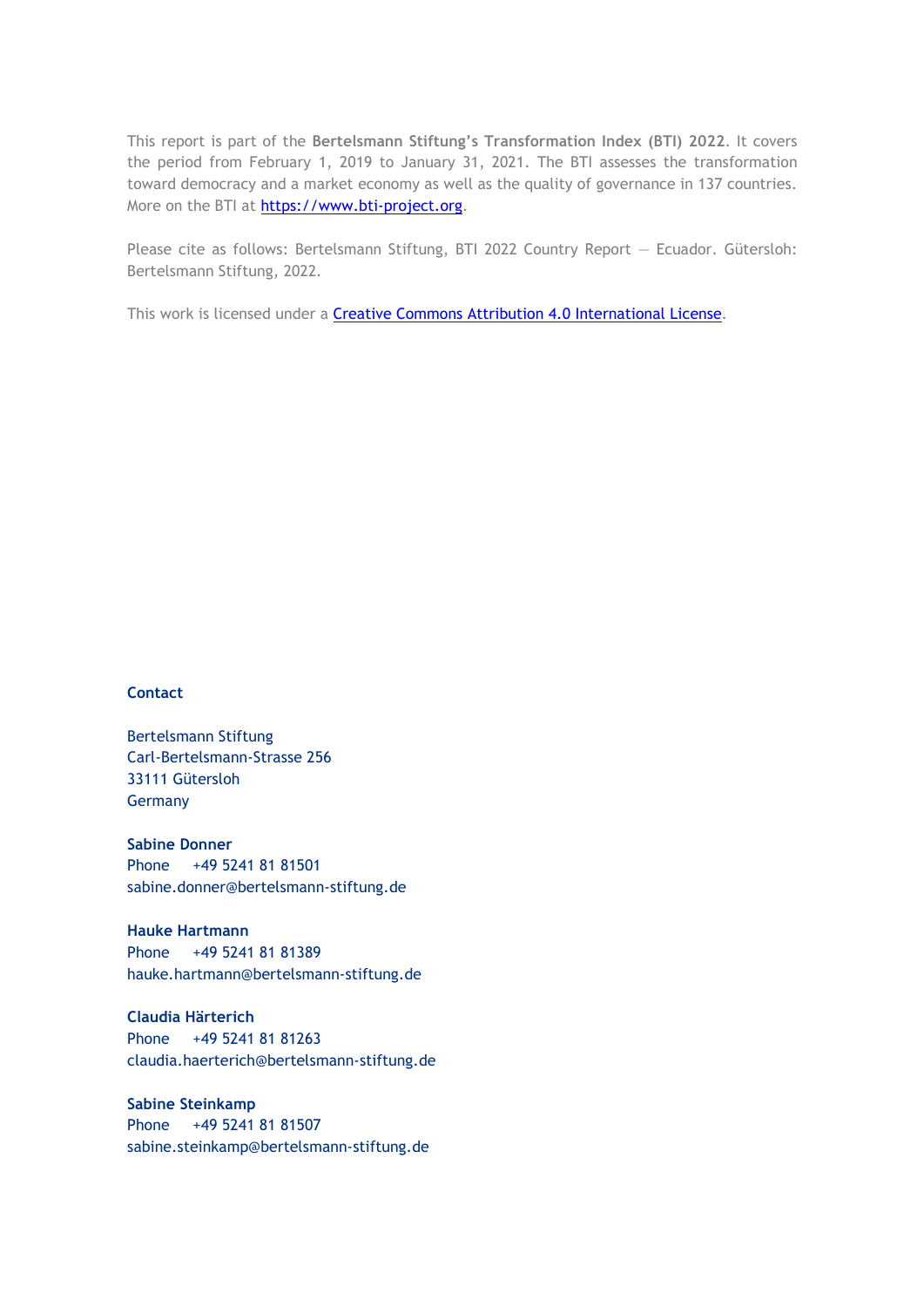#### **Key Indicators**

| Population               | M      | 17.6 | HDI                            | 0.759 | GDP p.c., PPP $\sqrt{5}$   | 10896 |
|--------------------------|--------|------|--------------------------------|-------|----------------------------|-------|
| Pop. growth <sup>1</sup> | % p.a. | 1.5  | HDI rank of 189                | 86    | Gini Index                 | 45.7  |
| Life expectancy          | vears  | 77.0 | UN Education Index             | 0.702 | Poverty <sup>3</sup><br>%  | 9.8   |
| Urban population %       |        | 64.2 | Gender inequality <sup>2</sup> | 0.384 | Aid per capita $\mathsf S$ | 30.2  |
|                          |        |      |                                |       |                            |       |

Sources (as of December 2021): The World Bank, World Development Indicators 2021 | UNDP, Human Development Report 2020. Footnotes: (1) Average annual growth rate. (2) Gender Inequality Index (GII). (3) Percentage of population living on less than \$3.20 a day at 2011 international prices.

## Executive Summary

During the review period (i.e., the second half of Lenín Moreno's 2017 to 2021 term) Ecuador slipped into a profound crisis, induced by adverse world market conditions. In October 2019, the government decided on a package of austerity measures that aimed to reduce the huge fiscal deficit inherited from its predecessor, including the elimination of gasoline subsidies. Transport unions, students and the country's largest indigenous organization, the Confederation of Indigenous Nationalities of Ecuador (Confederación de Nacionalidades Indígenas del Ecuador, CONAIE), immediately engaged in protests, which were oppressed, and ended in eight dead and 1,340 injured (including protesters and police). While Moreno later rescinded the austerity measures and held on to power, the crisis did not seriously affect Ecuador's – albeit defective – democracy.

The COVID-19 pandemic has further exacerbated the country's problems. Ecuador was one of the hardest-hit countries in the Americas during the first wave of the virus, with the port city of Guayaquil suffering an unparalleled humanitarian emergency due to the much-publicized accumulation of cadavers in homes and on the streets. The local government's response was erratic, and the national government showed an inability to address the public health crisis. This coincided with outstanding debt payments and a risk of default on outstanding bond payments. At the beginning of the pandemic, the country was in the midst of a deep economic crisis provoked by a fall in oil prices, high fiscal spending, the beginning of the repayments on previous government debts and the depletion of internal credit lines. The government focused its efforts on refinancing the fiscal deficit, despite its political weakness (President Moreno lacks leadership, clear initiatives and the support of a legislative bloc). However, Moreno was able to renegotiate debt owed to bondholders, China and the IMF.

This process took place during an adverse scenario in which fiscal contraction measures and the economic slowdown caused by COVID-19 resulted in an economic downturn of -9.3% at the end of 2020. According to UNICEF, poverty increased 10% in 2020, affecting 1.8 million citizens (or 450,000 families). The poverty rate increased from 27.2% to 37.6% and extreme poverty rose from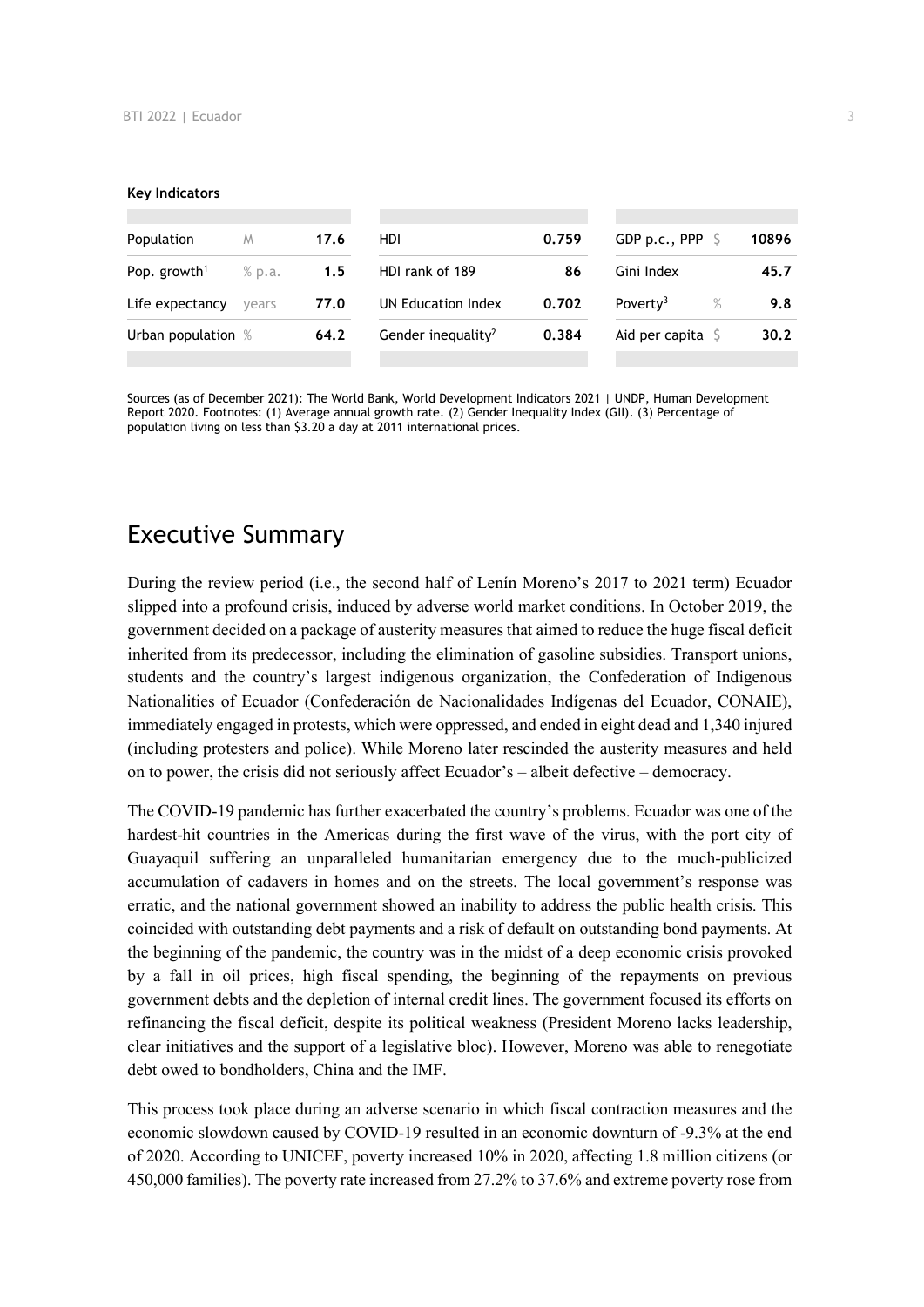10.7% to 19.2% due largely to the increase in unemployment. Face-to-face courses at all education levels have been stopped since March 2020 due to COVID-19, which will have long-term effects. These three indicators have a direct impact on growing inequality.

## History and Characteristics of Transformation

Ecuador's transition from a military dictatorship to a democratic system of government took place in 1979. The transition process was carried out on the basis of an agreement between civilian reformers and elements within the military that were intent on greater openness. However, the transition suffered because powerful conservative, liberal and other societal sectors were opposed to it, and were therefore excluded from influencing future policies.

The political elite lacked widespread appreciation for democratization and the rules of the game, which some political actors did not regard as their own. Thus, the transition failed to achieve a consensus on the mechanisms for allocating and distributing political power. In turn, this restricted the consolidation, legitimacy and durability of the democratic model.

The Ecuadorian process of democratization took place against the background of a long and profound economic crisis, which further impoverished vast sectors of the population. The consequence was a delegitimization of the democratic model, as large sections of the population did not consider it capable of solving the most urgent economic problems. The economic crisis led to a considerable reduction in material, human and power resources, while the state increasingly lost control over the remaining assets. The debt crisis of the early 1980s revealed the frailty of this development model. During the following 10 years, the governments of Osvaldo Hurtado, León Febres Cordero and Rodrigo Borja made great efforts to stabilize the Ecuadorian economy to varying levels of, and overall very little, success. However, economic policy measures were increasingly determined by IMF alignment requirements. Under the somewhat chaotic governments of the 1990s, no fundamental stability was achieved.

A cycle of political crises dominated the eight years from February 1997, following the resignation of President Abdalá Bucaram, who was forced out of office by the parliament and pressure groups. National Congress President Fabián Alarcón succeeded him, albeit as a result of marginally constitutional proceedings in which political actors ignored official procedure. Political stability seemed to return with the adoption of a new constitution and the presidency of Jamil Mahuad in August 1998. However, after a few months, the government and society as a whole were shaken by a financial crisis that led to the adoption of new measures, including the introduction of the U.S. dollar as the national currency (January 2000), and ultimately to a coup d'état on January 21, 2000. From 1998 to 2000, these developments resulted in Ecuador's worst economic crisis of the 20th century. Triggered by a combination of factors, the Ecuadorian economy was already crisisprone by the mid-1990s. Poor economic policy decisions and various negative external influences exacerbated the difficult situation. The liberalization of the Ecuadorian financial market also led to a prolonged financial crisis that began in the mid-1990s. Lucio Gutiérrez, a key figure in the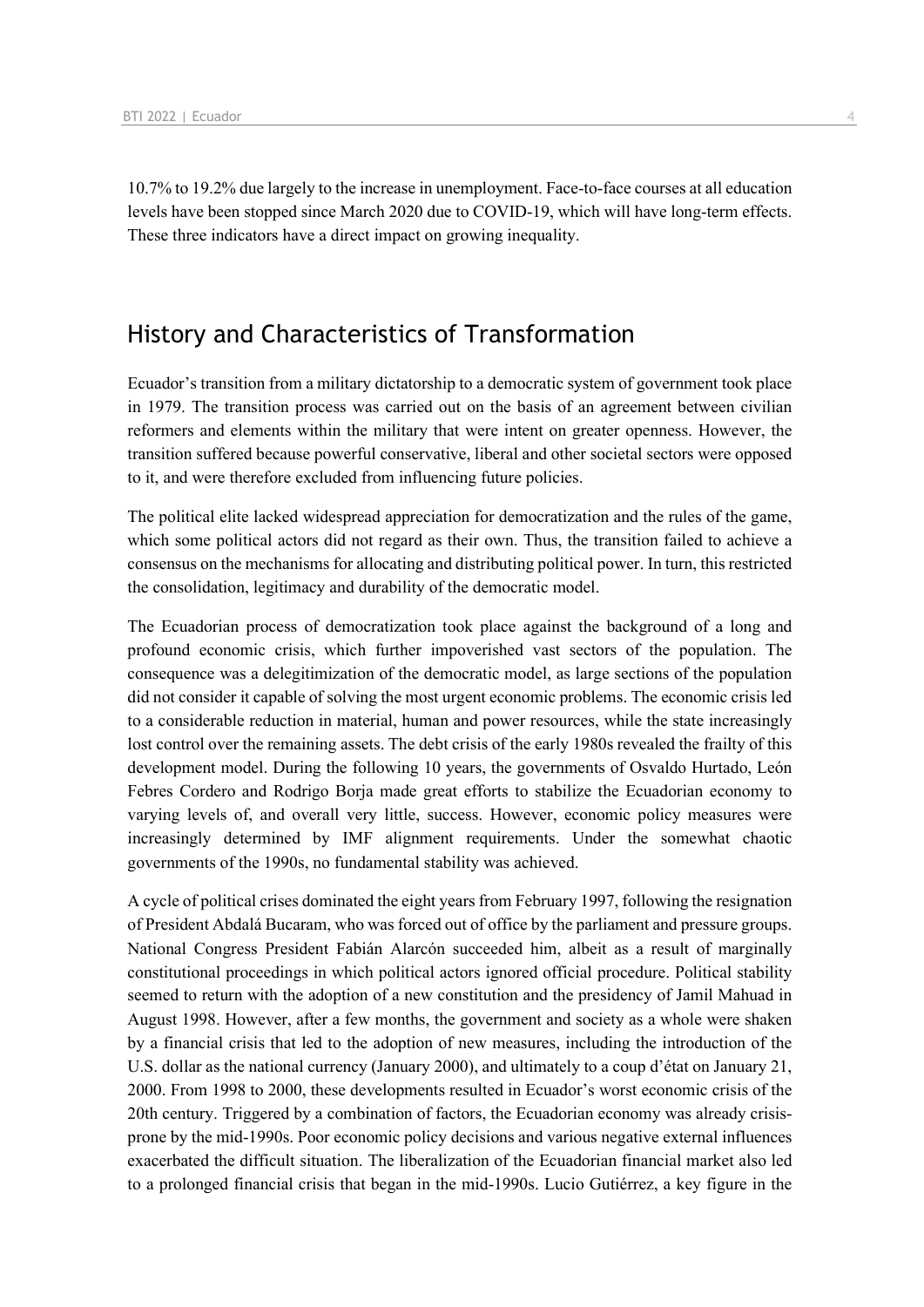military-backed coup, took over the presidency in January 2003. After losing support in the parliament and among society, Gutiérrez was removed from office in April 2005 and replaced by Vice President Alfredo Palacio.

Winning 57% in a runoff election, Rafael Correa assumed the presidency in January 2007. The Correa government launched a political and economic project, "Revolución Ciudadana," that openly criticized the market economy. Without excluding the private sector, the project promoted the active intervention of a strong state within society and the economy. Correa was in office during the 10 years of the greatest economic prosperity in Ecuador's recent history, showing his willingness to transform the country through socially oriented public policies and infrastructure investment. However, his performance was tarnished and lost its efficiency due to authoritarian tendencies and large-scale corruption.

In April 2017, Lenín Moreno from the governing Alianza País won the runoff elections with 51% of the votes against opposition candidate Guillermo Lasso (49%). During his first two years in office, Moreno worked to end dependency on Rafael Correa and the groups that supported Correa. This implied a radical shift in the type of public policies from statism to a pro-market model, which promoted investigations into corruption. In addition, Moreno changed the institutional basis that supported power during Correa's mandates through a referendum.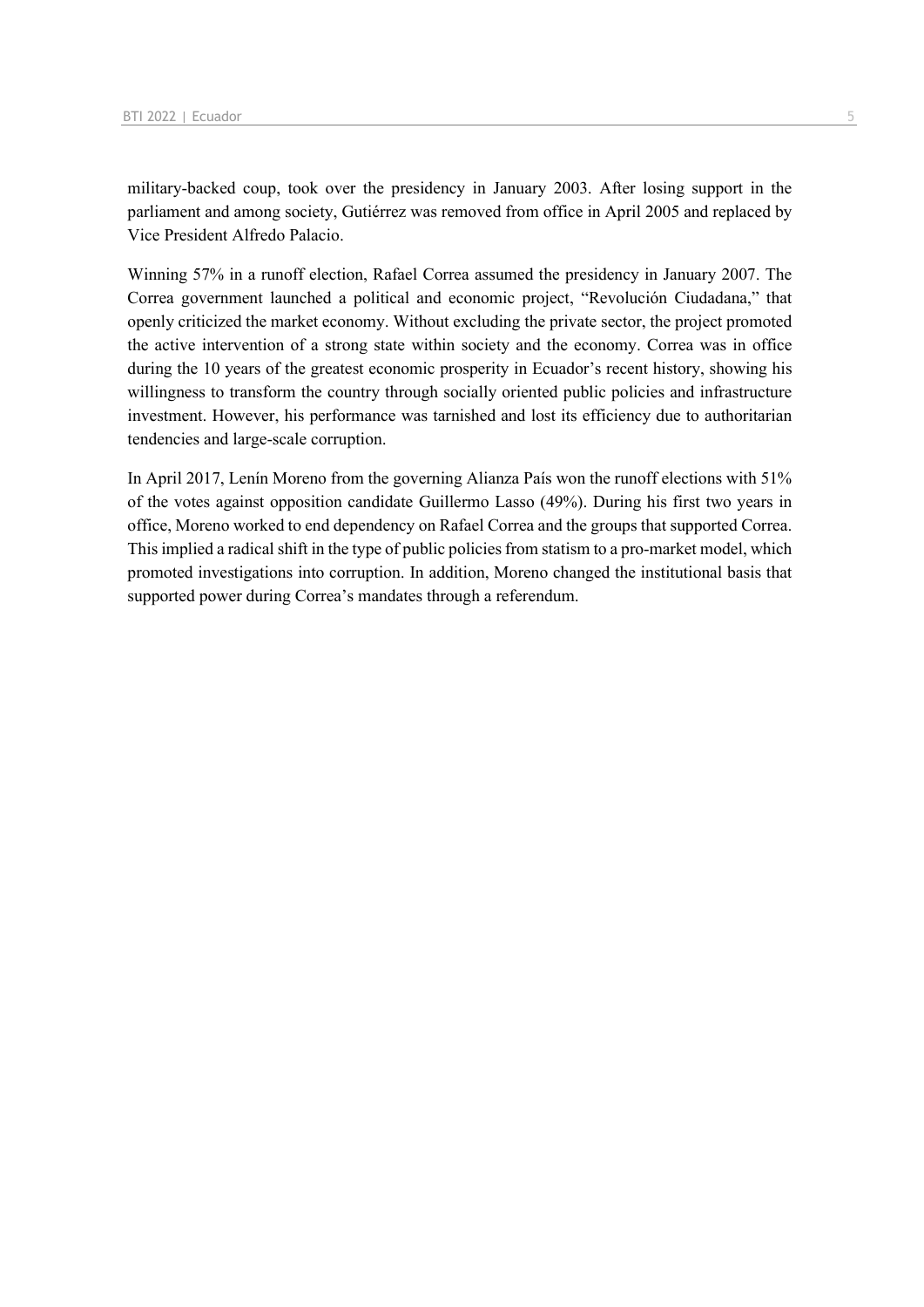The BTI combines text analysis and numerical assessments. The score for each question is provided below its respective title. The scale ranges from 1 (worst) to 10 (best).

## Transformation Status

## I. Political Transformation

### **1 | Stateness**

There are few threats to the state monopoly on the use of force in Ecuador. The state has a presence throughout the country, albeit an uneven one, and there are few groups, if any, that challenge the state monopoly on the use of force over its territory in a permanent, systematic and organized manner. Drug-traffickers do not control large production areas and, according to United Nations Office on Drugs and Crime (UNODC), Ecuador only represents 0.04% of the region's total coca crops. However, the country's major problem is illegal mining. In 2020, there were holdings with extraction points in eight of the 24 provinces. For example, in the northern part of the Esmeraldas province, 52 illegal holdings were registered. Former members of FARC and/or Chinese mafias control these areas. Even though the government intervened, with the army attempting to regain the control of the territory after a mine collapse, illegal activities have not stopped. In October 2019, demonstrations against the government's economic measures lasted for 11 days. The government used military and police force to regain control of the territories, especially in the center of Quito, the capital of the country. These events remain politically controversial.

No relevant group in society questions the legitimacy of the nation-state and all citizens enjoy the same rights. Discrimination and the lack of equal opportunities is a consequence of ethno-social structures and the country's economic dynamics rather than a cause of the official policies implemented by state institutions. The indigenous movement is the main actor that questions the legitimacy of the nation-state. In particular, the indigenous movement criticizes the state for its lack of attention to the needs of indigenous citizens, and the structural exclusion and marginalization of indigenous peoples. Therefore, during periods of crisis, the indigenous movement is the main actor that organizes demonstrations, as in October 2019.

### **Question** Score



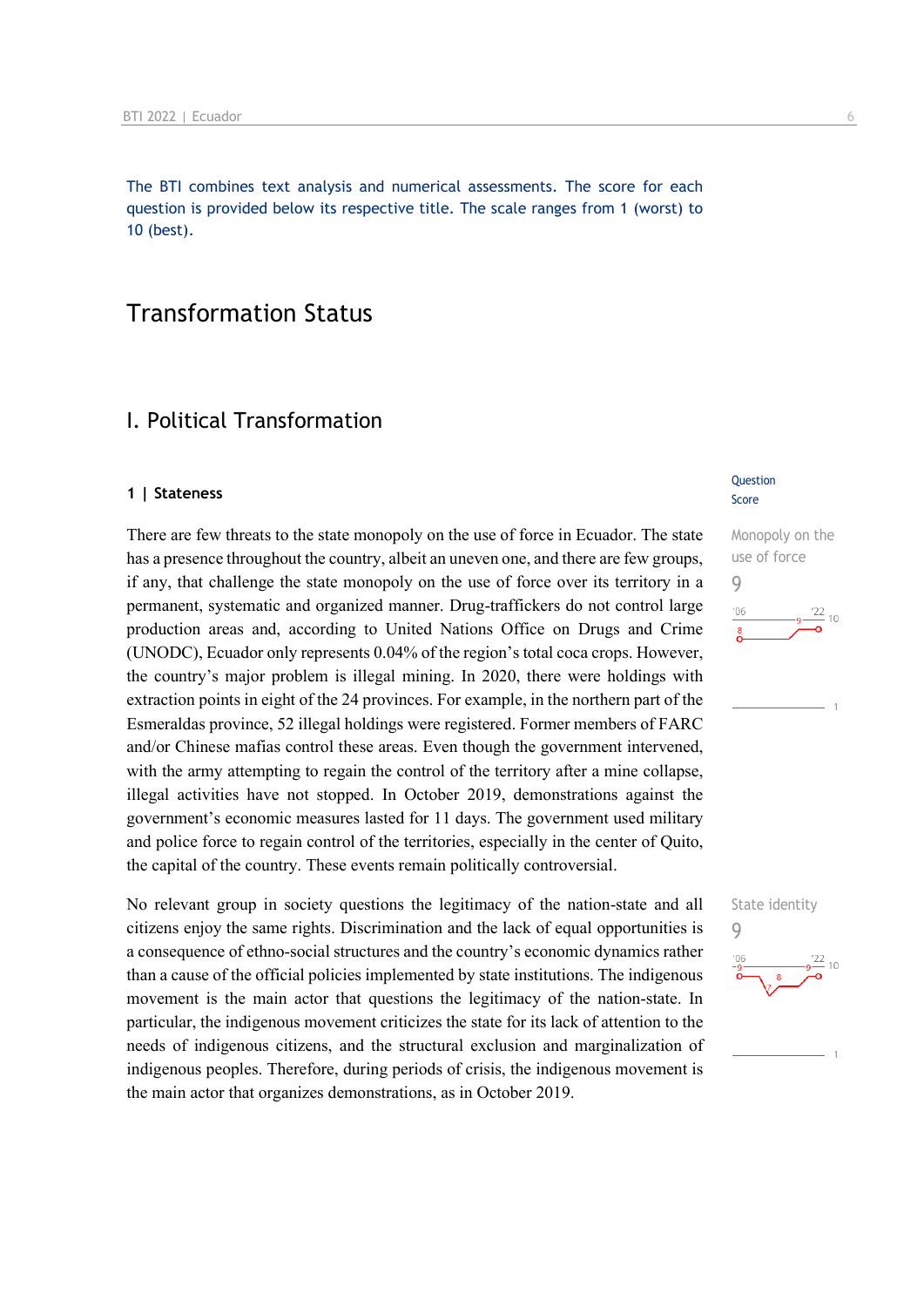Religious freedom, and the separation of church and state have existed since the beginning of the 20th century, even though Catholic dogmas are widely present within society. According to a survey conducted by Click Report, in January 2021, 96.57% of respondents declared that they believe in God. In September 2019, religious groups opposed a law reform that would have legalized abortion in cases of rape. The National Assembly eventually rejected the proposal. Abortion and other sexual issues were also discussed along with the reform of the Public Health Code. Representatives of the Episcopal Conference of the Catholic Church expressed concerns about contraceptive methods (especially for teenagers), assisted reproduction, the use of abortion during obstetric emergencies and sexual identities. Despite COVID-19 restrictions, conservative groups (self-described as "pro-life") organized demonstrations and protests. The bill did not pass due to the president's veto. Vice President María Alejandra Muñoz has been the main supporter of fundamentalist Catholics in the government and even threated to resign if the Health Code was approved. (In November 2020, in the middle of the health crisis, she traveled with her family to the Vatican to see the Pope and receive the pontifical blessings).

The presence of public administration and infrastructure in Ecuador increased due to investments made during the commodities boom, which mainly focused on road construction, education and health care infrastructure, and hydroelectric production plants. However, in that period, the organization of social services (education and health care) weakened due to sudden regulatory changes and restructuring. The economic crisis during the review period has further weakened Ecuador's administrative structures, with public spending cuts resulting in civil servant layoffs and the closure of several institutions. Public spending will be cut further due to the agreement the government signed with the IMF to finance the fiscal deficit. However, basic services, although deficient, are available in almost all the regions of the country, especially in the urban areas.

The Internal Revenue Service (Servicio de Rentas Internas, SRI) is the public institution in charge of tax management. It is one of the country's most organized institutions and since its creation it has not suffered as much political interference as others. The SRI has contributed to a permanent increase in receipts. However, the problem with taxes in Ecuador is related to the existence of rules that enable tax evasion and the circulation of (black) money outside of fiscal control. The rule of law as a mechanism of performance in public administration is fragile. The same applies to other aspects of the functioning of state and society. Cronyism and bribes still predominate in public administration and in the justice system to speed up bureaucratic processes.

According to ECLAC data, Ecuador is within the average of Latin America regarding access to safe drinking water in urban areas (circa 75% in 2017) and to sanitation (85% in 2015). These figures have probably not improved because renewed

No interference of religious dogmas 8



Basic administration 6 $\frac{22}{10}$  $06'$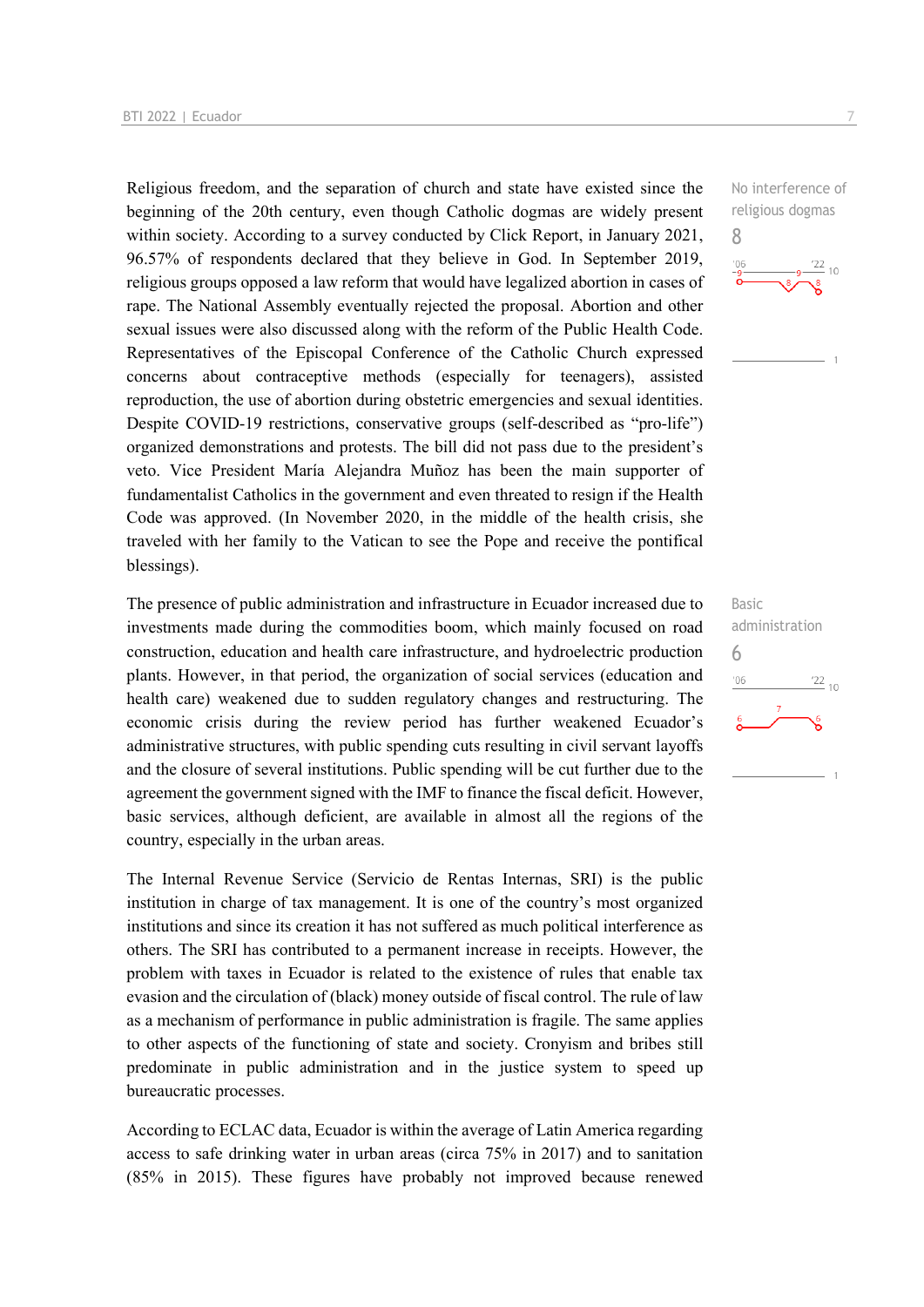investment is not forthcoming due to the fiscal deficit. Furthermore, corruption continues to affect administrative functioning, as evidenced during the COVID-19 pandemic by the overpriced purchases and the low-quality of materials purchased. In hospitals in Guayaquil, the city most affected by the pandemic in Latin America, surcharges paid on body bags reached 1,283% to 1,311%. However, this was not the only example of corruption during the health crisis. Irregularities were detected in the purchase of medicines in public hospitals in Guayaquil and in the construction of hospitals in Manabí.

### **2 | Political Participation**

In general, multiparty elections are held regularly and are accepted as a means of filling political positions. There are no major legal restrictions on electoral freedom in Ecuador. Before January 31, 2021, the most recent national election was the April 2017 presidential runoff, won by Lenín Moreno of the ruling Alianza País with 51% of the vote against opposition candidate Guillermo Lasso (49%). The elections were largely deemed free and fair by international observers, although some expressed concern about the use of state resources in Moreno's favor. (Shortly after the current review period, national elections were held on February 7, 2021. These, too, were largely considered free and fair by international observers).

One weakness, however, has been the performance of the National Electoral Council (CNE), with CNE chairmen engaging in internal disputes that eventually escalated over the qualification process for presidential candidates in the February 2021 elections. The biggest problem in this matter is the complexity of the electoral administration system and its registration procedures, as well as the mandatory primaries, which is problematic for Ecuador's weak political parties. Although a permanent CNE has finally been appointed, its legitimacy is in doubt because it was appointed by the provisional Council for Citizen Participation and Social Control.

In addition, there were two cases that call into question the electoral process, although they are related more to the candidates rather than to the arbitrariness of the CNE. First, there was Correa's attempt to run for vice president. Correa did not register in person (a procedure that had been instituted under his administration) because in order to avoid prison he had fled Ecuador. An unclear process to replace the vicepresidential candidate was initiated after the primaries had already taken place. The second case involved five-time presidential candidate Álvaro Noboa, who ran with a party to which he did not belong and did not meet all of the requirements to participate. Nevertheless, Noboa appealed to the Electoral Contentious Tribunal (TCE) and the human rights commission, which led to a dispute between the TCE and CNE.

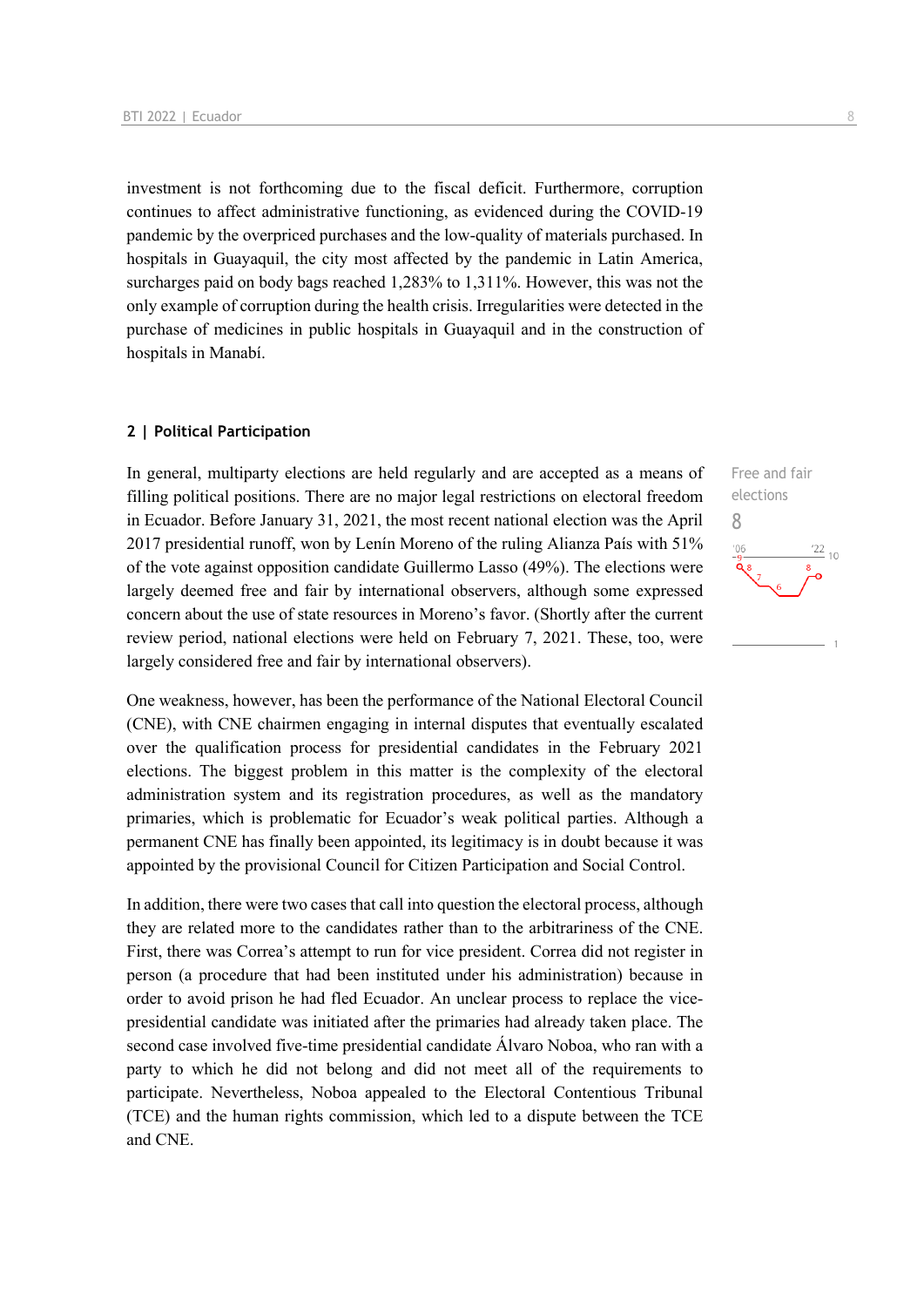Another factor regarding the proper conduct of the elections was the debate over whether the elections should be postponed because of the COVID-19 crisis. Ultimately, the elections proceeded, with measures implemented to prevent the spread of COVID-19. However, these measures meant that the campaign was more expensive and restrictive, which proved especially challenging for candidates with fewer resources.

Moreno's government is relatively weak and lacks a solid government team and consistent public policy proposals. Consequently, Moreno's government lacks effective power, even though it was legitimately elected. Moreno has not been able to execute power in an independent manner, which has strengthened the presence of religious lobbies, as evidenced by the public debate around abortion (see "No interference of religious dogmas"). However, the biggest constraint on the president's power has been the agreement with the IMF, which cut public spending and increased taxes as a condition for the necessary loans to cover the fiscal deficit.

On a structural basis, there are no veto actors capable of performing outside of Ecuador's institutions, but there is an alliance between private, corporate interests and parties with democratic representation. Parties exchange parliamentary support for control of certain areas of public administration with the government. For example, about 20 deputies allegedly obtained positions in hospitals for friends and acquaintances in their provinces in exchange for their votes in the Assembly. The allegations concerned the division of administrations of health facilities and negotiations for the purchase of medicines and supplies. Another method used by parties and representatives is to appoint as heads of institutions individuals they know in order to sell favors and impunity to other political actors and criminal groups.

Association and assembly rights have occasionally been subject to interference and government restrictions, but there are no outright prohibitions on independent political or civil society groups.

In October 2019, large-scale protests extended for more than 10 days in Quito, as well as in other cities like Ambato, Guayaquil, and across the provinces of Azuay, Cotopaxi and Tunguranhua. These protests were organized against the elimination of fuel subsidies and other measures that the government had announced in order to improve the country's economic situation and comply with its IMF agreements. Demonstrations were led by the indigenous organization CONAIE, though in Quito several radical left-wing groups protested violently using homemade explosives, setting fire to the Contraloría building (Court of Accounts) and the building of the Teleamazonas television channel. Despite the government ultimately agreeing to restore fuel subsidies, the confrontations between government forces and protesters resulted in eight dead and 1,340 injured (including protesters and police), according to the Office of the Ombudsman. In May 2020, there was a further cycle of protests,

Effective power to govern 9

Association / assembly rights 9 $10$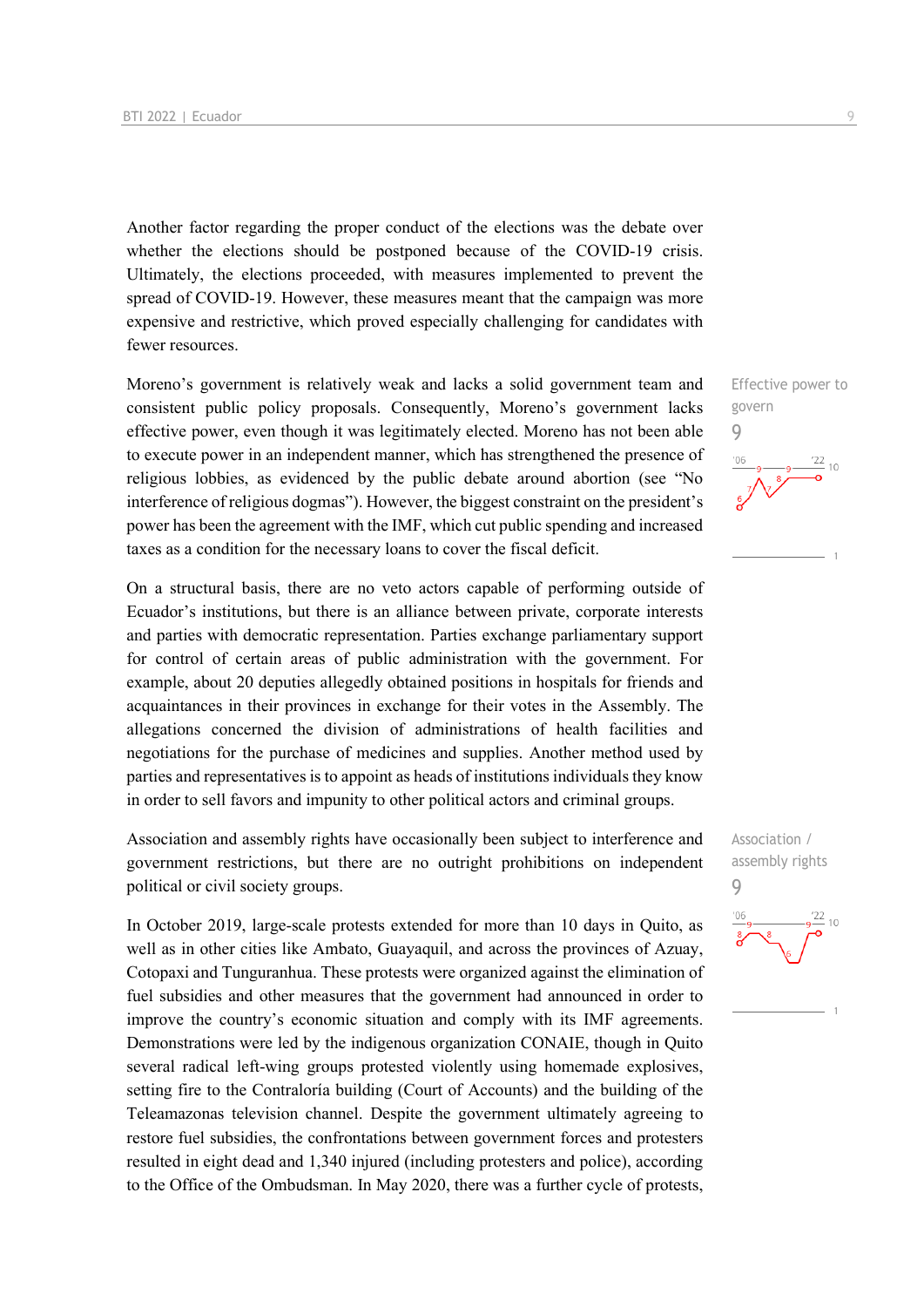although these subsequent protests were less intense because the pandemic was at a critical stage. Protests began on May 1 (Labor Day) and continued throughout the month, with actions of varying intensity demonstrating against public sector layoffs and the labor crisis caused by the COVID-19 crisis.

The government has pursued legal charges for conspiracy against three political leaders of the opposition, who were held in pretrial detention for a long period. One of the leaders, Paola Pabón, is the prefect of the Province of Pichincha.

On March 16, 2020, the government declared a state of emergency, Decree 1017, which was extended twice and eventually ended in September following a ruling by the Constitutional Court (see "Separation of powers"). In January 2021, the court also blocked a renewed state of exception. Decree 1017 suspended certain individual rights under the constitution, including the right to association and assembly. The decree also granted the government the authority to use digital tools to monitor individuals under mandatory isolation or quarantine. Temporary restrictions on movement and assembly remain in place, and schools remain closed. The measures met the requirements of legality, necessity, proportionality and were of nondiscriminatory character.

Freedom of expression is ensured by the constitution. In Ecuador, there is media plurality, which has improved even more with the proliferation of online media, and the conversion of traditional information channels into platforms that combine traditional media with the internet. Over the last two years, challenges to freedom of expression have been minimal and not substantial. The information context has been much more consistent since the Communications Law was reformed. On the other hand, the normative framework in Ecuador establishes a protection mechanism for individuals against abuses perpetrated by media outlets.

However, Moreno's government has directly and indirectly increased its attacks on media outlets. The most direct attack was against Pichincha Universal, which was banned, and accused of "inciting discord" for its information and editorial line, especially during the October protests. It should be noted that this media outlet is owned by the provincial government of Pichincha, which is ruled by the opposition.

Fundamedios is an organization that registers all types of "alarms" against freedom of expression, either committed by state actors or the general public. These alarms range from simple verbal or social media threats to physical attacks and other crimes. In 2020, there were a total of 960 attacks against media outlets, journalists, activists and citizens, which represents 91% of the alarms registered by Fundamedios that year. There were 37 attacks on media outlets and six cases of attacks on graphic reporters.

According to IDEA's Global State of Democracy, Ecuador scored 0.59 for media integrity (out of a maximum of 1), ranking as a mid-tier country in this section.

Freedom of expression 7 $106$  $'22$  $10$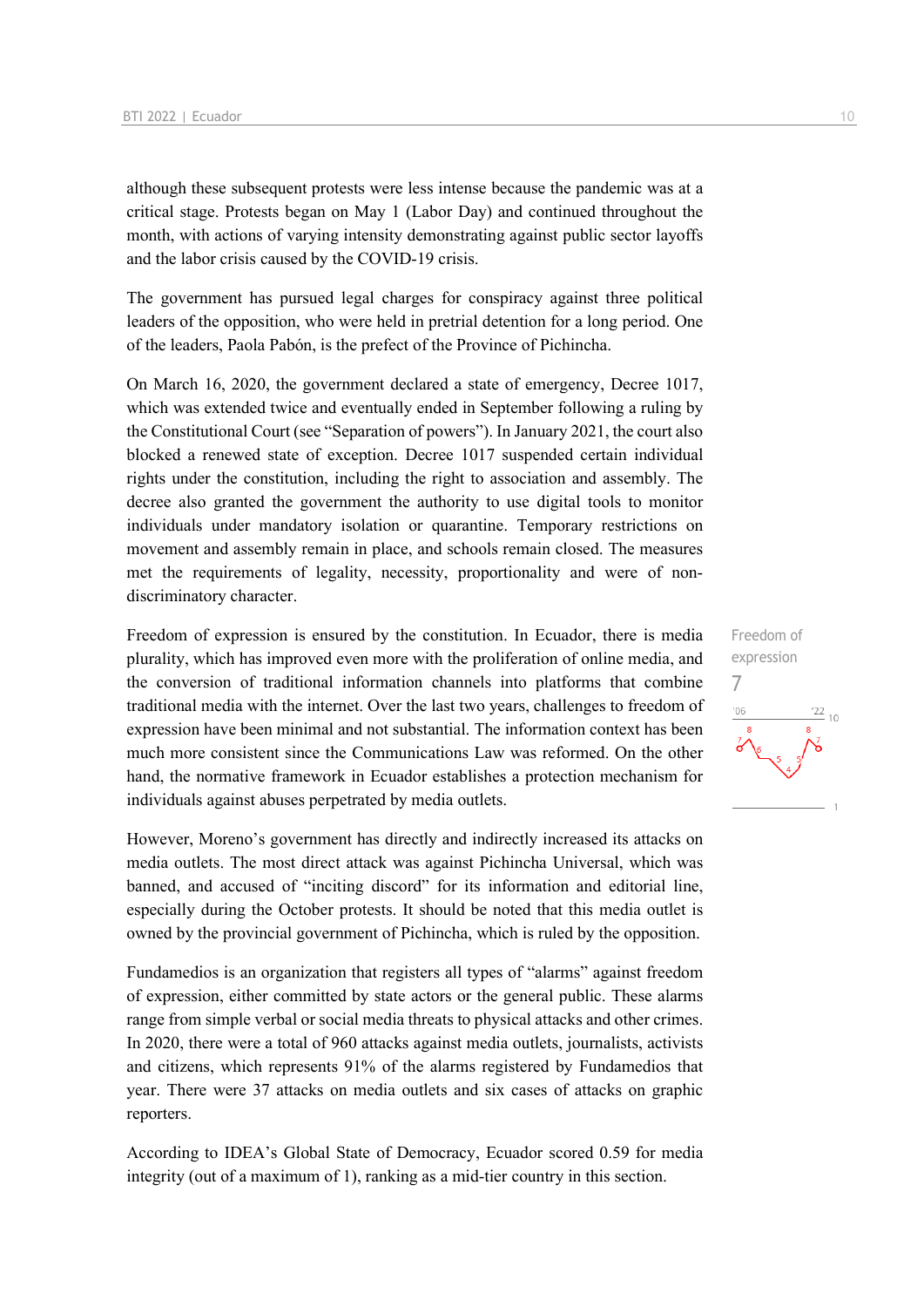### **3 | Rule of Law**

According to its constitution, Ecuador has a presidential system with effective separation and division of powers. The parliamentary weakness of President Moreno, who controls a group of around 30 representatives out of 137 members of the National Assembly, has meant that the independence of the legislative has increased. This can be noted in the Congress's rejection of several proposed economic bills or the approval of laws such as the Health Code that the president eventually vetoed. The National Assembly's independence was also evident in the removal of Minister María Paula Romo, one of the cabinet's most powerful authorities, who was in charge of cabinet relations with the National Assembly. During the pandemic, online mechanisms were used to enable legislative work to continue while minimizing faceto-face meetings. Despite criticism of the process of appointing senior judges, there is no evidence that the judiciary is under the control of the presidency. However, some members of the opposition believe that the judiciary, the Public Prosecutor's Office and courts are being used to prosecute former government members through so-called lawfare. Former President Correa and 22 individuals, including several business leaders, were found guilty of exchanging public work contracts for electoral campaign funding.

The Ecuadorian government restricted several rights in order to fight the COVID-19 pandemic and declared a "state of exception" on March 16, 2020. In mid-June, the state of exception was extended for 60 days. The decree suspended certain individual rights under the constitution and granted the government the authority to use digital tools to monitor individuals under mandatory isolation or quarantine. On August 14, the state of emergency was extended until September 15. The measure expired on September 11, following a ruling by the Constitutional Court, which determined that the mid-August extension was the last allowed under constitutional provisions. On December 21, the government tried to declare a new state of exception, which the Constitutional Court suspended, declaring it to be unconstitutional in January 2021. The government complied with the decision. Conflicts between the executive and parliament impeded several further measures. The president threatened the dissolution of the parliament, which rejected the proposed Humanitarian Support Law and the Public Finances Law. There are concerns that the government's response to the COVID-19 pandemic (e.g., the purchase of food packages for vulnerable families, and COVID-19 tests and vaccine doses) has been undermined by corruption.

Separation of powers 7 $06'$  $\frac{22}{10}$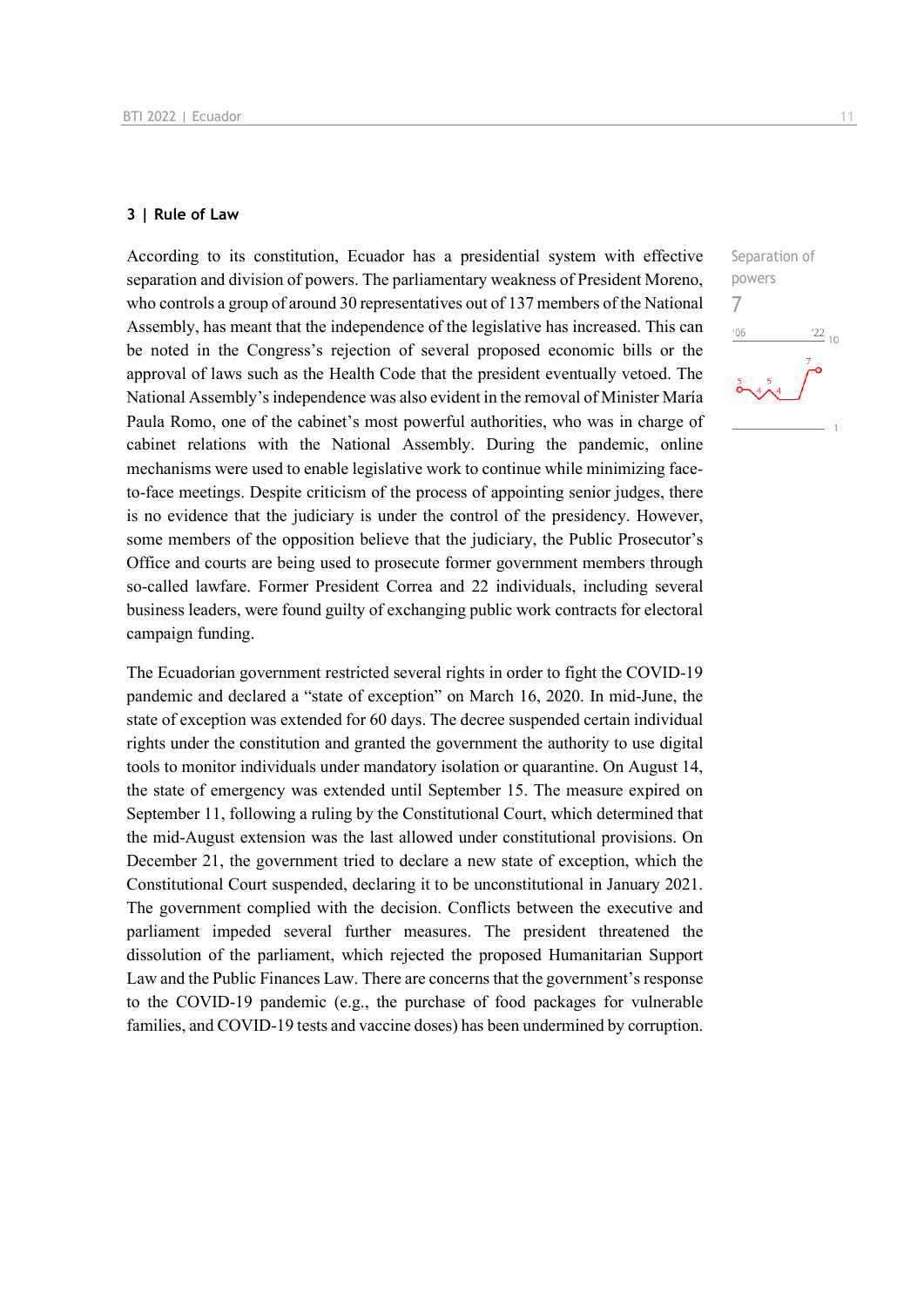Judicial power and performance have been questioned by groups linked to former President Rafael Correa, who argue that judicial procedures for corruption actually represent political persecution. The independence of the judiciary has increased, but it still suffers from many functional flaws, as judges and other judicial officials are susceptible to pressure and threats from criminal and smuggling mafias due to limited resources. In contrast to previous administrations, President Moreno has exerted less pressure over judges and lawyers, which has had a positive effect on the independence of the judiciary, especially with respect to judges' autonomy in passing sentences.

On the other hand, the judiciary has intervened in the cases against Paola Pabón (prefect of Pichincha), Virgilio Hernández and Christian González, who are accused of inciting rebellion. The accusations relate to their participation in the October 2019 protests. The defendants have been placed in pretrial detention, with the cases yet to be resolved. According to the judicial authorities, pretrial detention was necessary in order to prevent the defendants leaving the country given that other individuals have fled the country and sought asylum abroad after being charged with rebellion or corruption. For example, the majority of the 20 people convicted in the trial in which former President Correa was sentenced to eight years in prison fled the country and are not serving their sentences, including Correa himself.

The pandemic has affected judicial procedures because legal proceedings are mainly conducted in person. New online mechanisms have increasingly been implemented in order to prevent procedures being paralyzed. However, lengthy delays were recorded at the beginning of the pandemic as procedures adjusted to the circumstances. According to the Global State of Democracy, Ecuador scored 0.56 for access to justice (out of a maximum of 1). According to Latinobarómetro 2018, 59% of respondents think judges and magistrates are involved in corruption. This is the highest percentage recorded for an institution in Ecuador, higher than that recorded for the police or public servants. According to LAPOP data, on a scale of zero to 100 in which 100 means that "the courts guarantee a fair trial," Ecuador scored only 43.8 in 2019.

Ecuador's judiciary is sufficiently differentiated. The Judicial Council is the governing, administrative and disciplinary body of the Ecuadorian judiciary, which consists of the National Court of Justice (the final judicial instance in the country), the provincial courts and the courts of peace. The latter deal with individual, community and neighborhood conflicts and violations, and, among other things, cannot impose prison sentences. Those interested in being appointed or promoted to a judicial position must pass the public examinations regulated and supervised by the Judicial Council. Throughout 2020 and 2021, the National Court of Justice (CNJ) held a selection process for the appointment of judges. This process has been questioned due to failures in the computer and rating systems. In addition, the selection process highlighted the low level of professional qualifications among  $\frac{22}{10}$ 

Independent judiciary

6 $^{\prime}06$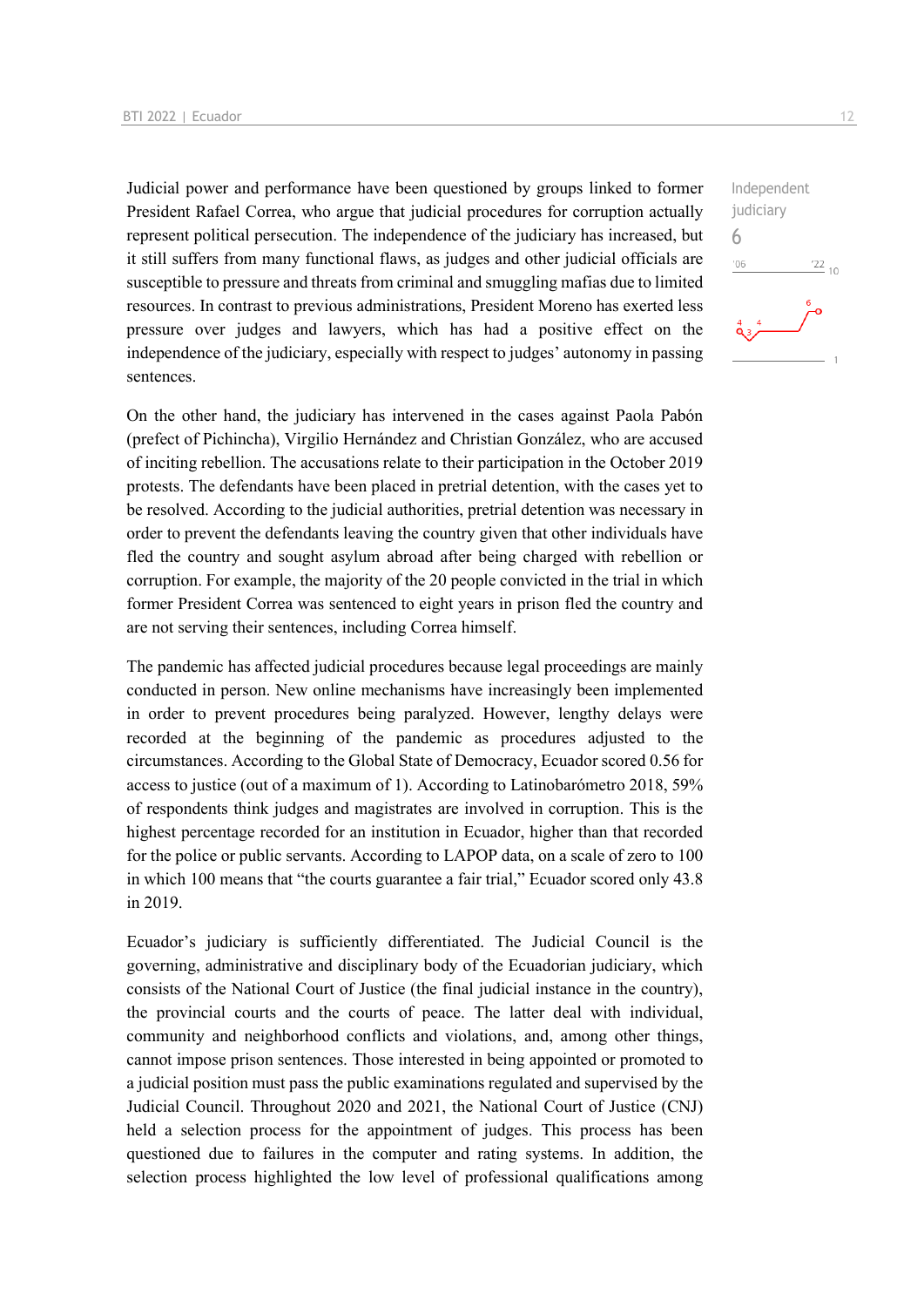candidates, which resulted in some positions remaining vacant due to the lack of specialist candidates. The judicial system in Ecuador allows sentences to be appealed through the cassation system and in some cases for appeals to be lodged with the Constitutional Court.

The government has initiated investigations into allegations of corruption that occurred under the former executive. The most symbolic case that took place in the review period is known as "sobornos," a bribe network that was used to finance the governing party. Former President Correa was sentenced to eight years in prison for his involvement in the case along with 20 other government members and business leaders. However, most of the group fled the country in order to avoid prison. Other corruption cases have also been prosecuted during the review period. For example, a former Alianza País deputy was charged with creating a corrupt network in his province around the construction of a hospital of the Ecuadorian Institute of Social Security. During the COVID-19 emergency, corrupt networks associated with public procurement committed offenses regarding the purchase of sanitary materials. Nevertheless, they were detected and thanks to this a series of conspiracies were dismantled, including a case involving the family of former President Abdala Bucaram.

While the government has not actively tried to obstruct investigations into allegations of corruption (as the former government did), the government has allowed networks of patronage among representatives and other political actors to persist that support corruption. Therefore, there is a contradiction since abuse of power is prosecuted but is also allowed to prosper at the same time. According to LAPOP data (2019), roughly two out of three Ecuadorians (64.3%) think that more than half of the country's politicians are involved in corruption. The same survey shows that 25% of respondents believe that paying a bribe can be justified.

In Ecuador, there is no history of massive human rights violations, such as those that have occurred in other Latin American countries. Despite the constitutional protection of civil rights in Ecuador, they are not properly respected and protected. Though the mechanisms and institutions to prosecute, punish and redress violations of civil rights are in place, they are not consistently effective due to a slow and overburdened judiciary. Discrimination on the basis of ethnicity or sexual identity persists and has to do with racism and the structural patriarchalism in society rather than the existence of laws providing for explicit systems of discrimination.

The worst civil rights violations took place during the October protests, when eight people died (by accident or as a consequence of repression) and 1,340 individuals were injured (including demonstrators and police), according to the Office of the Ombudsman. María Paula Romo, the responsible minister, was dismissed by the legislative due to the police action. The causal factors were the use of expired tear gas to disperse the October 2019 protests and actions taken at several universities where protesters were staying.

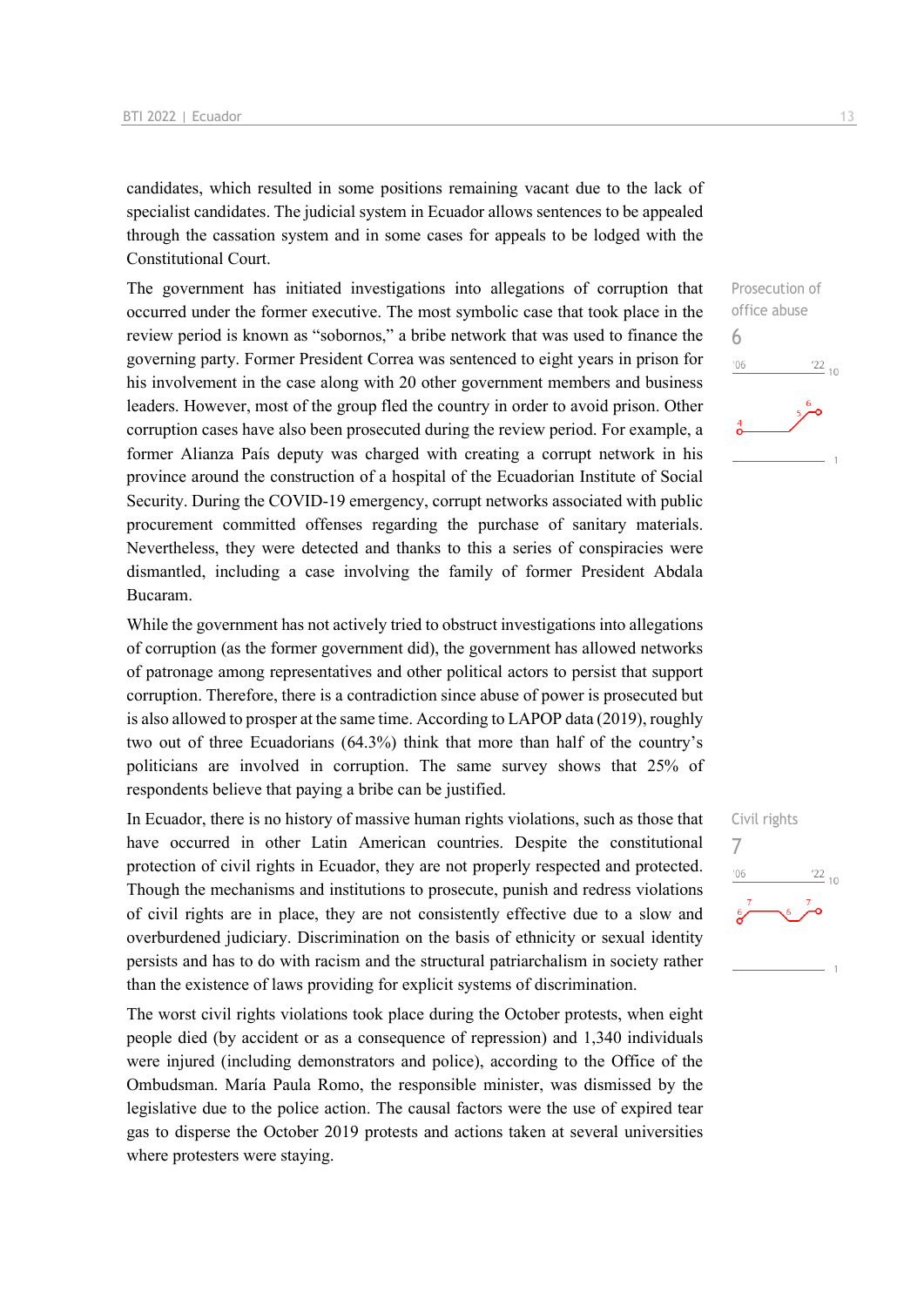Restrictions imposed on civil (political) rights by the government during the pandemic are explained in "Association / assembly rights." Overall, these limitations were proportional and in compliance with the law. In addition, according to the Global States of Democracy Indices, in April, the Constitutional Court upheld the fundamental right to an effective remedy for human rights violations during the state of emergency. The court ordered the Judicial Council to take clear and timely measures to ensure access to justice after the courts were closed in mid-March for all but the most urgent matters. In mid-May, the suspension of time limits for court proceedings was lifted after the courts reopened.

### **4 | Stability of Democratic Institutions**

Ecuador counts on formal democratic institutions whose functioning has improved during the review period, mainly because the executive allows other powers of the state, fundamentally the legislative, to fulfill their role as a space of co-legislation, control and plural representation. The changes in the judiciary have been noted in previous sections pointing out that, despite difficulties and limitations, its autonomy increased.

Despite the political weakness of Moreno's government and the economic crisis, institutions have withstood the pressures coming from different sides. The October 2019 protests have been the most substantial challenge that Moreno has had to face, especially given that over the last 25 years Ecuador had three presidents who were not able to end their mandates due to demonstrations. During this period, the vice president resigned in order to run for president, even though he eventually did not present his nomination, but the vacancy was filled using the usual procedure that ended up with the nomination of María Alejandra Muñoz. It is important to note that she was the fourth vice president of the country since the first two left office following allegations of corruption and the third one resigned.

One of the country's weakest institutions is the National Court of Justice. The court needed to appoint 16 judges to various rooms. However, some positions remain vacant due to the low level of qualifications and educational attainment among applicants.

Ecuador has a long-standing tradition of local and provincial level elections, which extends back almost to the beginning of the republic. Nevertheless, one must take into account the many differences between municipalities due to the size of cities. Cities like Quito, Guayaquil and Cuenca have mayors who are important actors within national politics, and their municipalities are powerful constituencies within national public policymaking. On the other hand, there are small cantons with few resources and weak institutionalization.

Performance of democratic institutions 7 $-06$  $^{22}_{-10}$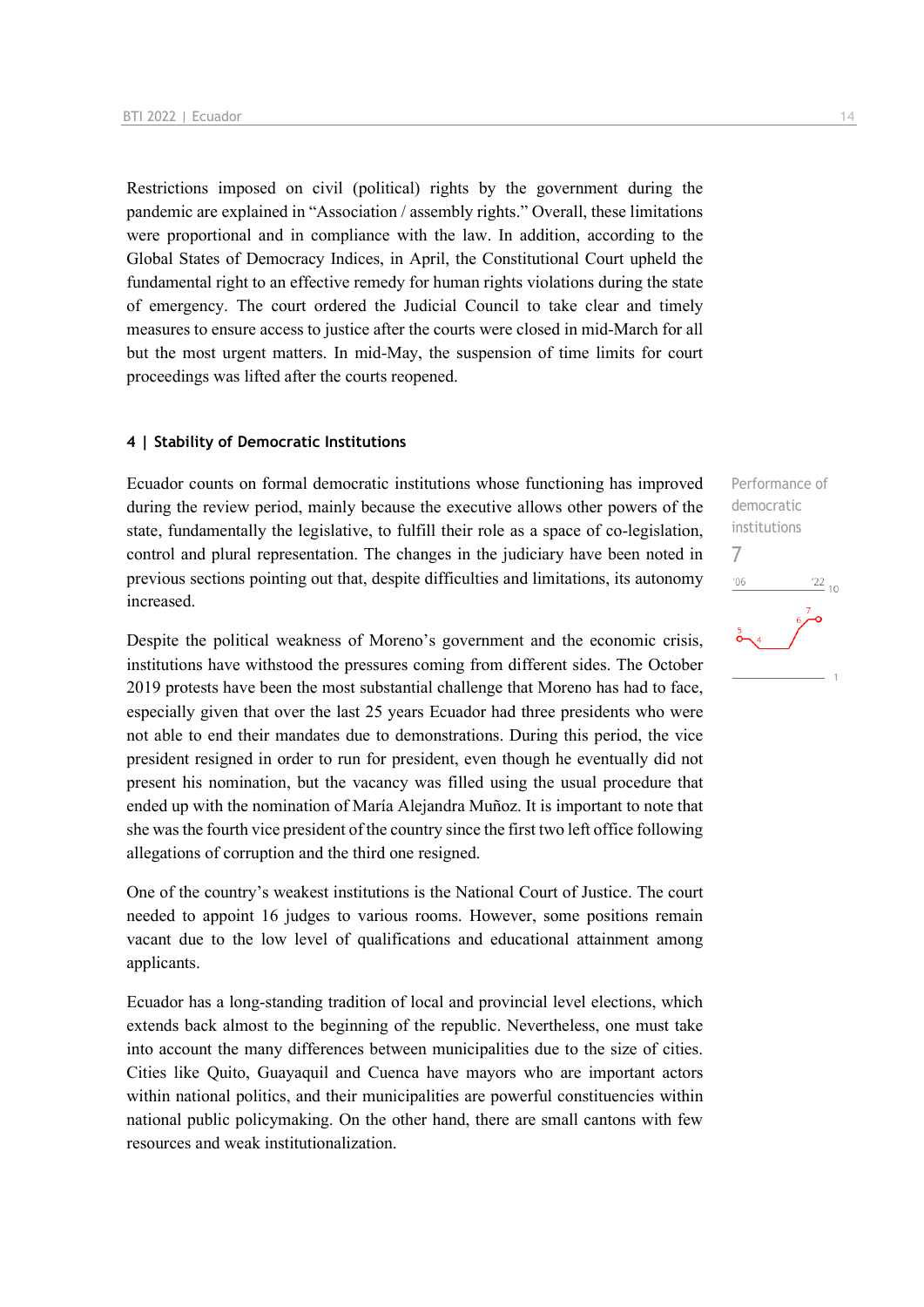The majority of relevant actors have not shown a destabilizing attitude toward the regime, despite the economic crisis, the political weakness of Moreno's government (which has an approval rating below 10%) and the October 2019 demonstrations. During the most critical moment of the protests, the most radical sector of the indigenous movement questioned democracy and brought up the possibility of removing the government. However, these proposals did not catch on due to the counterbalance of sectors in favor of dialogue with the government. Another group that has put institutions at risk and questions the government are political supporters of former President Correa. They consider Moreno to be a traitor and have not hesitated to put institutions at risk while seeking his dismissal. However, their initiatives have been unsuccessful so far. According to 2018/19 LAPOP data, 54.4% of respondents support democracy, an average figure for the region. Nonetheless, the percentage of support for institutions that shape democracy is lower. On the other hand, almost half of respondents (43.3%) would tolerate a coup d'état in cases of corruption or crime. This figure shows that the problem of democratic commitment in Ecuador goes beyond veto players and is related to social factors.

### **5 | Political and Social Integration**

Ecuador does not have a strong party system. Most parties are recent electoral organizations that lack strong social roots, and local and personal organization. Fragmentation and volatility have increased significantly, and polarization has fluctuated since the end of Correa's government. In the run up to the 2021 elections, the instability of the party system was again evident. Most of the parties that fielded candidates did not even have representatives in the legislature, while some nominated an outsider as a candidate.

Until 2017, support for the then-hegemonic Alianza País was a mixture of support for the party and support for Correa. During the same period, new parties emerged, such as CREO (Movimiento Creo, Creando Oportunidades) and SUMA (Movimiento Sociedad Unida Más Acción), whose main characteristic was their opposition to Correa's government. In the 2017 elections, the effective number of parties increased to 2.72, while the number of seats controlled by Alianza País decreased to 74, with CREO becoming the second political force in Ecuador. Other political parties also gained deputies, including Pachakutik, which has contested elections since 1994 and has strong ties to indigenous movements; the social democratic Izquierda Democrática; former President Lucio Gutiérrez's Sociedad Patriótica; and former President Abdalá Bucaram's populist Fuerza Ecuador (Ecuador Force). The break between Moreno and Correa led to a split within the Alianza País, with Moreno leading 40 deputies, while the "Correístas" regrouped under the name Movimiento Revolución Ciudadana (Civic Revolution Movement) and ran for election under the name Fuerza Compromiso Social (Social Force). The 2021 elections brought further fragmentation, with the effective number of parties rising to 4.75 and a total of 12 parties represented in the new parliament, five of which are new. Meanwhile, Alianza País did not win one seat.

Commitment to democratic institutions 7  $n<sub>6</sub>$  $\frac{22}{10}$ 

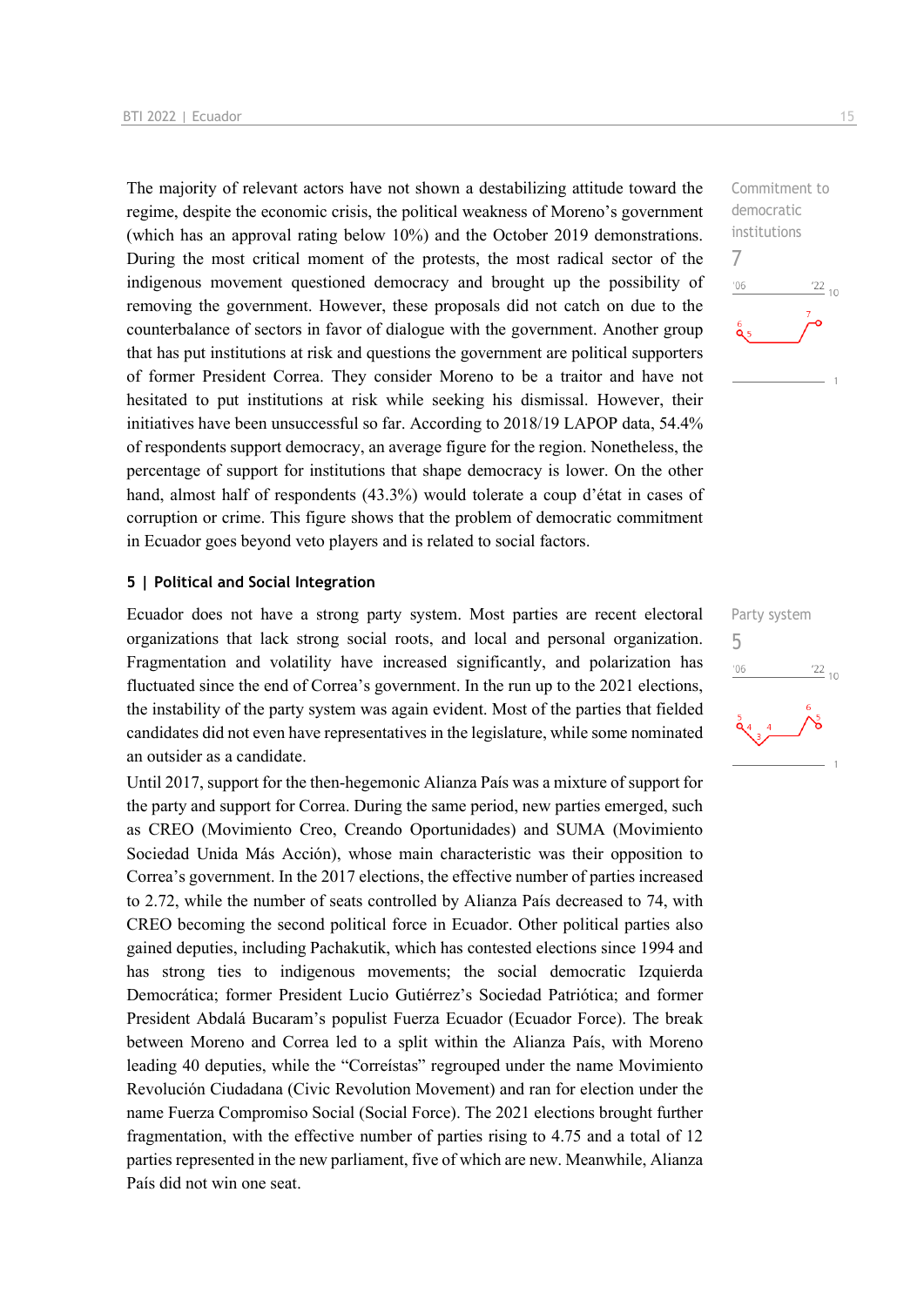Over the past 10 years, polarization increased until 2017, as Alianza País gradually consolidated its hegemonic power, but decreased significantly between 2017 and 2021, only to flare up once again during the 2021 election campaign as Correistas and non-Correistas once again faced off. The low level of institutionalization of the party system means that it is susceptible to clientelism, although clientelism was less pronounced during the period under review. Normally, clientelism is used to favor the party in power as the government controls state resources, but this has been hampered by the growing distance between Alianza Pais and the Moreno government. In addition, most parties lack the organizational apparatus that can serve as a network to connect with the voter base and exploit clientelism.

There is an average range of interest groups in Ecuador, which reflect a large range of social interests, though rather few interests dominate. The most influential interest group in Ecuador is the indigenous organization CONAIE thanks to its ability to mobilize groups and pressure the government. For example, the government agreed to suspend the economic measures that had led to the October 2019 protests following negotiations with CONAIE leaders. Under Moreno's government, entrepreneurs' organizations regained strength, and succeeded in developing direct links with the president and influencing government policies. Meanwhile, other traditional groups, such as the chambers of production and trade unions, lost relevance and political position. Cooperation patterns between interest groups are not very pronounced.

Catholic and Evangelical parents and families, acting together with the Ecuadorian Episcopal Conference, have formed an increasingly influential interest group over recent years. The seed of this group are the parents' associations of Catholic and Evangelical schools, as well as parish groups. The main objective of the group is to prevent the introduction of what they call "gender ideology" into educational programs as well as to prevent an amendment of the abortion law that would legalize abortion in cases of rape and incest (see "No interference of religious dogmas"). During this period, the transport unions gained force and mobilized against hikes in fuel prices and were the first to secure an agreement with the government after several days of unrest.

Several interest groups (e.g., environmentalists), unfortunately, saw their strategies for action diminish under Correa's government. Currently, civil society is more fragmented and the trend toward further polarization cannot be ruled out.

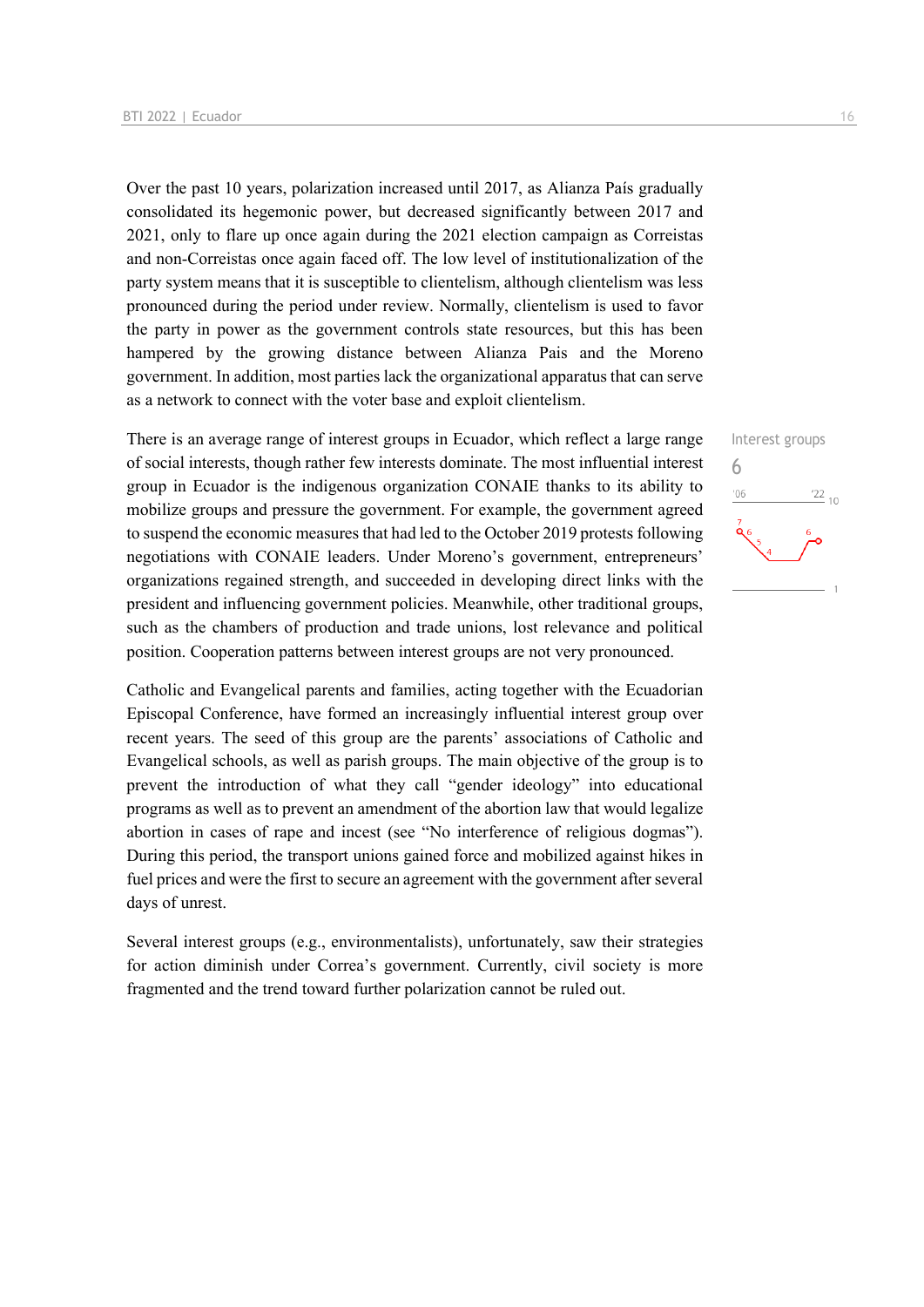Approval of democratic norms and procedures tends to be low. According to 2018/2019 LAPOP data, 38.7% of respondents are satisfied with democracy. On a scale of zero to 100, support for the (democratic) system scores 52.1 and support for institutions scores 60.7. In the measure of trust in institutions, the National Assembly scores 43.7, political parties 32.3, the president 40.3 and elections 49.6. The most recent Latinobarómetro data (2018) show that approval for democracy increased from 52% to 69% between 1996 and 2017. Moreover, this indicator peaked at 71% in 2015 at a moment of heightened authoritarianism in Ecuador. It is all the more surprising that in 2018, approval of democracy fell to 50%, clearly coinciding with the change in government, while satisfaction with the functioning of democracy is even lower, at only 36%.

These fluctuations in the support for democracy could be explained by considering at least two elements. First, citizens might confuse their view and support for the political regime (democracy) with government performance. While the Correa government enjoyed a high level of public support (73% in 2013), support for Moreno has been rather mediocre (46% in 2018). Second, the increase in the approval of democracy may be the result of propaganda since Correa portrayed his administration as one turning the country into a real democracy and referred to previous regimes as non-democracies. The evaluation of the "citizen's approval of democratic norms and procedures" in a country such as Ecuador is complex, since the data does not always show clear trends; thus, when asked whether democracy is the best system of government despite its problems, according to 2018 data, 68% "strongly agree" or "agree," which is above the regional average (65%). However, 19% prefer an authoritarian government, which is also above the regional average (15%). When asked if they prefer to have a democratic or a non-democratic regime, it does not matter for 26% of the Ecuadorian respondents. Therefore, a very large percentage of the population is not committed to basic democratic values, which implies noncompliance with norms or lack of respect for freedoms. It is worth noting that populism has a fundamental role in the history of the country, the last experience in this sense is Correa's administration.

According to Latinobarómetro (2018), trust in specific institutions is also rather low, though mostly situated on the average of the Latin American countries surveyed: government 25% (LAC: 22%); election authority 25% (LAC: 28%); parliament 25% (LAC: 21%); judiciary 23% (LAC: 24%); political parties 18% (LAC: 13%). The most-trusted institutions are the church with 62% (LAC 63%) and the military with 61% (LAC 44%) – somewhat in-between are the police (46%) and the media (42%).  $\frac{22}{10}$ 

Approval of democracy

5 $^{\prime}06$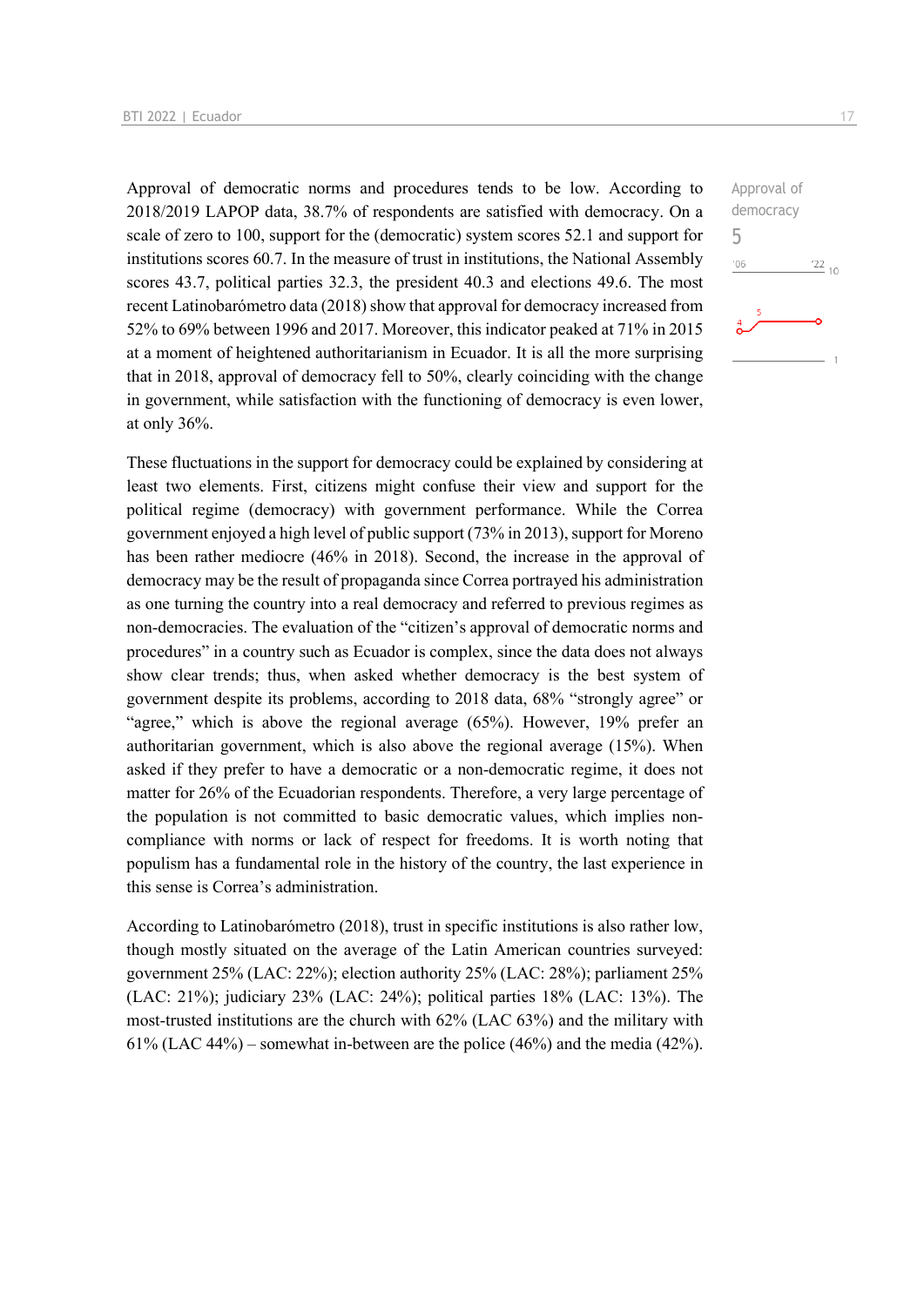Due to the lack of more recent data, the Latinobarómetro 2018 question on interpersonal trust ("Generally speaking, would you say that you can trust most people, or that one can never be too careful when dealing with others?") will be used as a proxy to define social capital. Only 14% of Ecuadorians trust others. This percentage shows a significant drop compared to data from the same survey in 2011, when 24% of respondents answered, "you can trust most people." But, for interpersonal trust to transfer into social capital, an enabling environment is needed in which organizations and associations are inclusive and not influenced by corporate interests and, at the same time, where they have a certain level of independence from the state. This is difficult to achieve in a society with a ubiquitous state presence that owns many of the companies that the country depends on for the provision of goods and services.

Furthermore, racist perceptions of the indigenous and African-American populations are reflected in the fact that they are denigrated as untrustworthy as a means of legitimizing discrimination against them. Nevertheless, according to anthropological studies, significant levels of primary solidarity can be observed across and within groups and structures. The pandemic has revealed the self-organizing capabilities for traditional forms of health care.

## II. Economic Transformation

### **6 | Level of Socioeconomic Development**

Ecuador is an upper middle-income country. According to the World Bank, income per capita in 2019 was approximately \$6,400, which is below the Latin America average. In the Human Development Index, Ecuador ranked 86th in 2019 with a score of 0.759 (high human development, according to UNDP). Using the Gini coefficient, it is observed that Ecuador has a high inequality coefficient (45.4 in 2018), although it is not one of the highest in Latin America. The overall loss in HDI due to inequality has been 18.8%, which is less than most other countries in the region.

In order to measure poverty, as of December 2019, the Census Bureau of Ecuador considers a person to be income poor when the per capita household income is lower than \$84.82 per month and extreme poor when it is lower than \$47.80 per month. According to these criteria, 25% of the population is poor, with the poverty rate being significantly higher in rural areas (41.8%) than in urban areas (17.2%). According to UNICEF projections, 8.9% of the population live in extreme poverty at present and this rate could double because of the COVID-19 pandemic. However, no official data on levels of extreme poverty during the COVID-19 pandemic is available as yet. According to ECLAC, Ecuador is likely to suffer an estimated 10.6% contraction in GDP per capita in 2020 as a consequence of the coronavirus. The recovery will not be easy since the pandemic arrived in the midst of a profound economic crisis caused by the fall in oil prices and resulting reduction in fiscal revenue.



#### **Question** Score

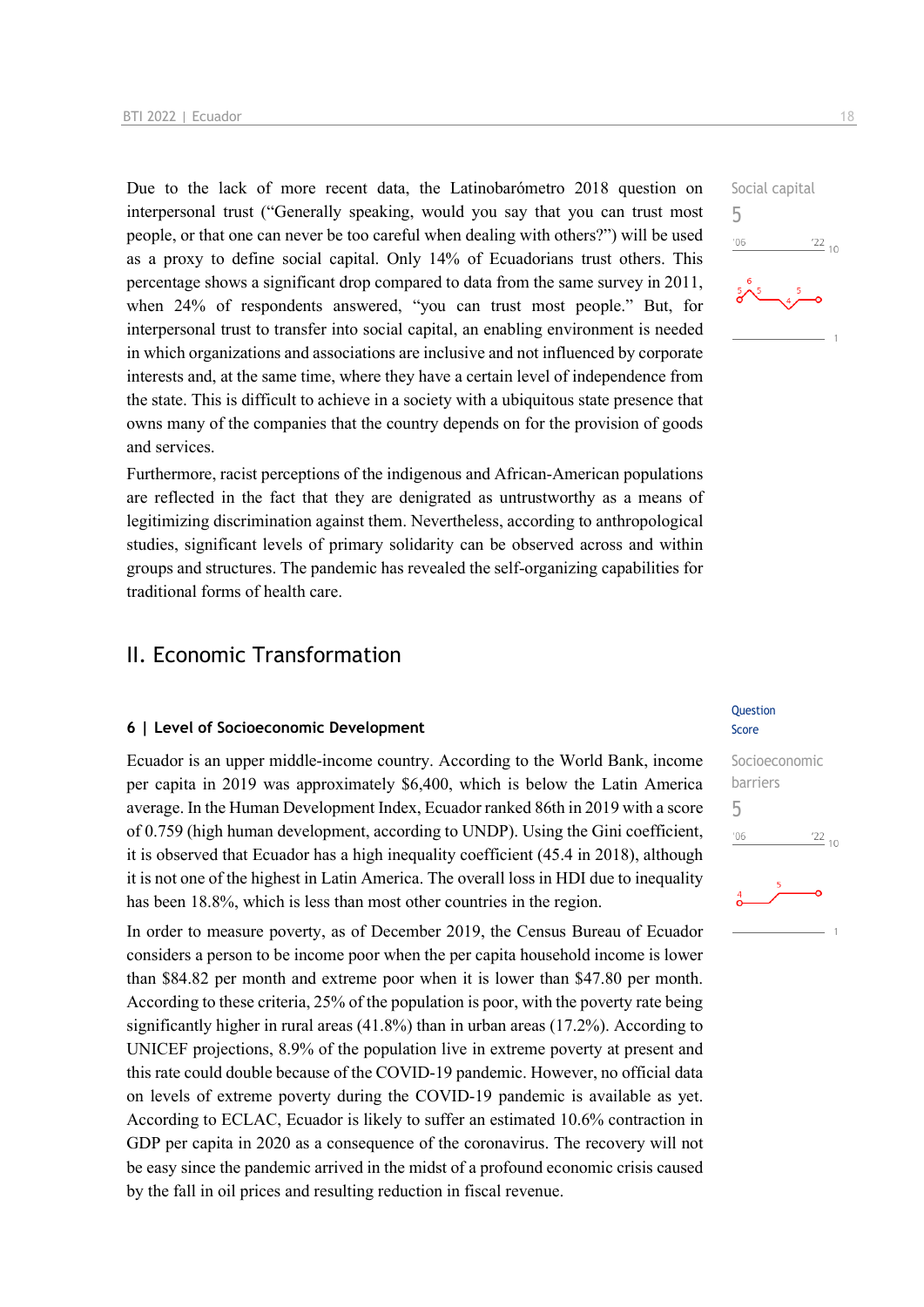The UNDP's Gender Inequality Index (0.384 in 2019) shows that the situation of Ecuadorian women is quite uneven when compared with countries with the same socioeconomic features and with bordering countries. However, it is worth noting that the situation has slightly improved compared to the previous report. In addition to these objective indicators, it may be pointed out that in countries such as Ecuador, or in Latin America in general, there are subjective elements contributing to perpetuating inequality and poverty. For example, poverty affects indigenous people and Afro-descendants more than any other group; they have more difficulties to overcome poverty because of racial prejudices of societies, which contribute to making poverty a structural problem.

| <b>Economic indicators</b> |          | 2017     | 2018      | 2019     | 2020    |
|----------------------------|----------|----------|-----------|----------|---------|
| GDP                        | S M      | 104295.9 | 107562.0  | 108108.0 | 98808.0 |
| GDP growth                 | %        | 2.4      | 1.3       | 0.0      | $-7.8$  |
| Inflation (CPI)            | $\%$     | 0.4      | $-0.2$    | 0.3      | $-0.3$  |
| Unemployment               | %        | 3.8      | 3.5       | 3.8      | 6.2     |
| Foreign direct investment  | % of GDP | 0.6      | 1.3       | 0.9      |         |
| Export growth              | $\%$     | 0.7      | 1.2       | 3.6      | $-2.1$  |
| Import growth              | $\%$     | 12.2     | 4.4       | 0.3      | $-7.9$  |
| Current account balance    | S M      | $-157.3$ | $-1332.8$ | $-59.0$  | 2473.6  |
| Public debt                | % of GDP | 44.6     | 49.1      | 51.4     | 61.2    |
| External debt              | \$ M     | 41158.7  | 44943.9   | 51883.5  | 56190.5 |
| Total debt service         | \$M      | 6619.5   | 9144.7    | 9389.9   | 9300.4  |
| Net lending/borrowing      | % of GDP |          | ä,        |          |         |
| Tax revenue                | % of GDP |          |           |          |         |
| Government consumption     | % of GDP | 14.6     | 14.7      | 14.4     | 14.7    |
| Public education spending  | % of GDP | 4.6      | 4.6       | 4.2      | 4.1     |
| Public health spending     | % of GDP | 4.4      | 4.2       |          |         |
| R&D expenditure            | % of GDP |          |           |          |         |
| Military expenditure       | % of GDP | 2.4      | 2.4       | 2.2      | 2.4     |

Sources (as of December 2021): The World Bank, World Development Indicators | International Monetary Fund (IMF), World Economic Outlook | Stockholm International Peace Research Institute (SIPRI), Military Expenditure Database.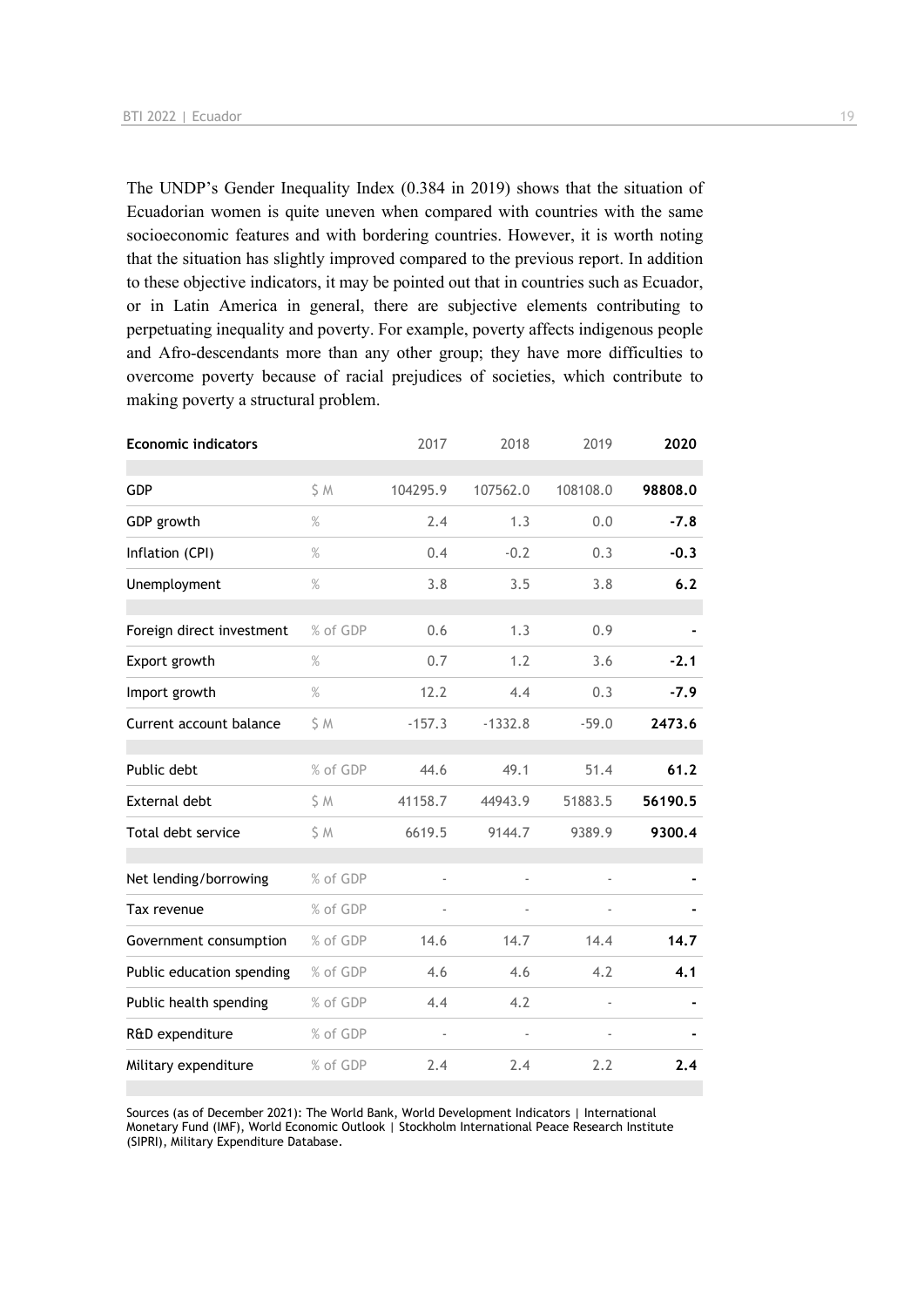### **7 | Organization of the Market and Competition**

Despite improvements under the Moreno government, market competition still operates under a weak institutional framework, with uneven rules for participants, especially given the existence of a large informal economy. The Moreno government has proven supportive of a market economy and has developed measures to promote it, in sharp contrast to the Correa government, which advocated for a strong state through the creation of public companies. The country has improved its cooperation with the international community regarding market competition. For example, Ecuador voluntarily participated in a peer review conducted by the OECD and the IDB. In addition, Ecuador is subject to international arbitration procedures and has signed investment protection agreements with its main commercial partners. The agreements with the IMF require Ecuador to increase market competition and implement liberalization policies in all sectors. An urgent measure introduced to contain the economic crisis and fallout from the COVID-19 pandemic was the liberalization of labor relations, which allows employers and workers to reach agreements over working conditions outside of the legislative framework. Those measures were introduced within the framework of the so-called Humanitarian Aid Law. However, the Ecuadorian market's main problem is the tendency to form monopolies and oligopolies (whether public or private), since the market is relatively small.

The informal sector and the so-called bazaar economy have a strong presence. Ecuador has a normative framework to protect these practices and safeguard the right to work, even at the constitutional level. The statistics system in Ecuador is unclear about the presence of informal employment and uses an ambiguous series of labels that conceals its existence. According to the Census Bureau, in September 2020, "appropriate employment" (i.e., full formal employment) represents 32.1% of the total workforce. Similarly, according to the ILO, informal employment in the nonagricultural sector amounted to 65.8% of total employment in 2019.

The unfavorable business climate is reflected in the Doing Business 2020 report, which states that it takes 11 procedures, 48.5 days and a cost of 33.0% of income per capita to start a business in Ecuador, with Ecuador ranking 177 out of 190 countries. In contrast, starting a business requires eight procedures, 26 days and 9.4% of income per capita in neighboring Peru (rank 133), and seven procedures, 10 days and 14.1% of income per capital in Colombia (rank 95). With an overall score of 57.94, Ecuador ranked 129 out of 190 economies overall in the Doing Business 2020 report.

Market organization 5 $06'$  $\frac{22}{10}$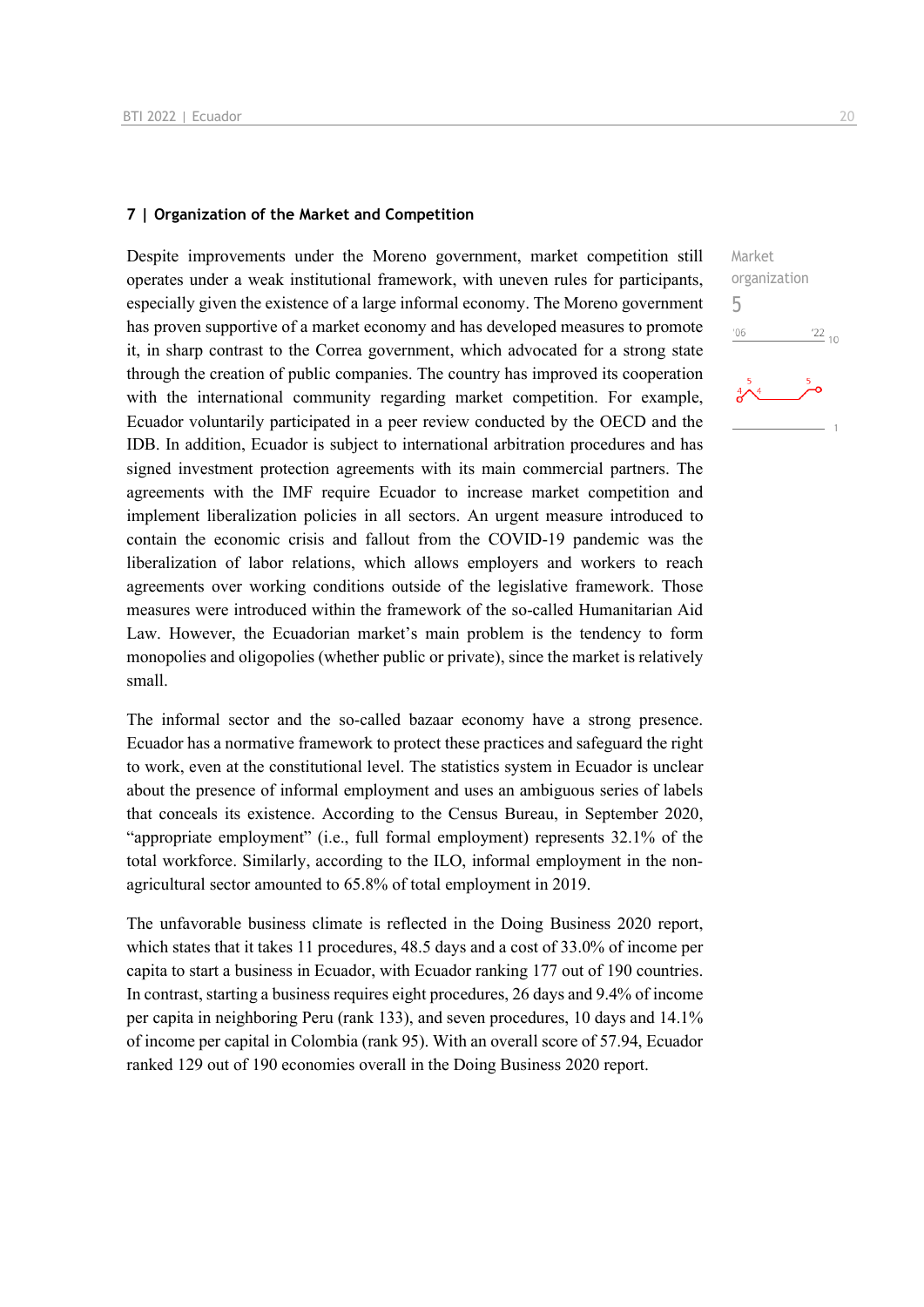The Organic Law for Regulation and Control of Market Power is the legislative framework that regulates competition and the functioning of the market. The Superintendence for the Control of Market Power (SCPM in its Spanish acronym) is the institution that investigates and adjudicates antitrust matters and legal violations regarding abuse of market power, restrictive practices, cartelization, unfair competition and excessive economic concentration. However, the superintendence was only created in 2012 and has not yet achieved an adequate level of institutional development. The SCPM is an administrative organism, and its chief is appointed by the Citizens Participation and Social Control Council from a list of three candidates nominated by Ecuador's president. The superintendent can be dismissed through a process launched by legislators. The SCPM includes the First Instance Resolution Commission (CRPI in its Spanish acronym), which comprises three commissioners appointed by the superintendent, and investigates and resolves competition issues. According to an OCDE and IDB analysis of the SCPM's performance, the commission is not granted the necessary time, personnel or resources to study cases in depth. In addition to budget and personnel problems, there are concerns regarding the capacity and impartiality of the commission, since the SCPM acts as both judge and defendant.

On the other hand, Ecuador has laws that promote the diversification of mass media ownership and prohibit banks from owning companies that are engaged in financial activities (e.g., the financial management of foreign exchange, the stock market or investment values, or leasing). Within the country's framework of agreements with the World Bank and IMF, the government announced a plan to encourage private participation and economic diversification in sectors in which state entities enjoy a quasi-monopoly (e.g., electrical energy).

Ecuador has been a member of the WTO since 1996 and seeks to comply with its standards. One of the measures implemented by Moreno's government in order to revitalize the economy in October 2019 was the reduction or elimination of duties on imported technology. However, large tariff restrictions remain in place since the dollarized Ecuadorian economy needs control mechanisms to prevent imports shooting up and U.S. dollars flowing out of the economy, which would reduce liquidity in the economy. The simple average MFN applied tariff is relatively high compared to its Pacific Alliance neighbors at 12.3% in 2019 and 18.2% for agricultural products (Chile: 6.0%/6.0%; Colombia: 5.4%/14.3%; Peru: 2.4%/2.8%). The current account balance in 2018 was negative (-\$908 million) but turned positive in 2019 (\$237 million) and – although trade volume reduced dramatically –  $2020$ (\$776 million) (ECLAC data).

Ecuador's main export product is oil, and its trade is strongly influenced by political considerations. At the end of January 2020, Ecuador definitively left the OPEC in order to increase crude production, and thus raise more government revenue and improve fiscal sustainability. However, a series of restrictions, regulations and



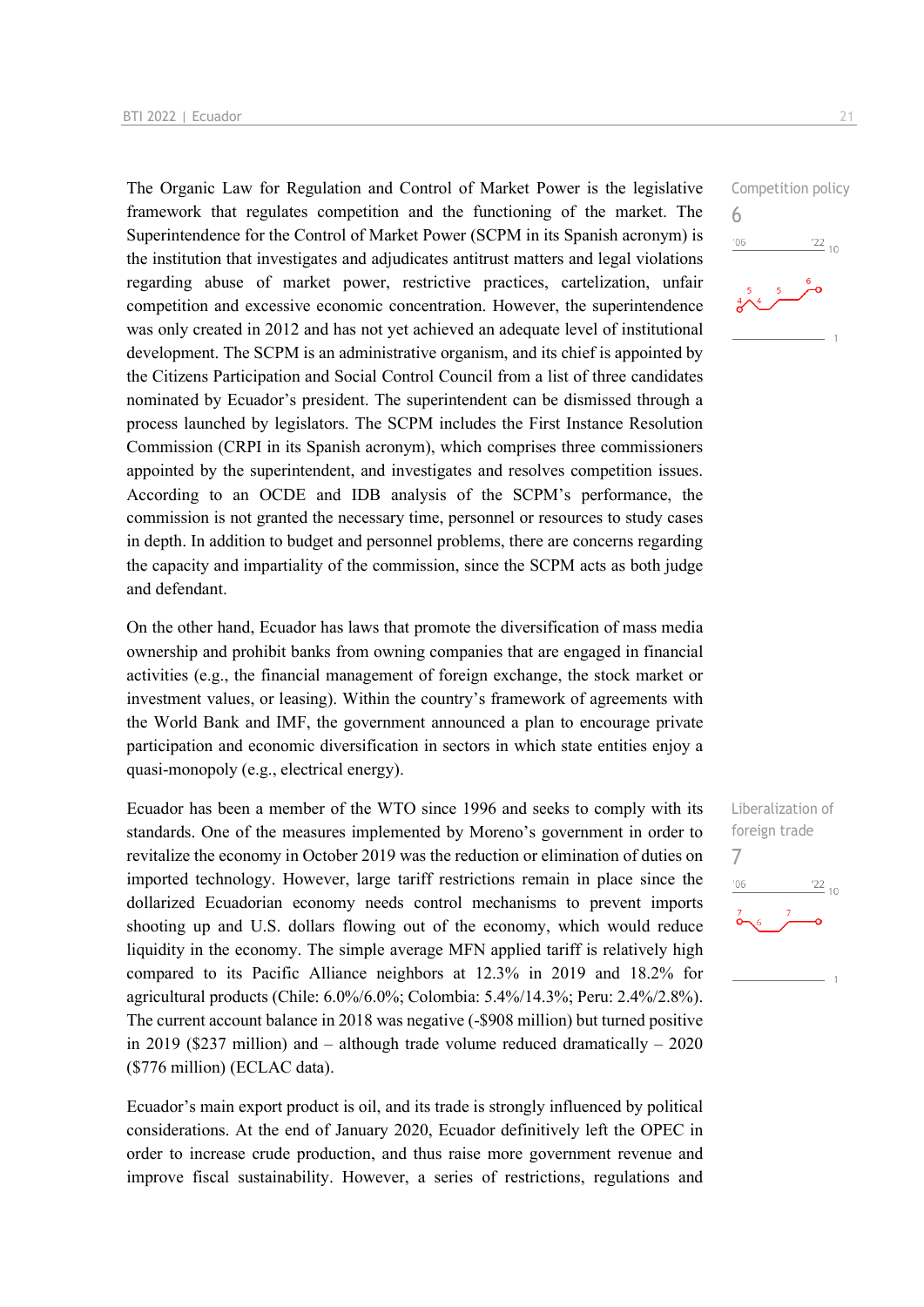administrative inefficiencies, and a lack of transparency in customs, which make free trade difficult, persist. In addition, there is a 5% tax on capital outflows. One of the current government's projects is to open up markets, as such the government has approached the Pacific Alliance, a trade integration project in which Ecuador already has observer status. However, opening markets in order to mitigate the commodity crisis was a decision taken by the previous government, which negotiated and signed a trade agreement with the European Union. Nevertheless, none of these projects has so far succeeded due to the region's political crisis, which has been exacerbated by the COVID-19 pandemic.

Ecuador's banking system and capital market are moderately differentiated and unevenly oriented to international standards, while supervision has improved over time. The Monetary and Financial Code regulates the financial system, which is composed of public and private financial institutions (banks, financial societies, cooperatives and mutual societies), financial services institutions, insurance undertakings and enterprises ancillary to the financial system. Banks are the largest and most important market participants, accounting for more than 90% of operations. The Monetary and Financial Policy Board is responsible for developing, regulating and auditing credit, exchange, financial, insurance and security policies. The supervisor and the control organisms are the Superintendence of Banks (banks, mutual insurance companies and financial societies), the Superintendence of Popular and Solidarity Economy (credit unions, and mutual and building societies), and the Superintendence of Companies, Securities and Insurance (insurance companies).

Total banking assets reached \$44.6 billion in 2019, with an annual growth of 8.8%, according to Asobanca. On the other hand, banking liabilities increased by 8.7% between 2018 and 2019, reaching \$39.5 billion. Throughout the decade prior to the pandemic, the bank capital to assets ratio hovered around 12% (11.9% in 2019), while non-performing loans largely ranged between 3% and 4% (2.9% in 2018 and 3.2% in 2019). However, defaults have increased since the health emergency started. The non-performing loan (NPL) ratio in September 2020 was 4.1%, which is an increase of 1.1 percentage points compared to August and 1.1 percentage points compared to September 2019. In October 2020, hedging reached 184%, meaning that banking provisions against non-performing portfolios are 1.8 times higher. All of this adds up to the measures implemented by the government, such as the reduction of capital requirements to offer banks more liquidity during the pandemic.

## Banking system 7 $06'$  $\frac{22}{10}$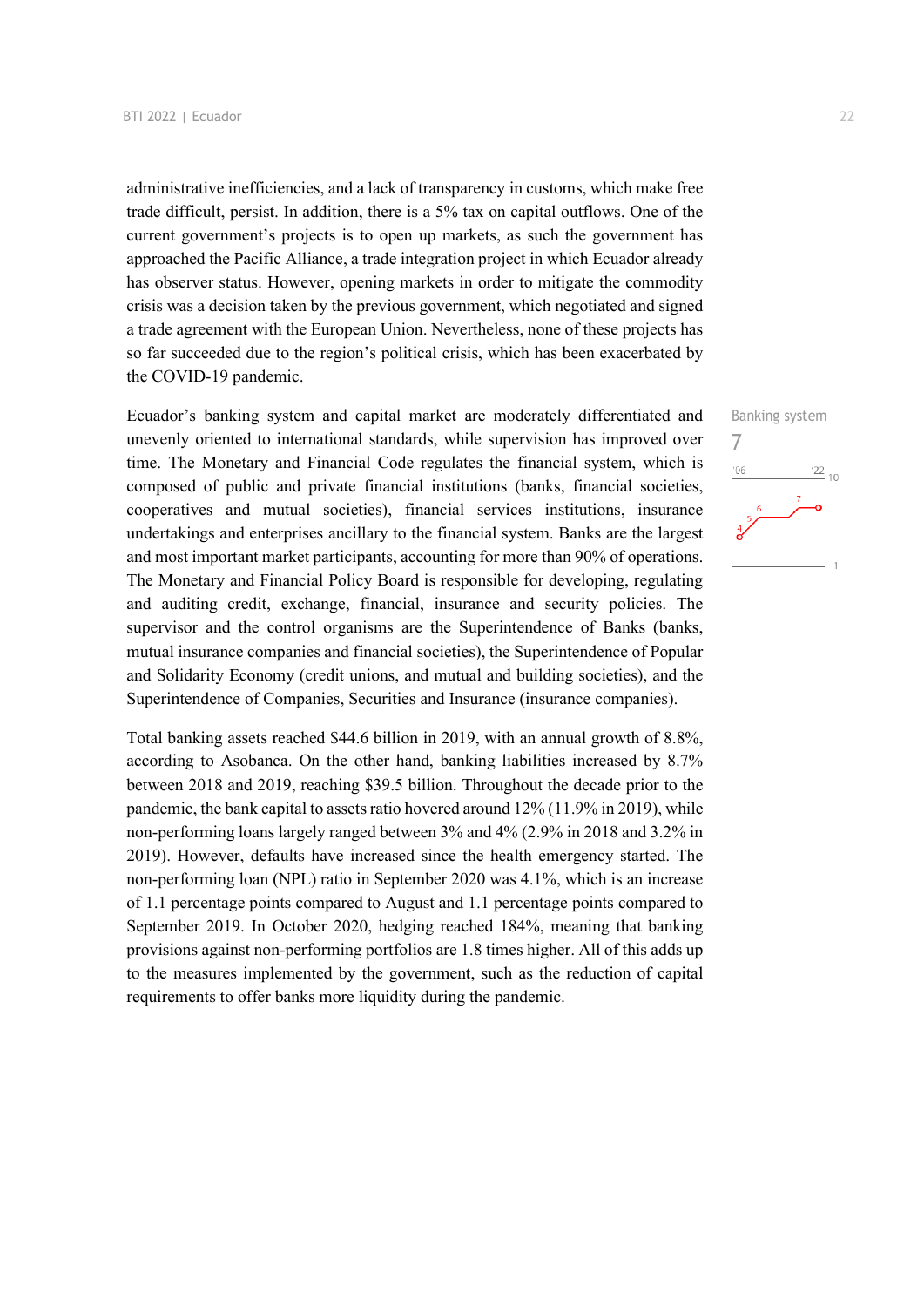### **8 | Monetary and fiscal stability**

Since 2000, the U.S. dollar has been the legal tender in Ecuador. As a result, the government has little room to maneuver or intervene in monetary policy. According to ECLAC, under the Moreno government, inflation hovered around 0% (-0.2% in 2017, 0.3% in 2018, -0.1% in 2019 and an estimated -0.9% in 2020). The 2008 constitution eliminated the central bank's full autonomy, but the current president has not intervened in the tasks of the bank. Monetary stability is largely based on the lack of domestic monetary autonomy due to the economy's dollarization. Among other things, Ecuador is unable to devalue its currency in order to improve conditions for international competition.

The problems regarding monetary balance are connected to internal debt. The Correa government borrowed from the pension and central bank reserves, raising the internal debt to \$17 billion. However, Moreno's government has attempted to re-establish fiscal balance and guarantee dollarization. As such, it is preparing a law that will be discussed at the beginning of 2021, which aims to grant greater autonomy to Ecuador's central bank.

The government's budgetary policies generally promote fiscal stability, but the current government is struggling to come to grips with the legacy of the preceding Correa government. Laboring under a \$12 billion fiscal deficit (approximately onethird of the national budget), Ecuador voluntarily sought assistance from the IMF. This is in addition to the country's low reserves, which in 2019 were around \$1.9 billion. The overall fiscal balance remained problematic with deficits of 3.2% of GDP in 2018 and 2019, and is projected to have risen to 8.9% in 2020, according to the October 2020 IMF report.

Between April and June 2020, in the midst of the COVID-19 pandemic, the government presented two emergency bills for stabilization: the Organic Law for the Ordering of Public Finances and the Humanitarian Law. The first seeks to maintain a balanced budget through a fairly orthodox vision of macroeconomic balances, and to guarantee the autonomy of the social security agency and the central bank (institutions that under Correa had become a type of contingency fund for the government). The second law is focused on labor market deregulation and flexibility, and supporting companies to pay the Ecuadorian Social Security Institute (Instituto Ecuatoriano de Seguridad Social, IESS) and the Internal Revenue Service (Servicio de Rentas Internas, SRI).

Ecuador's public debt increased steeply under the Correa government from 17.3% of GDP in 2011 to 41.3% in 2017. Under the Moreno government, there was a brief relief in 2018 (42.2%), but debt increased to 47.8% in 2019 and an estimated 54.9% in 2020. For 2019, about 70% (\$40 billion) is external debt. In addition, the state has pending payments over coming years that will reach \$8–9 billion annually,



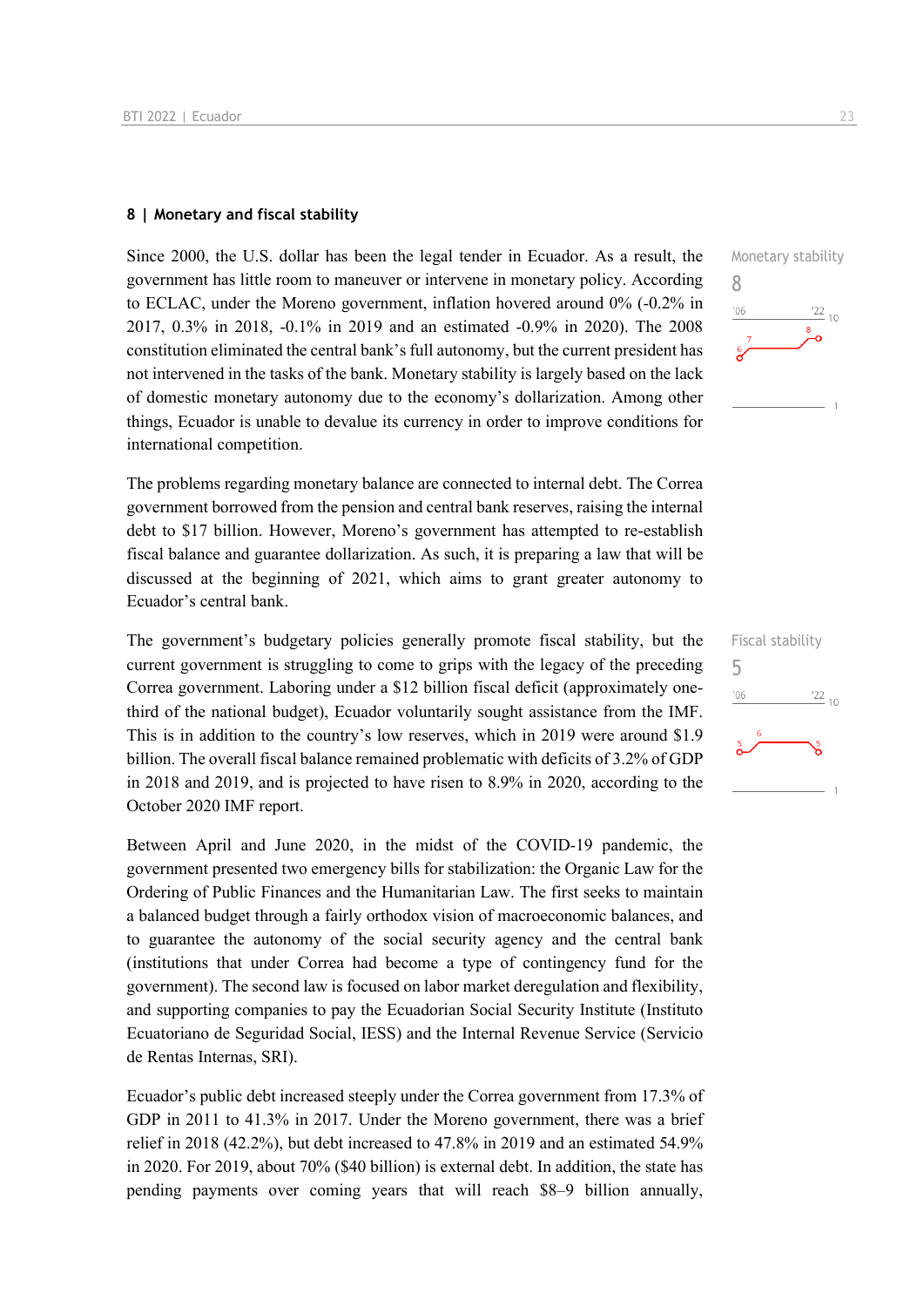representing 25–30% of public revenues. In short, Ecuador has once again suffered a debt crisis without a productive model upon which it can reform the system. Moreover, it once again needs foreign bailout money in a context where unemployment has been growing steadily since 2016, putting at risk the reduction in poverty achieved over the past three decades. External debt was restructured following negotiations with multilateral development banks, which agreed payment relief of \$16.5 billion over the next 10 years, capital reduction of over \$1.5 billion, a 12.7-year payment delay, interest rate reduction from 9.2% to 5.3%, and a grace period of five years in capital and almost two years in interest. Nevertheless, economic resources are insufficient, and Ecuador will still need to borrow.

### **9 | Private Property**

The 2008 constitution guarantees a series of forms of property (private, state, mixed, public, community and cooperative) with an emphasis on the "social function" – similar to the German constitutional provision, though perhaps with more farreaching consequences concerning, for example, land tenure – that each should carry out.

More recently, there is a more confidential climate of respect for property rights, protected by the corresponding legal body on behalf of the state. They are also respected by the majority of citizens, although they show less respect for state property, as becomes evident when observing the theft of urban and administrative equipment. Furthermore, intellectual property is not properly protected, since counterfeiting of clothing and accessories or unauthorized editions of books and films are not prosecuted.

Ecuador currently ranks 87th out of 131 countries in the 2018 International Property Rights Index. Compared to other countries in the region, Ecuador ranks low at 13 out of 21 countries.

This position is not mainly due to structural factors, but rather to actions of the previous government, which questioned private property and made several confiscations. Property rights not only suffer from political action, but also from failures and delays in the judicial system called upon to guarantee property rights, with the aggravating factor of permanent suspicions of corruption.

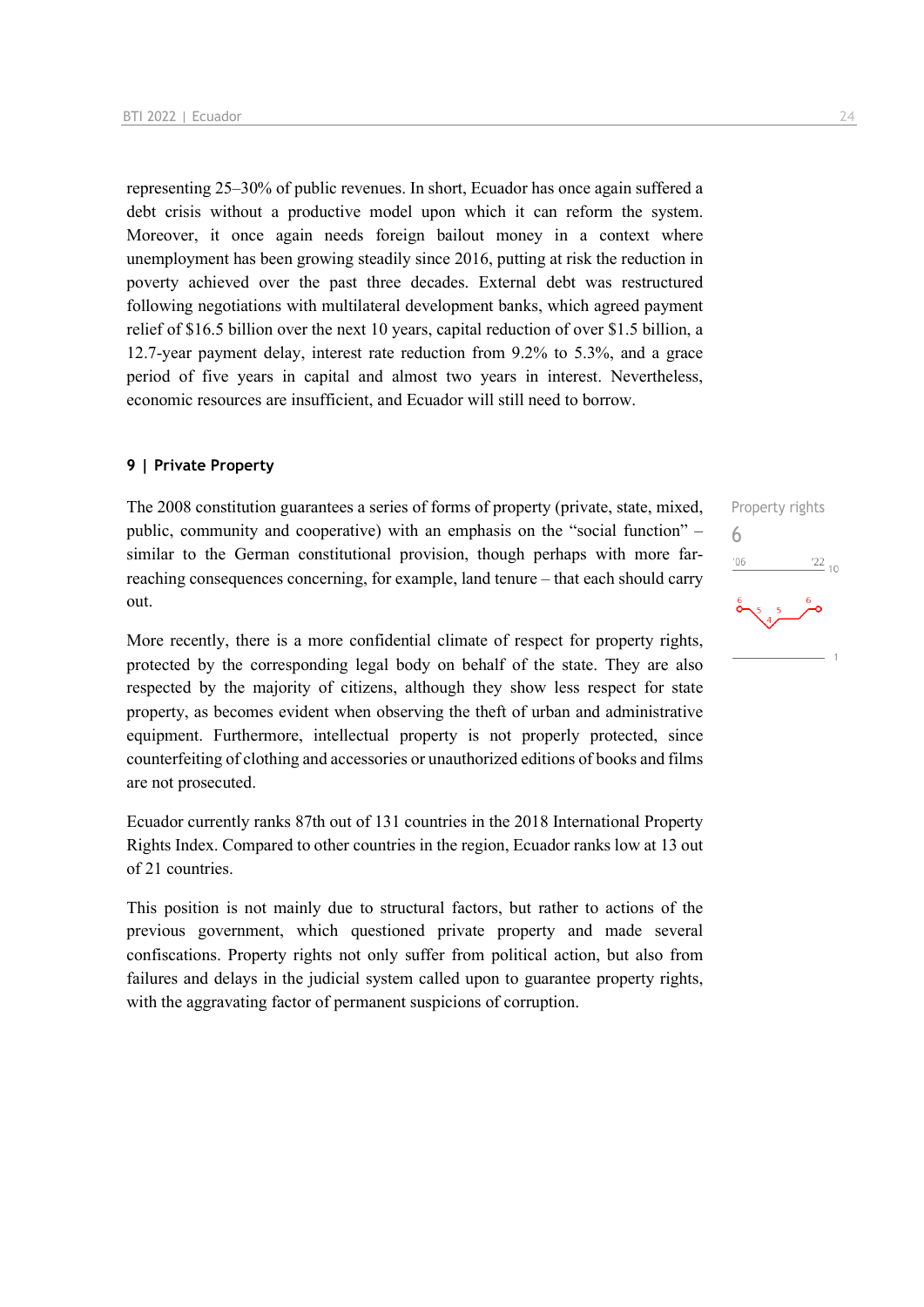Despite state interventions and the creation of state-owned enterprises under Correa (there are currently 18 SOEs, mainly in the oil, electricity and telecommunications sectors), the private sector has remained the backbone of most economic activity in Ecuador and has since been strengthened. The Moreno government has been particularly supportive of the interests of entrepreneurs. The government granted tax benefits to entrepreneurs, increased the flexibility of labor relations and passed the Productive Development Law to stimulate private investment. One of the government's priorities during the pandemic was to save the business fabric of the economy, as the executive saw this as a way to protect employment. However, the government was criticized because the reforms introduced in the Humanitarian Aid Law aimed to make labor relations more flexible, which would transfer the burden of the crisis to workers. Since the constitution does not allow for the privatization of SEOs, the Moreno government resorted to alternative measures to open up SEOs to private interests, such as public-private partnerships and long-term concessions for a number of companies (e.g., hydroelectric plants).

### **10 | Welfare Regime**

With the 2008 constitution, social security coverage was de jure extended to the entire population, but some necessary mechanisms, infrastructure and resources have not yet been implemented. The virulence of the pandemic has exacerbated the deficits in the health care system, even though during the commodity boom investments were made in medical equipment and infrastructure.

The Ecuadorian Institute of Social Security (IESS) primarily covers workers within the formal sector of the economy. Affiliation is compulsory for every worker and is funded by workers' contributions. It has a budget of about \$8.5 billion for 2020, 7.7% of Ecuador's GDP. However, projections fall short because of the increase in health care spending due to the pandemic, the debt of the Ministry of Finance, the impact of the Humanitarian Law and the reduction in contributions. The IESS offers health care services, retirement, orphanage and widowhood pensions, while functioning as a credit institution for housing and consumer loans. There is also the Peasant Social Security system, which deals with rural workers under a different regime. In 2017, it covered 6.2% of the economically active population.

The number of social security affiliations has decreased due to the reduction in employment during the pandemic. A general projection estimates that by December the system will lose around 500,000 affiliations. In May 2020, social security affiliations included 2,441,316 dependent workers, 267,691 independent workers, 235,603 workers in the semi-contributory regime, 151,278 voluntary contributors and 383,365 citizens within the rural social insurance.

Ecuador has a conditional cash transfer program that provides families living in vulnerable conditions (i.e., living under the poverty threshold) with between \$50 and \$150 per month. The transfer is conditional on families fulfilling certain objectives



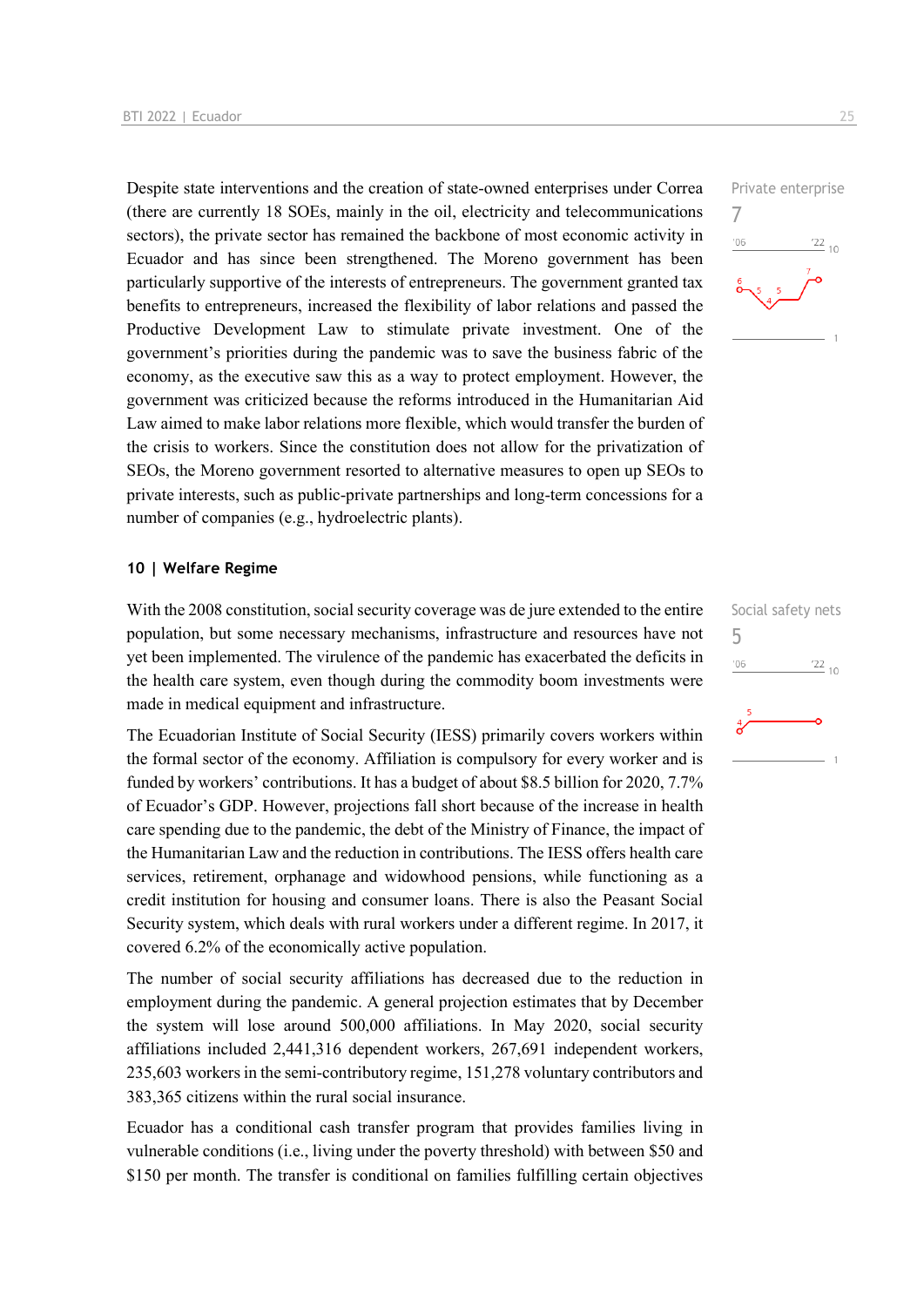(e.g., in health care, education, housing, eradication of child labor and family assistance). Due to the coronavirus crisis, between December 2020 and October 2021, the beneficiaries of bonds and subsidies issued by the Ministry of Economic and Social Inclusion (MIES) will receive \$90, paid in six installments of \$15 every two months.

Foreign citizens have, in theory, access to the health care services of the Ecuadorian Health Ministry. During the migration crisis, there were attention points at the border. However, the hospital bottlenecks due to COVID-19 have left migrants helpless. Nevertheless, this problem concerns not only medical attention but also access to drugs since patients are expected to buy medicines themselves. There are private charities that offer attention, and some small initiatives have been set up by economically better off Venezuelan professionals in order to assist their compatriots.

A concerning issue is the number of Venezuelan immigrants in Ecuador. They have no access to state protections and are largely supported through civil society, church and local government charity.

The COVID-19 pandemic has highlighted several structural inequalities that affect access to resources and opportunities, particularly access to health care, education and housing services. The increase in inequality will be a short to medium-term effect.

There is not a legal structure of exclusion affecting equal opportunities; on the contrary, the main restrictions arise from the structure of exclusion that has developed over the history of the country and that is expressed in ethno-social patterns that also include patriarchal elements. In the case of indigenous people, their situation remains unsatisfactory. There is a sizable gap in the average level of education between the indigenous and non-indigenous population. Being indigenous in Ecuador increases the chance of being poor. The majority of the indigenous population live in rural areas, and 41.8% of the inhabitants of these areas are poor and 18.7% live in extreme poverty. However, in urban areas, 17% of the population is poor and 4.3% live in extreme poverty.

In order to measure how different inequalities in poverty manifest, the Census Bureau collects data on multidimensional poverty. The dimensions considered are education, employment and social security; health, water and food; and habitat, housing and healthy environment. When this data is computed, 38% of the population live in multidimensional poverty and 16.9% in extreme multidimensional poverty. On this indicator, the differences between rural and urban areas increase, which demonstrates the unequal access to goods and services. In rural areas, the figures for multidimensional poverty and extreme multidimensional poverty are 71.1% and 42%, respectively.

## Equal opportunity 6 $'06$  $\frac{22}{10}$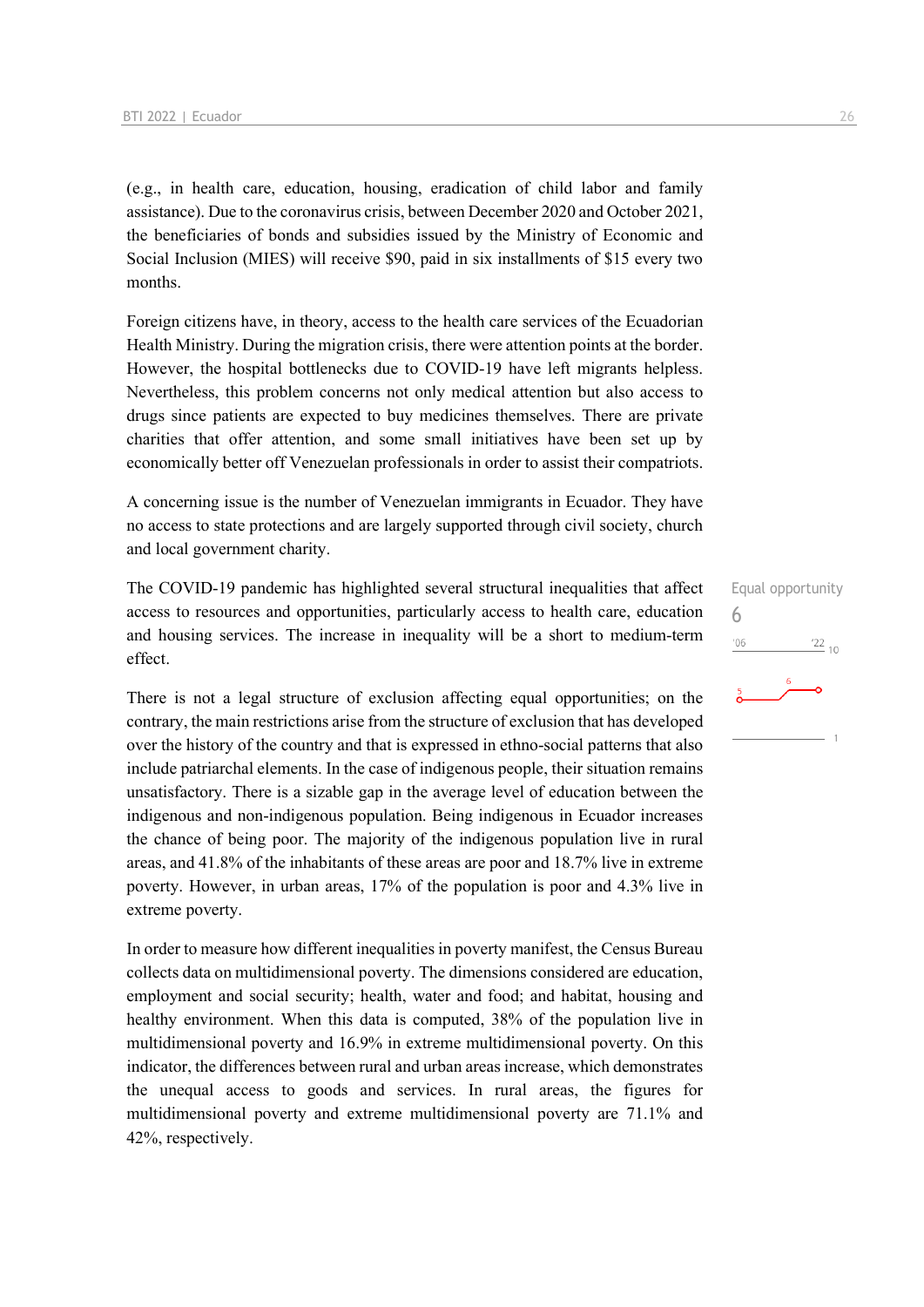The 2008 constitution introduced a gender parity (50:50, including alternation) for lists of candidates to the national parliament. However, because of some effects of the electoral system, of 137 seats, only 52 (38%) are occupied by women in the parliament of Ecuador, a high percentage from a comparative perspective. There is almost parity concerning the ratio of female to male enrollment (GPI), with a slight advantage for women concerning tertiary education (1.1). The overall literacy rate in 2017 was 92.8% but was slightly higher for women (93.8%) than men. Women comprise about 41% of total labor force.

### **11 | Economic Performance**

The reliance on the export of primary products has meant that the economy is vulnerable to exogenous shocks and macroeconomic instability throughout its history. According to the ECLAC, GDP per capita contracted by 10.6% because of the coronavirus, following slowdowns in 2018 (-0.5%) and 2019 (-1.6%). An economic recovery will not be easy since the pandemic arrived in the midst of a profound economic crisis caused by the fall in oil prices and resulting reduction in fiscal revenue. Furthermore, even though the fiscal deficit was renegotiated, it still rose from 42.2% in 2018 to 47.8% in 2019 to 54.9% in 2020 (ECLAC).

In addition, while the dollarization of the economy contributes to economic stability, it prevents Ecuador from reducing production costs and promoting exports through devaluing the currency. Furthermore, Ecuador is relatively unattractive for foreign investment, with foreign investment amounting to only 1.6% of GDP in 2019, according to the World Bank. The current account deficit diminished over the last few years, falling from \$1.33 billion in 2018 to \$53 million in 2019. In 2020, the current account balance even returned a surplus of \$426 million, albeit coupled with a sharp decline in trade volume (ECLAC data). According to ECLAC data, inflation remained low (0.3% in 2018, -0.1% in 2019 and -0.9% in 2020).

The impact of the COVID-19 crisis on the labor market has been very severe. Between June 2019 and June 2020, about 1.27 million jobs were lost, a 16.1% interannual contraction, according to the National Survey of Employment, Unemployment and Underemployment (ENEMDU). The groups most affected by the deterioration in the labor market are women, young people, the elderly and, more generally, workers in precarious and unstable occupation categories, characterized by informality.

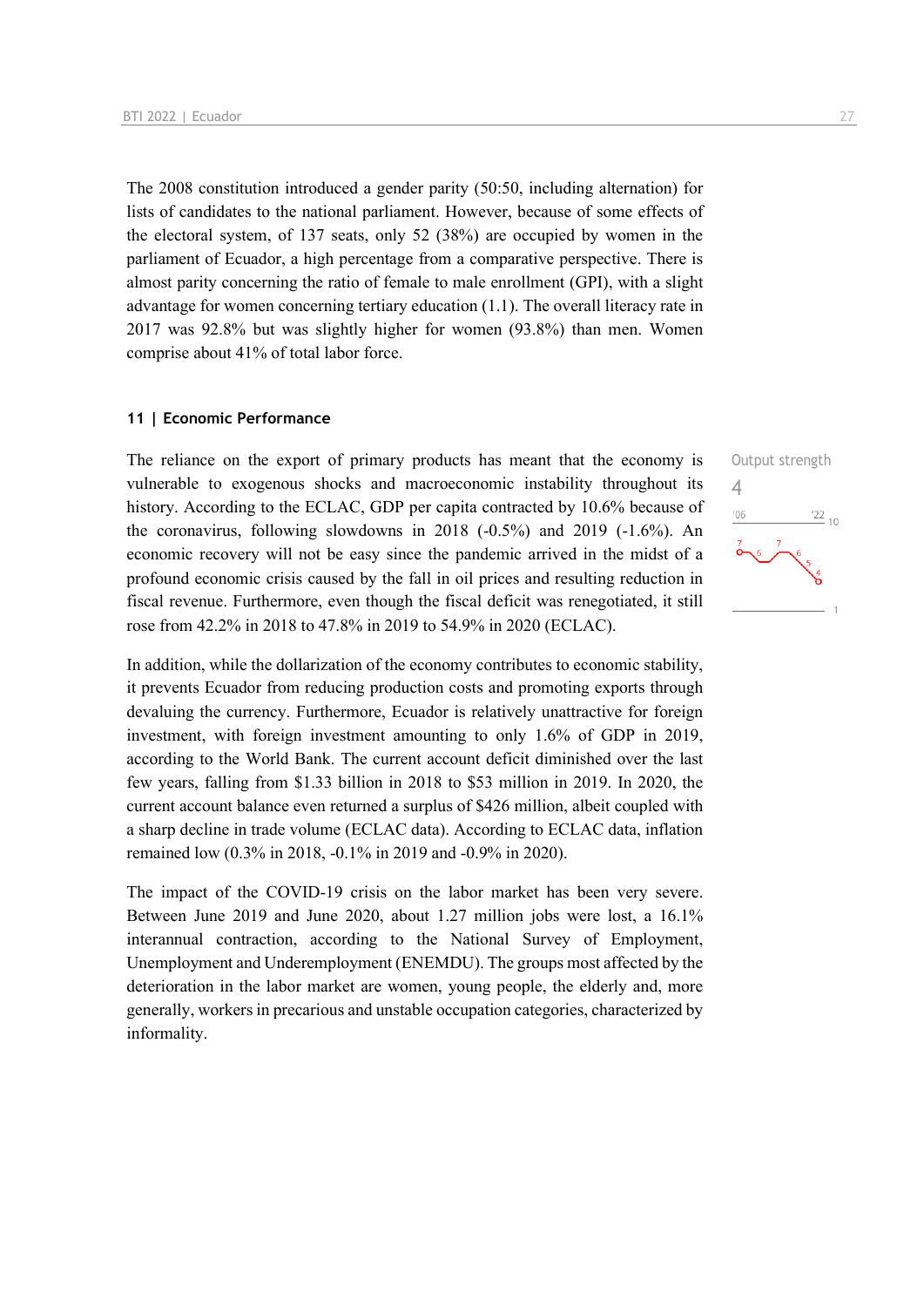### **12 | Sustainability**

The Ministry of the Environment is responsible for environmental policy and programs for the protection of ecosystems and the sustainable use of natural resources. Its programs have been hit hard following staff and institutional cuts, which the government implemented as part of its austerity plan. In 2020, 390 employees were laid off due to an institutional merger with the National Water Secretariat. Most concerningly, foresters and technicians that work in protected areas were laid off.

Environmental policy is another void in President Moreno's administration. Although at the beginning of his term, Moreno moved closer to environmental activists (in contrast to the previous government) and included a point on oil exploration and mining in protected areas in the February 2018 referendum, the passage of time and the continuation of the previous government's extractive economic model have revealed that these actions were a strategy to distance himself politically from Correa. Among the government's environmental errors during the review period has been the lack of an effective strategy to protect the Galápagos territory from industrial fishing and Chinese boats, which are extremely polluting and predatory, and the inability to stop illegal mining, which destroys and pollutes riverbeds.

Ecuador's energy mix remains largely dependent on oil, which accounts for about 75% of total energy consumption. The country has 29 hydropower plants, which account for about 20% of total energy production and about 60% of electricity generation. Chinese financial institutions have financed six of the eight emblematic hydropower projects in Ecuador to consolidate a strategy proposed by the Correa government to change the energy matrix. Nevertheless, less than 10 years after their initiation, the projects have had many negative environmental effects due to design, construction and planning errors. These effects include the drying up of rivers, the alteration of riverbeds and collapses in areas where excavations have taken place.

Of all the countries in the world, Ecuador has one of the highest proportions of protected natural areas, with about 19% of the territory under some form of protection, including land and maritime areas. However, it is very difficult to provide adequate protection to these areas. According to the Environmental Performance Index 2020, Ecuador ranks 56 out of 180 countries.

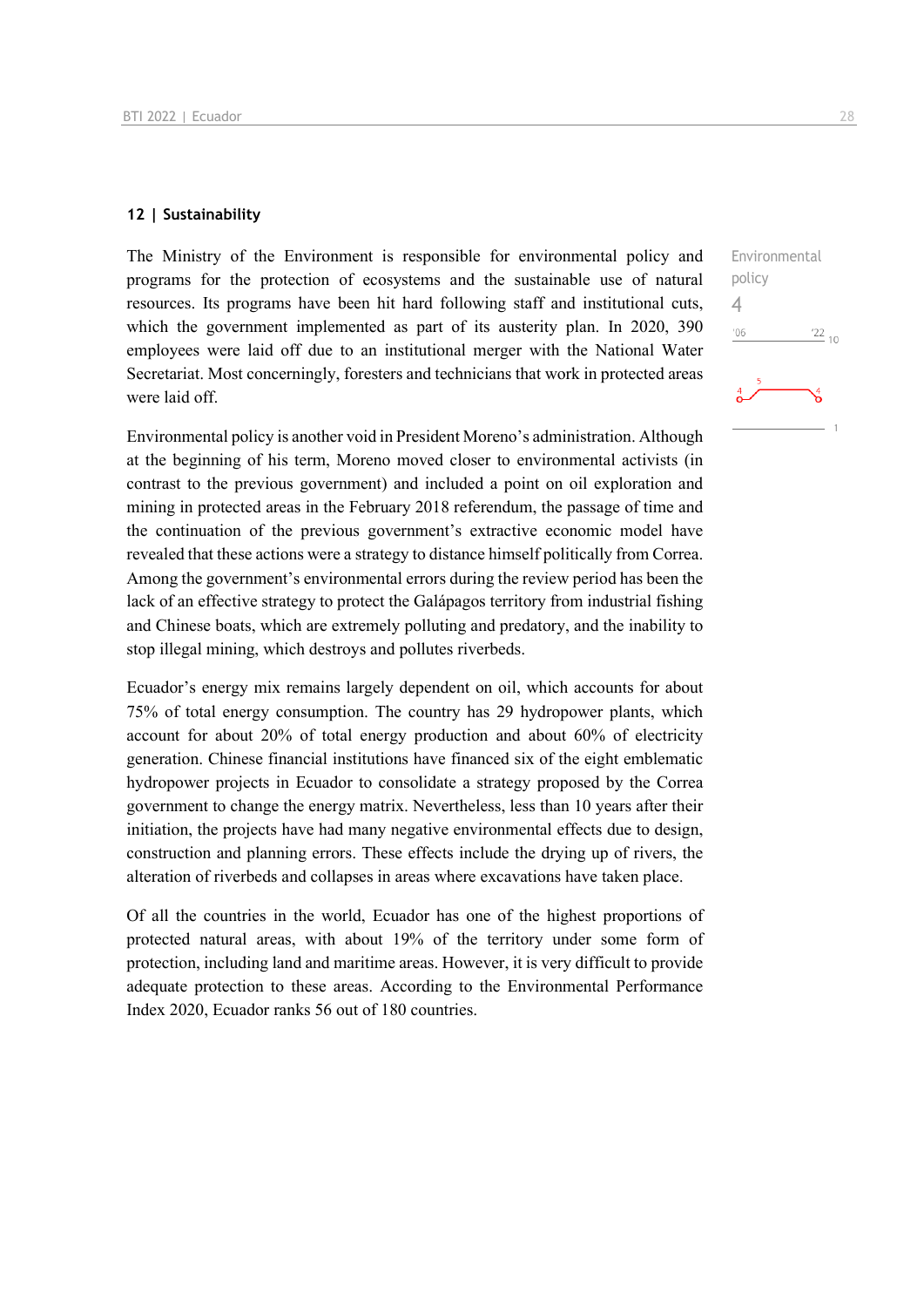Since mid-March 2020, Ecuador has switched from face-to-face classes to online education at all levels in response to COVID-19. This has widened the education gap, as a result of material and cultural differences between families, as online education requires parents to organize an internet connection for their children – which is expensive even for middle-income households – and a communication device (e.g., a computer, tablet or smartphone). Many families do not have these devices, a problem that is exacerbated for families with multiple children or parents who work from home. In 2019, 41% of households (50% urban and 18% rural) had a laptop or desktop computer, while 46% (56% urban and 22% rural) had access to the internet, according to the Census Bureau.

According to Ministry of Education projections, 70% of students had difficulty accessing online classes during the pandemic. This is exacerbated by the weak signal in rural areas with high poverty and indigenous populations. Because of the correlation between poverty, educational attainment and cultural capital, children in low-income households are less able to follow online instruction. The COVID-19 crisis will have long-term effects on this generation of schoolchildren, as it will not only be difficult to make up for the lost school year, but also to restore children's socialization networks and self-confidence.

Added to this are shortcomings in the Moreno government's approach to management, constant changes in the Ministry of Education, and cuts to programs and civil servants that prioritize austerity over policy coherence. According to the World Bank, public spending on education was 5% of GDP in 2015. Meanwhile, the Ministry of Education estimates that spending on education was about \$5 billion in 2018. In 2014, the primary enrollment rate was 95.2%, the secondary enrollment rate was 64.7% and the tertiary enrollment rate was 21%, which marks an improvement on the 2006 data (INEC). The literacy rate was 94.1% in 2017, according to the INEC. Ecuador scores 0.702 in the UN Education Index, having improved more than neighboring Bolivia, Colombia and Peru since 2010, and placing it among the better performing countries in the region.

The pandemic implied a reduction of 10% in the budget for universities in 2020, a contraction that involved the suspension of funding for I&D programs and the integral revision of the emblematic Yachay Tech University model. All of this negatively affects the quality of the university system and increases discrepancies with private institutions that have their own resources. At the Central University of Ecuador alone, the contracts of 750 occasional professors were not renewed. Research and development spending is rather low (0.4% of GDP in 2014).

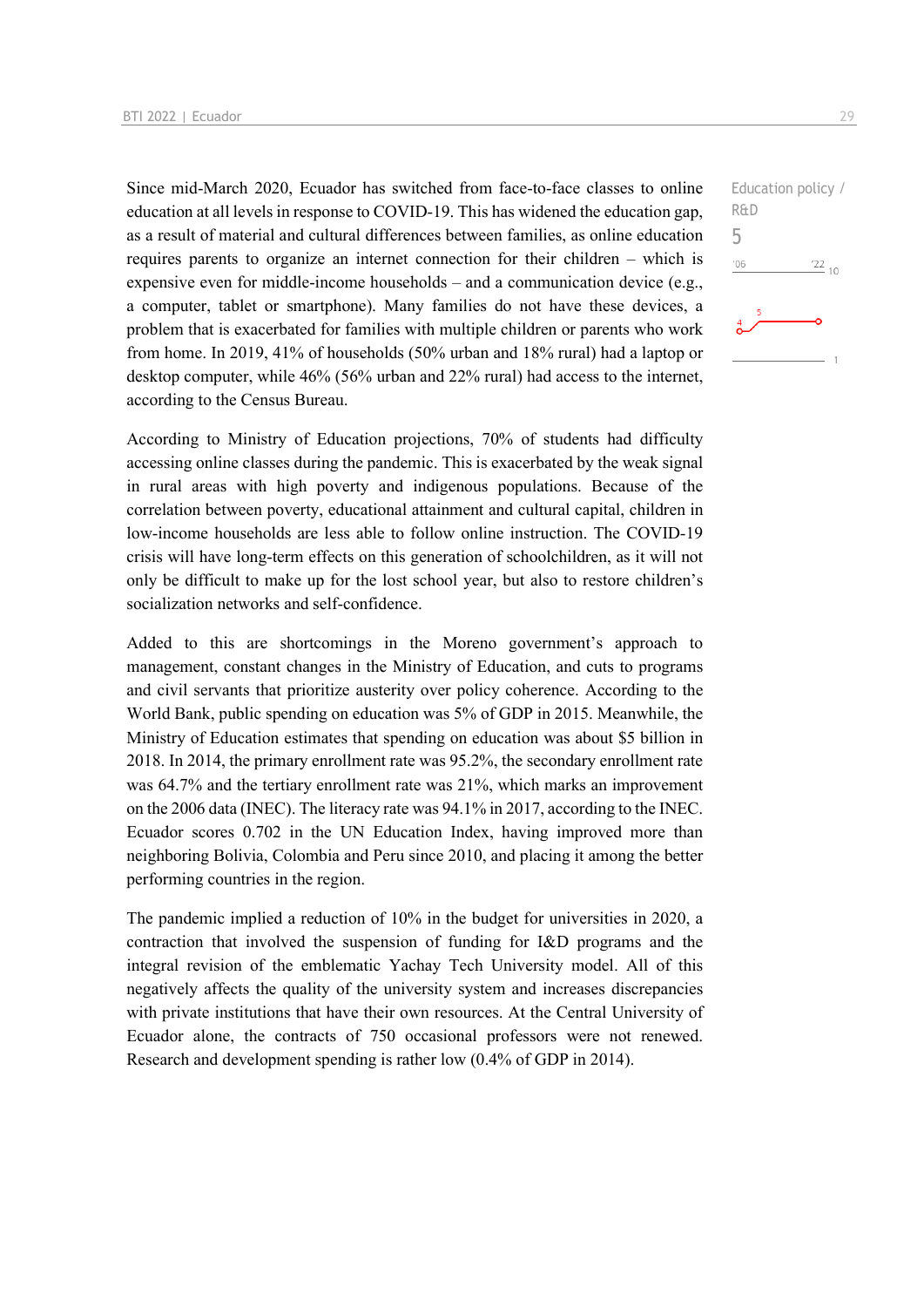## Governance

### I. Level of Difficulty

The COVID-19 pandemic has deepened the country's structural difficulties regarding economic contraction, poverty and unemployment. According to IMF projections, the Ecuadorian economy will contract 11% in 2020, with poverty and unemployment expected to suffer a sharp increase. According to the UNICEF, poverty will increase 10% in 2020, which corresponds to 1.8 million people (or 450,000 families). The poverty rate will increase from 27.2% to 37.6% and extreme poverty will rise from 10.7% to 19.2% largely due to the increase in unemployment. According to data from the Ministry of Labor, between January and October 1, 2020, 598,506 formal contracts expired. The increase in inequality is reflected in Ecuador's Gini index, which increased from 0.47 in 2019 to 0.52 in 2020.

In 2020, Ecuador had the second most deaths caused by COVID-19 per million inhabitants in the Americas. By December 31, 2020, about 115,500 deaths were registered on national territory, in contrast to the trends and projections of previous years that suggest the figure should have been around 75,000. Therefore, there were around 40,000 excess deaths, and at least about 24,000 as a consequence of the coronavirus.

Historically, the country exhibits relatively high structural constraints on governance. Ecuador is a middle-income country with a per capita GDP of \$6,183 in 2019, according to the World Bank. After a period of prosperity due to the commodities boom, the country is now experiencing a profound economic and political crisis. Difficulties are mainly political and related to the country's vulnerability to external economic shocks and dependence on economic cycles. The literacy rate among people between 15 and 24 years old was 99.3% in 2017, according to the ECLAC. However, the pandemic is likely to have a negative impact on all education levels. Schools have remained closed since the beginning of the pandemic, which has deeply affected households that do not have access to the necessary technological devices and resources. Geographically, the country is located in a volcanic area, and faces a permanent threat of volcanic eruptions and earthquakes. Ecuador also suffers from the climatic effects of El Niño, including heavy rains and flooding.

In the years prior to the pandemic, structural poverty and inequality were reduced, especially in economic terms. However, ethno-social differentiation remains as a structural element of exclusion.

6

 $106$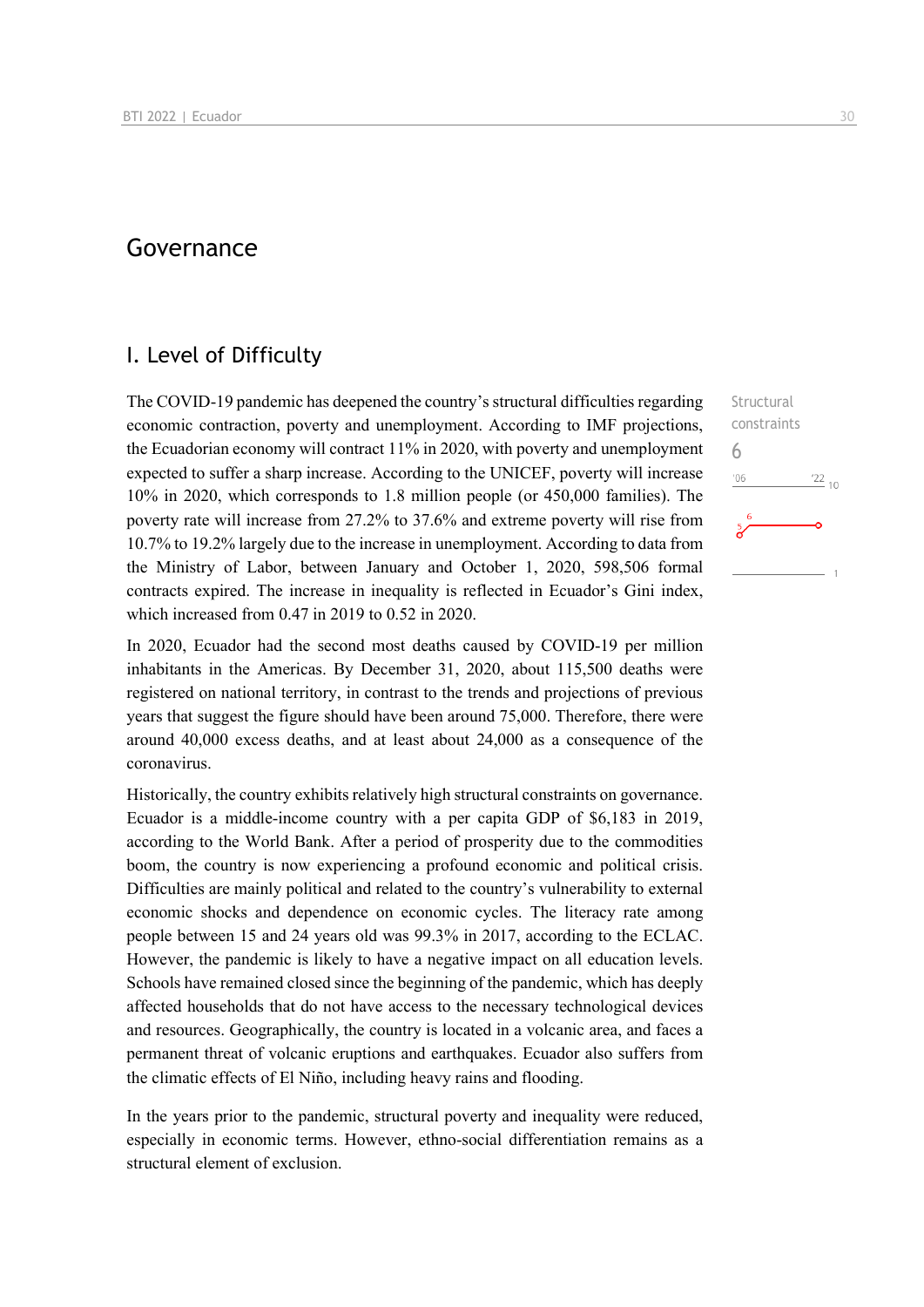The economic crisis has revived civil society organizations that were demobilized after the prosecution that took place between 2007 and 2017, as exemplified by the October 2019 protests. However, the COVID-19 pandemic has limited their activities.

Ecuador has a tradition of grassroots organizations, but practices do not contribute to building confidence and trust in institutions or to interpersonal trust and the accumulation of a democratic social capital. Examples of this are the indigenous organizations that are focused on their communities and use extra institutional resources as a means of pressure. The historical weakness of the state has incentivized self-government as a solution to the problems. In fact, communities are largely capable of self-governance.

The Catholic Church has also intervened to promote local unions, and rural and indigenous organizations. LAPOP 2019 data for Ecuador show that when taking interpersonal trust as an indicator of social cohesion, the country is relatively weak and fragile, with Ecuador ranking among the last quintile of countries in this indicator between 2014 and 2019.

The mobilizations of October 2019, which lasted more than 10 days, are an example of the intensity of conflict in Ecuador and the levels of violence it can reach. According to the Ombudsman Office, eight people died (by accident or as a consequence of repression) and 1,340 were injured (protesters and police).

During this process, discontent caused by the economic crisis combined with discontent for the government's adopted measures, and the deeply rooted ethnic cleavage between indigenous groups and the white/mestizo society. This ethnic division has its roots in the colonial period, is present in all social structures, and is evident in the political and economic exclusion of indigenous peoples. Another latent conflict, with a low public profile, is insecurity. Insecurity will increase due to unemployment, the economic and health crisis, and the lack of state capacity to control crime, especially in marginalized urban areas. In 2019, the homicide rate increased from 5.8 cases per 100,000 inhabitants to 6.3. Even though these figures are low compared to those of other countries in the region, the problem is the concentration of homicides in specific areas. All this adds up to the increasing frequency of assassinations, with hitmen used to settle scores between smugglers. A lot of money from smuggling is laundered through Ecuador due to the economy's dollarization.

Civil society traditions 6  $-06$  $\frac{22}{10}$ 

Conflict intensity 4 $\frac{22}{10}$  $'06$ 

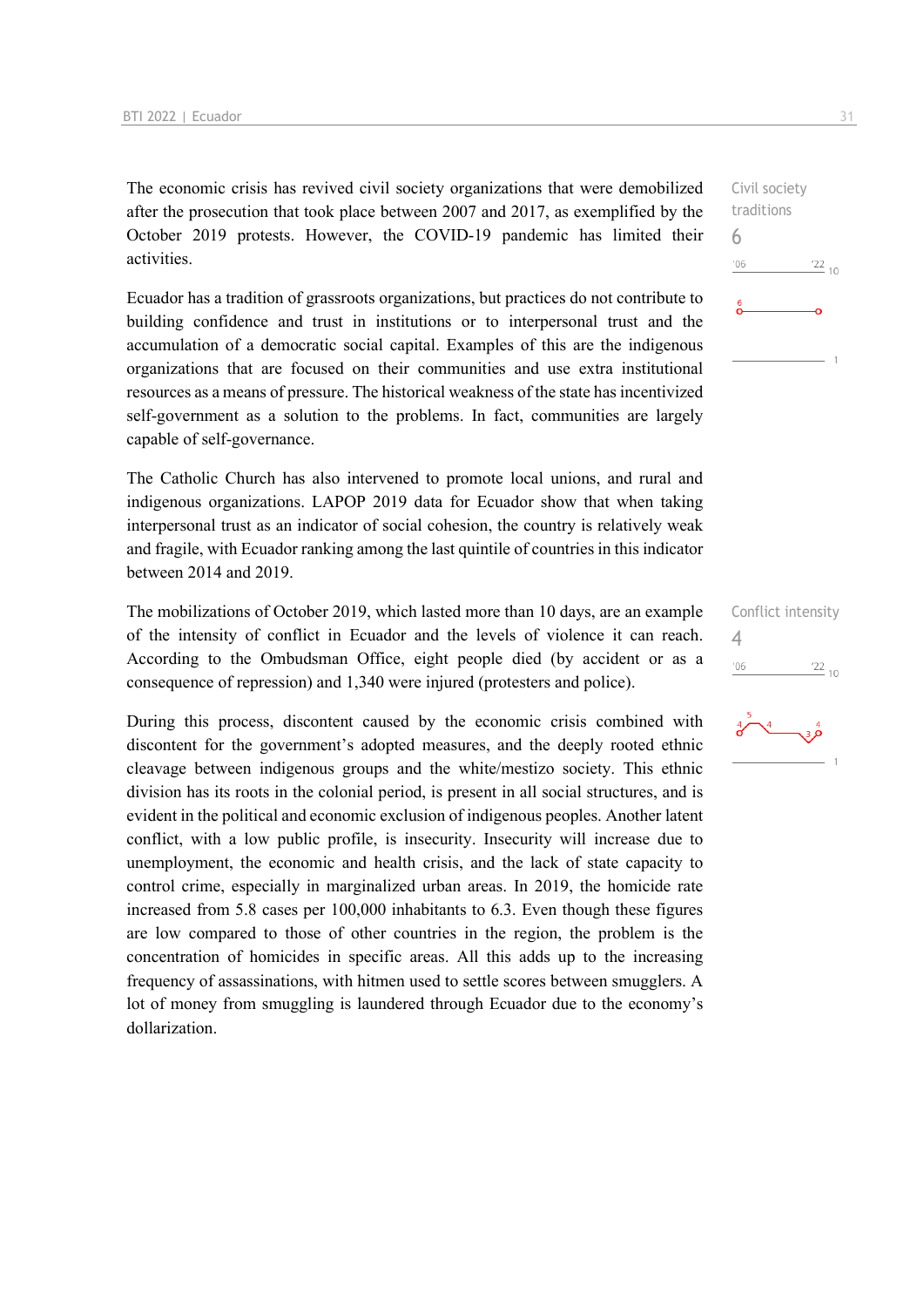### II. Governance Performance

### **14 | Steering Capability**

Programmatically, the government's current development plan (Plan Nacional para el Buen Vivir 2017 – 2021) offers a plausible agenda for structural reforms that point in the direction of a more economically diversified, ecologically sustainable and socially just development model. However, the government has not been able to transform this plan into a coherent strategy, as recent government decision-making focuses on short-term, politically motivated adjustments to the difficult economic situation and divisions within the ruling party.

In order to understand the government's lack of prioritization capacity, it is necessary to recognize that President Moreno changed the government's objective once he came to power. He does not have a clear development strategy for the country and has been changing positions in an unclear manner. Moreno was elected with a plan to continue the policies of Correa's governments, but once in power he shifted to a less statist model. His only success so far has been to renegotiate the debt. He does not have the support of a cohesive political group with a clear public policy objective. For example, he has had four economy ministers, of whom the first two were radical defendants of a statist economic model, while the second two have been supporters of pro-market policies and the maintenance of macroeconomic balance. The Health Ministry, which is in charge of COVID-19 prevention policies, has also had four different ministers under Moreno. The penultimate dismissal followed a confrontation with Vice President Acuña, who authorized the vaccination of members of the Club Rotario in Guayaquil in contradiction of the criteria established by the government.

Moreno established a strategic alliance with economic groups from Guayaquil, which hold state positions and use the government as a tool to access public positions. Moreno is not supported by a particular group in parliament. At the beginning, he had the support of Alianza País representatives, who broke away from Correa, and of other parties with whom he held circumstantial alliances. As time went by, Moreno even lost the support of his own party, which meant that he was unable to pass important laws and eventually led him to disaffiliate himself from Alianza País.

Therefore, achieving macroeconomic balance has been the main priority of Moreno's government for the last three years. In order to do so, he has reduced the size of the state by cutting public spending rather than increase tax revenue. The government implemented a series of tough measures to restructure government expenditure that involved massive public sector layoffs and the closure of state-owned companies,

### **Ouestion** Score

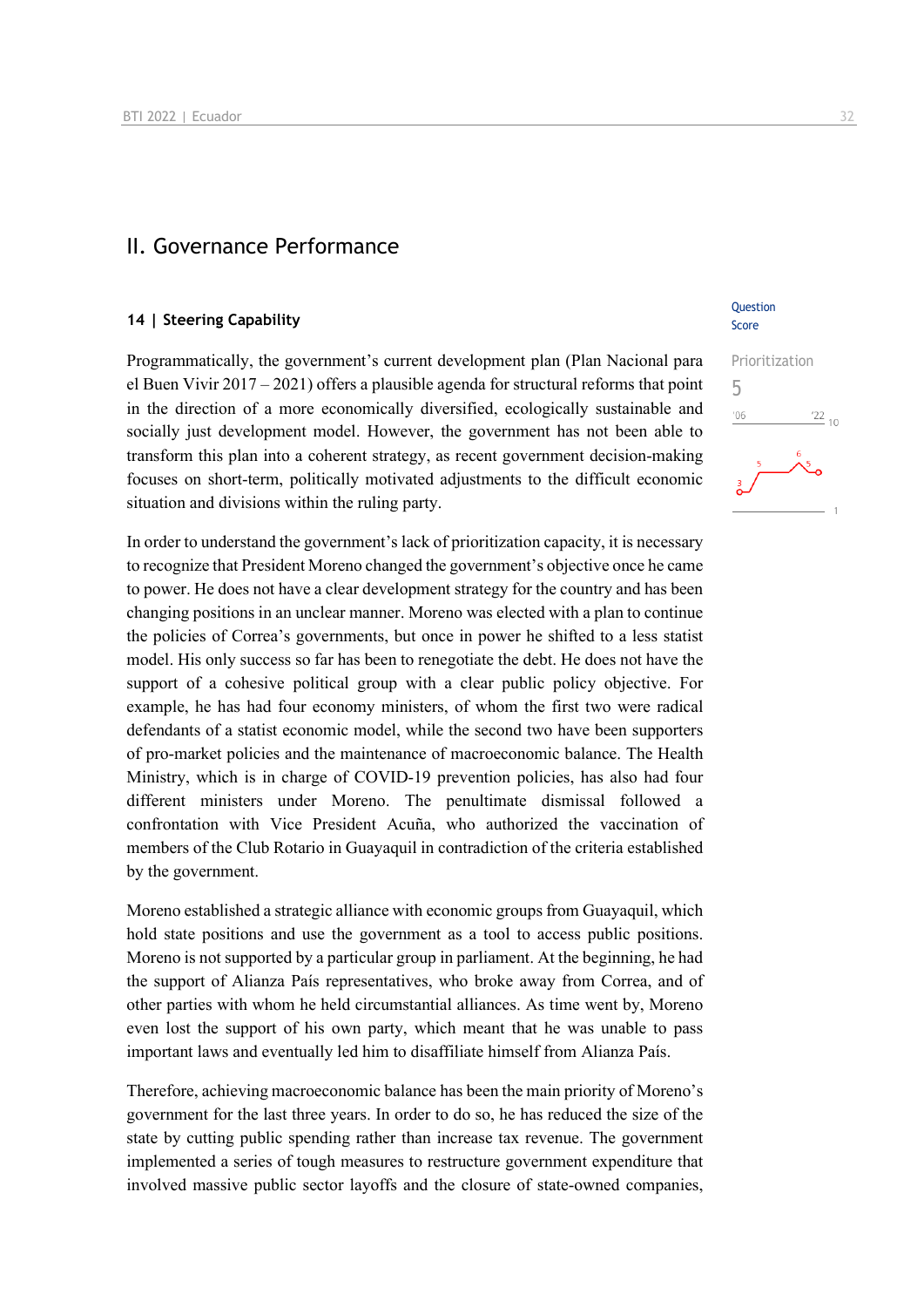arguing that this approach was the only way to achieve fiscal and macroeconomic balance over the long term. However, due to the lack of resources and the health crisis in 2020, the government has not followed a clear strategy.

Another government priority has been to reorganize debt. In addition to an agreement signed with the IMF, at the beginning of August 2020, the government announced an agreement with bondholders for \$17.4 billion.

Problems with defining clear strategic priorities beyond "Buen Vivir" spilled over into problems with implementation. The major priority of Moreno's government was to renegotiate the debt with bondholders and to achieve an agreement with the IMF. However, social reactions (e.g., the October 2019 protests) have meant that the total application of the measures will be impossible. Nevertheless, the government was able to maintain its agreement with the IMF and private creditors. Despite National Assembly and citizen demands to not repay the debt in order to manage the health emergency, the government was so focused on demonstrating its willingness to repay the debt that it paid \$324 million on sovereign bonds that expired on May 24. This payment has been widely criticized by the opposition.

There has also been a leadership and strategy problem in the government, and lack of experience in the cabinet. The interests behind the coalitions that support Moreno are heterogeneous, and so it is difficult to reach agreements about the implementation of political and economic reforms. Agreements are sometimes achieved due to the distribution of institutional control between representatives that generates corruption over the long term.

In addition to the lack of a united cabinet, the main obstacle to the implementation of the government's reforms has been the resistance of social sectors led by the indigenous movement and the lack of support from Congressional parties, since the president does not have a stable legislative majority. Coinciding with the fragile management of the pandemic and the upcoming 2021 elections, the parties have distanced themselves even more from the president and his aim to pass a dollarization protection law to avoid government use of central bank funds (one of the compromises with the IMF).

Crisis management has been erratic. Since the president falls within the category of vulnerable persons, he entrusted the implementation of the plan to then Vice President Otto Sonnenholzner, who left office in July 2020 when the pandemic was at a critical moment. In addition, the lack of economic resources led to the layoff of health professionals in the middle of the pandemic, and poor coordination between national and local authorities further worsened the situation.

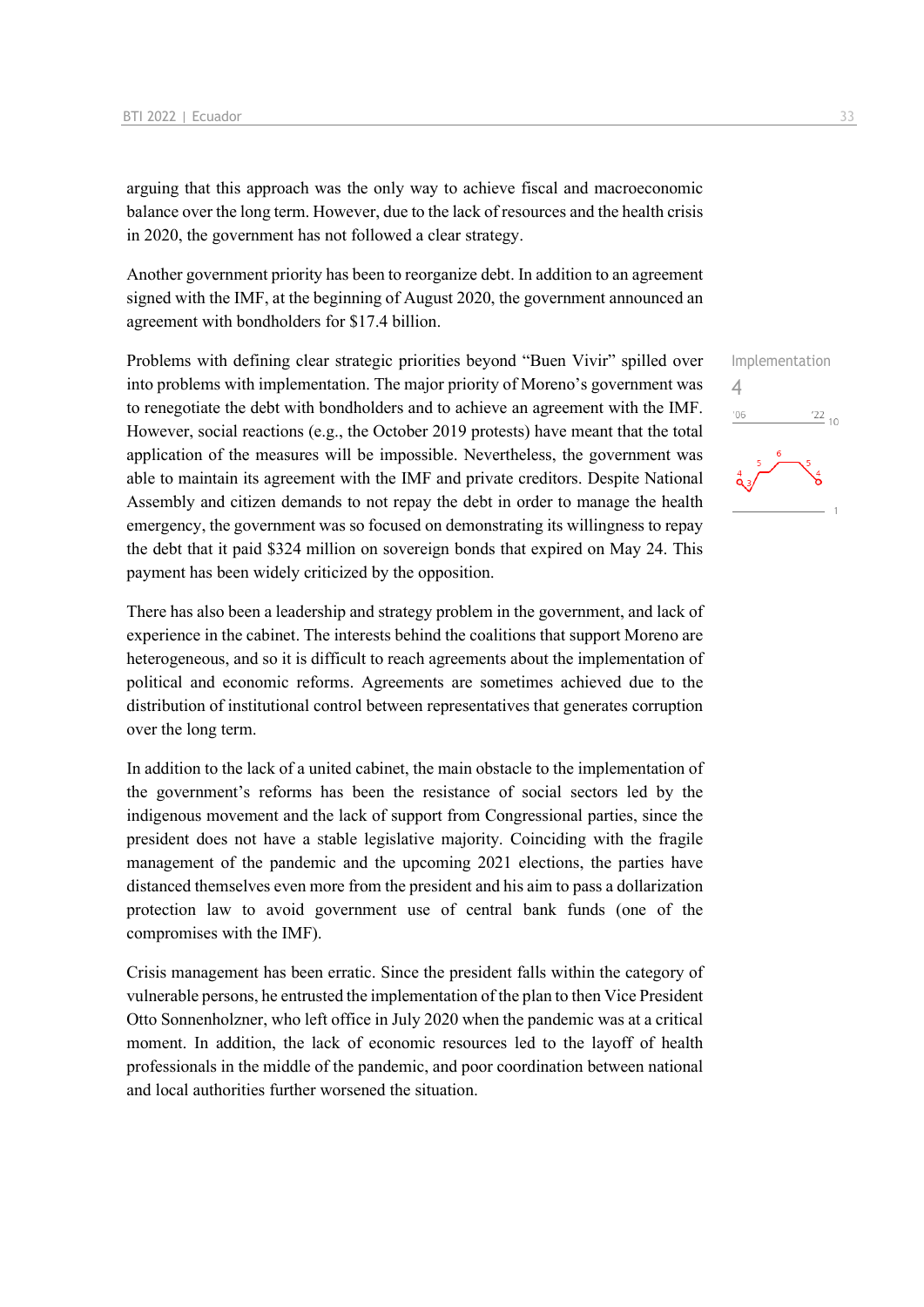The huge problems with policy learning are especially due to the lack of continuity in state structures, and inability of public administration to implement procedures and adapt to changes when needed. The economic and health crisis has dismantled the expertise accumulated by previous governments for public policy design and implementation. The current executive has reduced state services due to the lack of resources. The coronavirus crisis manifested the deficits in public administration and services, because – even though the working conditions were extreme and deaths caused by COVID-10 exceeded any expectations – the management of the infrastructure built during the oil boom was inefficient and lacked oversight.

However, the current economic crisis and the fiscal deficit following years of prosperity are the main indicators of the lack of learning. This crisis is similar to the one that took place after the oil boom of the 1970s. At the beginning of the 21st century, during the commodities boom, the same mistakes were made, and Correa's government spent all the resources without taking economic cycles into consideration. The former government spent the achievements of 10 years of prosperity without accounting for economic cycles, opting for a public investment model that did not work out due to the productive features of the country and its dollarized economy. In 2017, when Correa left office, Ecuador's total reserves were only \$1.7 billion, the lowest in Latin America and the Caribbean.

In the renegotiation of the debt and in the agreements with international credit organizations, the same mistakes as in the 1980s and 1990s were made. Beyond the discussion about whether the financial conditions are more or less favorable, state institutions have been dismantled, and no consensus between social and political actors that could ensure the sustainability of the adopted measures has been reached.

### **15 | Resource Efficiency**

The constitution recognizes planification as an organization mechanism for the country's development goals. The body in charge is the SENPLADES. The SENPLADES designs the national development plan (i.e., the instrument under which public policies, programs and projects are subordinated) according to article 280 of the constitution. Its monitoring will be mandatory for the public sector and indicative for the rest. The budgetary framework and regulation of public finances depends on the Organic Law for the Public Finances Regulation, which came into effect on June 24, 2020. The law includes tools to regulate public revenue, public spending and government loans. It expands on the contemplated articles 292–299 of the constitution.

During the review period, the resources available to the Ecuadorian government have changed for three reasons: the fiscal deficit, fall in oil prices and COVID-19 pandemic. In this context, an agreement with the IMF was negotiated to reduce public spending, which involved shutting down state organisms and laying off public sector



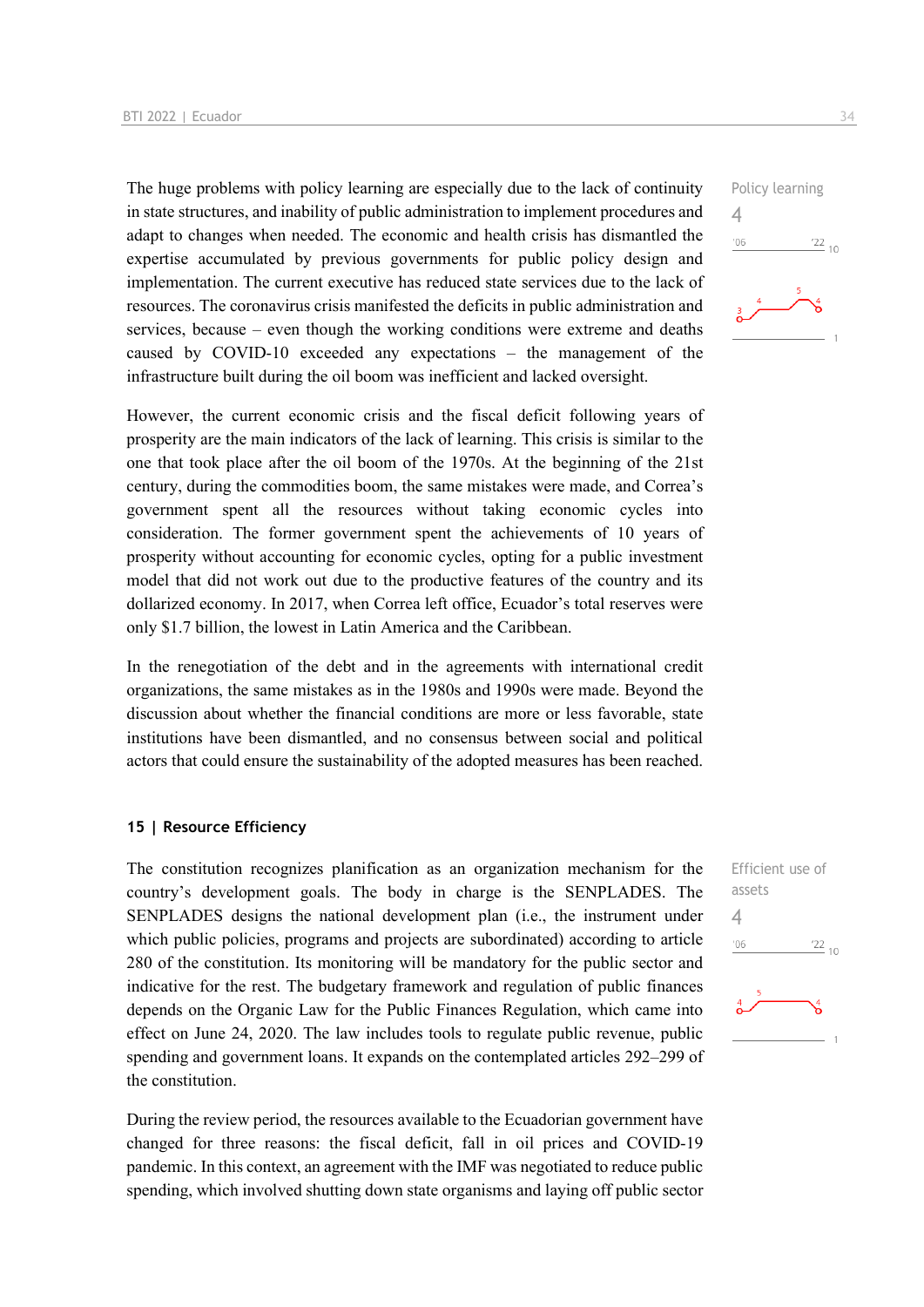employees. In 2019, 25,000 public servants were fired within the process of optimization and reduction of the state that the government of Lenín Moreno implemented. These layoffs continued in 2020 with the suspension of the public railway company and the national airline, and the elimination of public organisms whose competences were transferred to other departments within the same ministries. Contracts in the health care sector were not renewed in the middle of the pandemic. This process was not made from a general or planned view. No effort was made to optimize resources. Instead, the approach was to reduce spending in the fastest way possible. The loss of human and institutional resources has had a negative impact on the efficient use of resources and on public policy coordination.

In regard to the budget, the president has limited room for maneuver since the country has a serious fiscal deficit problem, which needs to be resolved by reducing public debt. This is the reason why the government has submitted to the demands of financial agents. The government's priority has been to re-establish macroeconomic balance, although so far it has been unsuccessful.

The lack of coordination has been exacerbated by the restructuring of public administration in order to reduce public expenditure. Many administrative structures have lost their raison d'être or have disappeared and have not been replaced by another mechanism. After these reforms, the administration is not clearly structured and its configuration does not enable an efficient management in accordance with professional rationality criteria, since strategic positions are filled without the selection criteria being clear in most cases, because they are not people from the president's party or leading figures in the management of their areas. After the rupture with the "correista" wing, the government party lost a part of its technocratic and political capital. Policy coordination implies having a government plan and, at the moment, it is not clear whether the government has one.

The initial reaction of the government to the pandemic was erratic and led to the dismissal of the minister in charge. The lack of coordination between the local governments responsible for the crisis management and the implementation of health security measures are examples of the low levels of coordination within government due to the president's lack of leadership (with an approval rate of less than 10%) and the lack of ministerial continuity (there have been four ministers of economy and finances, and four vice presidents).

Although several integrity mechanisms are in place, serious problems exist including inconsistent implementation and enforcement, the pervasive politicization of these instruments, deficiencies in equipment and professionalism, and, not least, rampant corruption itself. The Moreno government has at least changed the operational nature of the integrity mechanisms. In order to get rid of his predecessor's allies who were at the helm of most transparency institutions, Moreno – supported by the 2018 referendum that included a specific question and therefore authorized it – initiated the removal of the Council for Citizen Participation and Social Oversight (CPCCS) by Congress, which led to the creation of the Transitory Council for Citizen

Policy coordination 4  $\frac{22}{10}$  $'06$ 

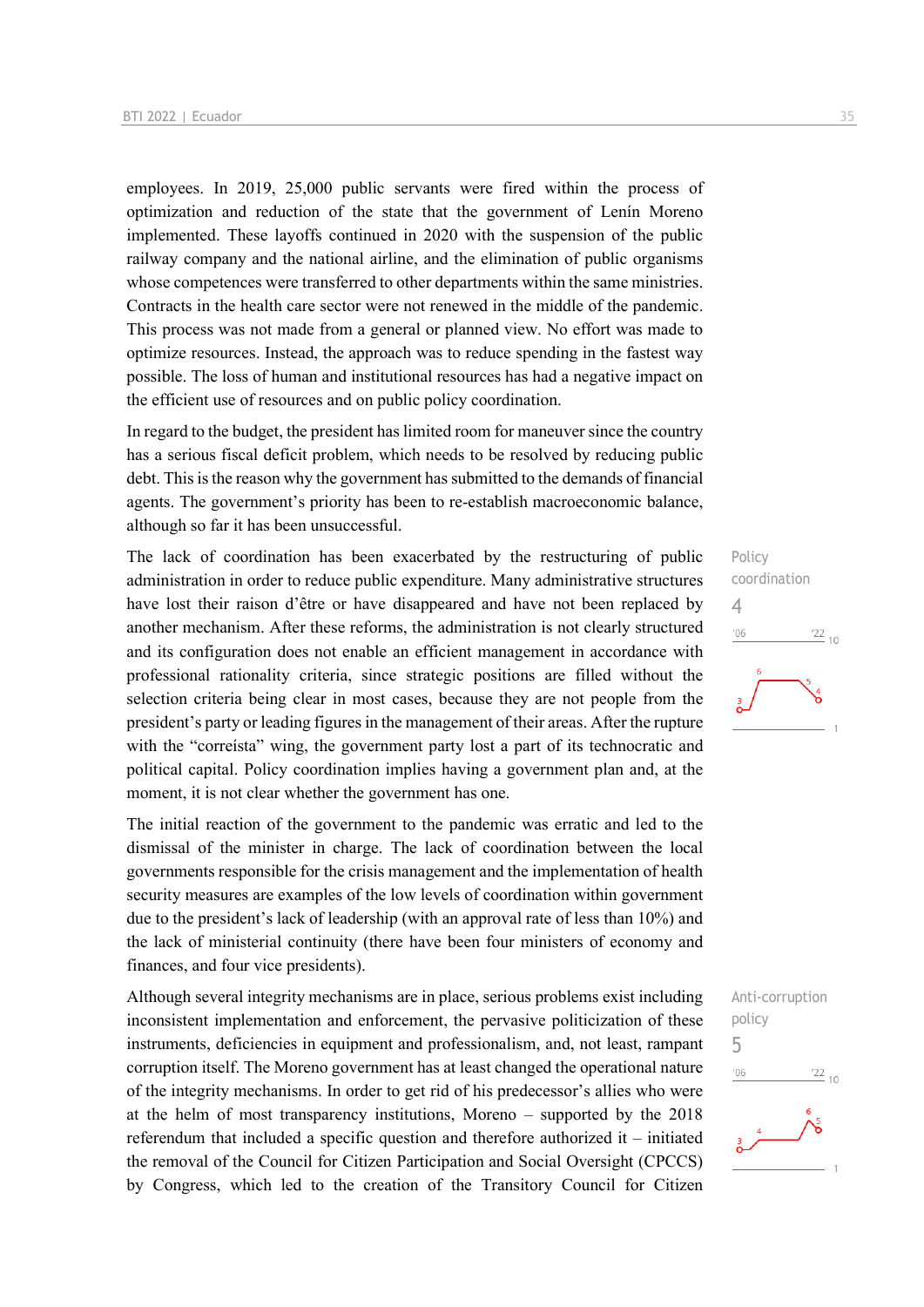Participation and Social Oversight (CPCCS-T). Since its establishment under the 2008 constitution, the CPCCS – which was more of a super-superintendency than a proper anti-corruption agency – was tasked with fighting corruption, promoting civic participation and social oversight, and appointing members to the other autonomous state agencies (e.g., the Ombudsman Office, the Comptroller General's Office and the superintendencies) on the basis of merit. A recent study by the Blavatnik School of Government notes that the CPCCS completely neglected its functions and, on the contrary, "virtually annulled oversight."

So, while Moreno's move was clearly also politically motivated, it ended about 10 years of standstill. The CPCCS-T, whose mandate ended with the election of seven new council members in 2019, is judged to have been successful by the Blavatnik study cited above, as it at least paved the way for more independent transparency and greater institutional oversight. As a result, several existing and newly created integrity mechanisms have had a stronger impact, although implementation and enforcement across issue areas is uneven.

In addition to the Prosecutor General's Office, which is charged with prosecuting criminal offenses, the Comptroller General's Office is the body responsible for monitoring the proper use of public funds and its activities are regulated by a special law. The Integral Penal Organic Code typifies offenses related to corruption. One of the measures taken by the government was to prohibit persons prosecuted for corruption from holding public office. The campaign spending control system is the responsibility of the CNE, which has a monitoring unit and a special control law; new norms allow for greater transparency and accountability, including a ban on corporate campaign financing, but enforcement depends on the CNE's capacity. The banking system has to implement a number of safeguards to prevent money-laundering. One bulwark is the Financial and Economic Analysis Unit (UAFE), which has implemented far-reaching regulations to control and prevent money-laundering in its fight against money-laundering. Nevertheless, observers agree that Ecuador urgently needs to update its integrity mechanisms to effectively combat corruption.

### **16 | Consensus-Building**

Among the political actors in Ecuador, there is a kind of formal compromise to democracy. Nevertheless, there seems to be a certain degree of disagreement about what regime form democracy should take and what should be the rules of the game. One of the constraints on consensus-building has been the populist political dynamic of the country, reflected in the Manichean and polarized logic fostered over the last 10 years, and evident in the political confrontation regarding former President Correa, who has become a sort of cleavage. The fragility of the party system is also relevant, since it limits the existence of actors that collect social demands and promote dialogue in the public interest. The president does not generate consensus or support because he lacks his own political capital. He came to power thanks to the explicit support of the former president and his party.

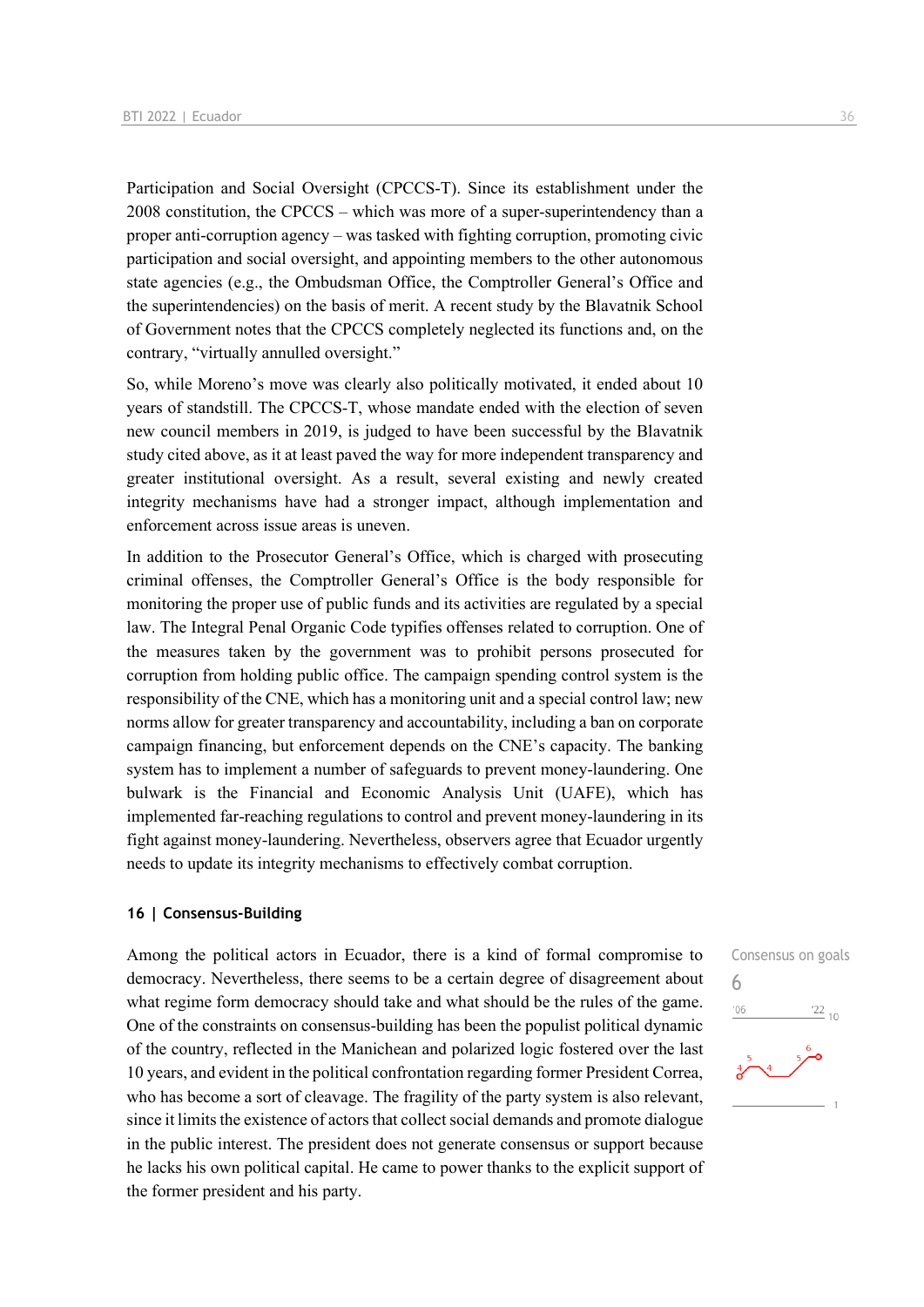There is also confrontation regarding state intervention in the economy, as was reflected in the protests in 2019 against the government's plan to contain the economic crisis and agreement with the IMF. However, there seems to be a consensus around the continued dollarization of the economy, which – due to the lack of a monetary policy or increase in production prices – has become a factor of economic equilibrium in Ecuador.

No relevant actors are openly anti-democratic or promote an authoritarian regime. However, there are relevant sectors of society that are willing to give up freedoms in the name of government efficiency or order, as was evidenced by the high levels of acceptance for Correa's government despite his authoritarianism. In Ecuador, democratic rules and procedures are fragile and forms of political action that do not follow the rule of law are common. This can be observed in the high number of interruptions to the institutional order, which led to three former presidents (Bucaram, Mahuad and Gutiérrez) leaving office between 1997 and 2005. These interruptions would seem to confirm the lack of a democratic vocation among relevant political and social actors.

According to LAPOP 2019 data, 50.4% of Ecuadorians justify a military coup when there is a lot of crime, while 43.3% justify it in cases of high corruption. In both cases, the level of support increased between 2014 and 2019. Support for military coups d'états is highest among young people between 16 and 25 years old, people with a secondary education, and people in the third wealth quintile. In Ecuador, support for the idea that the president can dissolve the National Assembly during a very difficult period increased 2.2 percentage points between 2016 and 2019. In this case, people between 16 and 35 years old are less likely to support a possible closure of the National Assembly by the president.

The government lacks policies to manage ethnic conflict and negotiations appear as a result of conflicts, as happened with the October protests. Conflicts between capital and labor interests are not very relevant in the country due to the weakness of the formal labor market. This can be observed in the fragility of labor unions. The most significant cleavage in the country is the ethnic division between a white/mixed-race group and indigenous peoples. This confrontation has a long history, which has laid the foundations for a social structure based on racism, and a discriminatory system that transcends the social and economic spheres. There are also differences between various regions of the country, which translate into a confrontation between Guayaquil (the main city in the tropical region bordering the Pacific) and Quito (the capital). The level of centralization is often criticized.

These inequalities have produced a stratified and unequal society, which transfers to the political system through a Manichean and polarized structure that promotes populism.



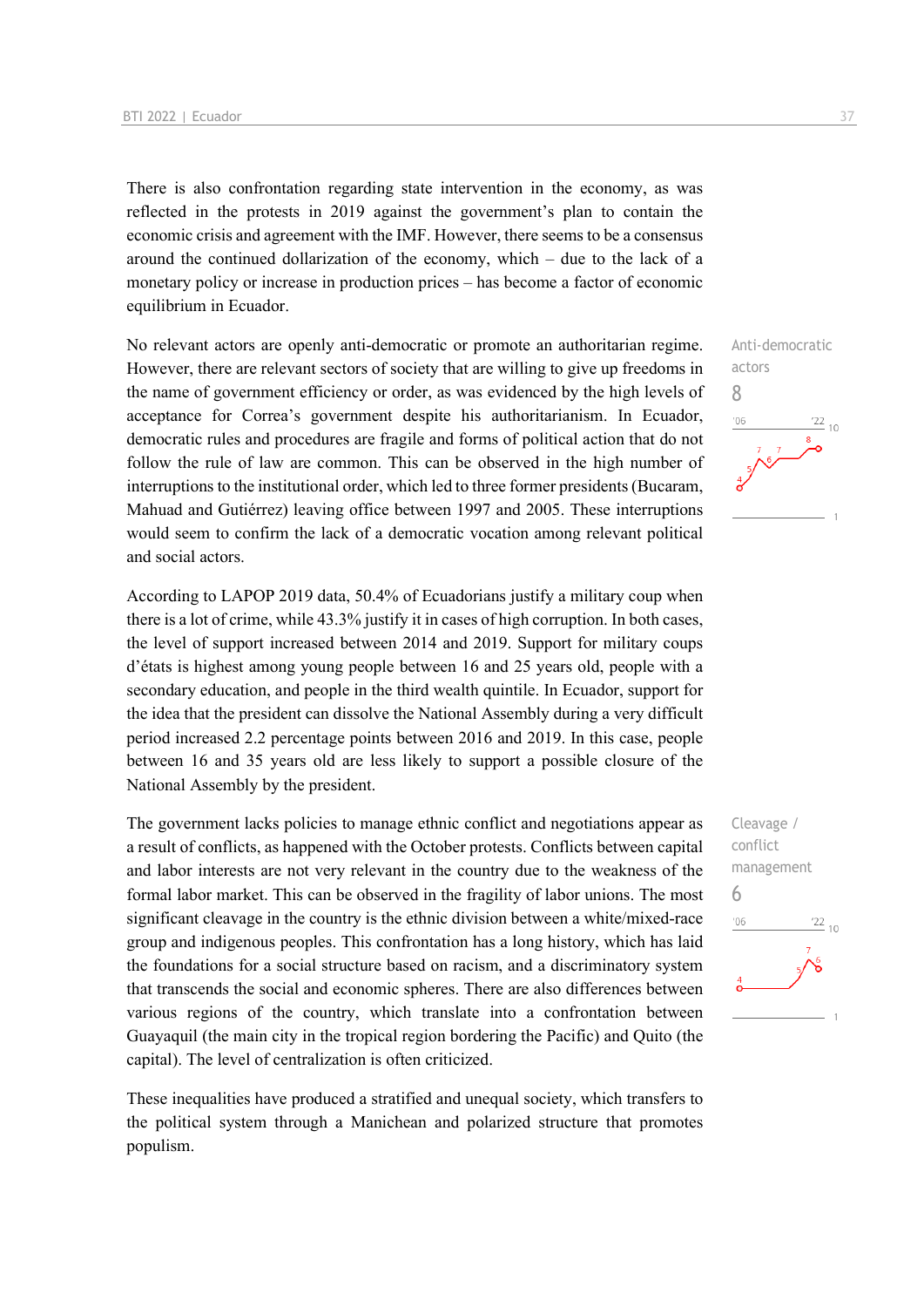Moreno's weak leadership has tended to neglect institutionalized civil society participation. During the period under review, the government mostly reacted to political developments and formulated its few measures autonomously. There is a lack of political parties and strong civil society organizations. However, this also implies that the few existing relations with social organizations are fluid. Nevertheless, these also are sometimes used as a tool in exchange of favors. With the exception of Pachakutik's links to the indigenous movement, very few parties have organic links with social organizations. Under Moreno's government, entrepreneurial organizations succeeded in introducing their demands by developing direct links with the president.

After a long period of de-mobilization, social organizations are strengthening again as a resistance to the adjustment measures that the president is taking or could take in the economic field. Indigenous organizations and public sector unions began to mobilize but their influence remains limited. Despite this situation, there is only limited dialogue between civil society and political leaders, especially from the government. The difficulty lies above all in the president's limited room to negotiate his measures. The recent street protests are a reflection of the lack of institutional spaces for civil society participation given the government's decision to adopt measures unilaterally. Furthermore, many sectors of civil society employ an antisystem and anti-politics discourse.

Given the particular character of Ecuador's pre-1978 "soft" authoritarian rule – Ecuador does not have a history of widespread human rights violations, such as those that have occurred in other Latin American countries – reconciliation as understood by transition research is not really an issue.

### **17 | International Cooperation**

Moreno's government does not have a broad development strategy. It is important to recall that Moreno won the elections having promised to continue the Correa government's program, but Moreno abandoned the program without adopting a new coherent body of measures. His only mid to long-term objectives have been to renegotiate the debt and achieve macroeconomic balance with IMF support.

Ecuador is a medium-high income country and consequently no longer receives official development aid. According to the World Bank, official development aid, measured as a percentage of GNI, was 0.378% in 2018. The country is going through an economic crisis due to the fall in oil prices and the lack of international reserves resulting from the development model applied during the commodities boom. During the review period, the government has prioritized cooperation with economic and 5

 $-06$ 



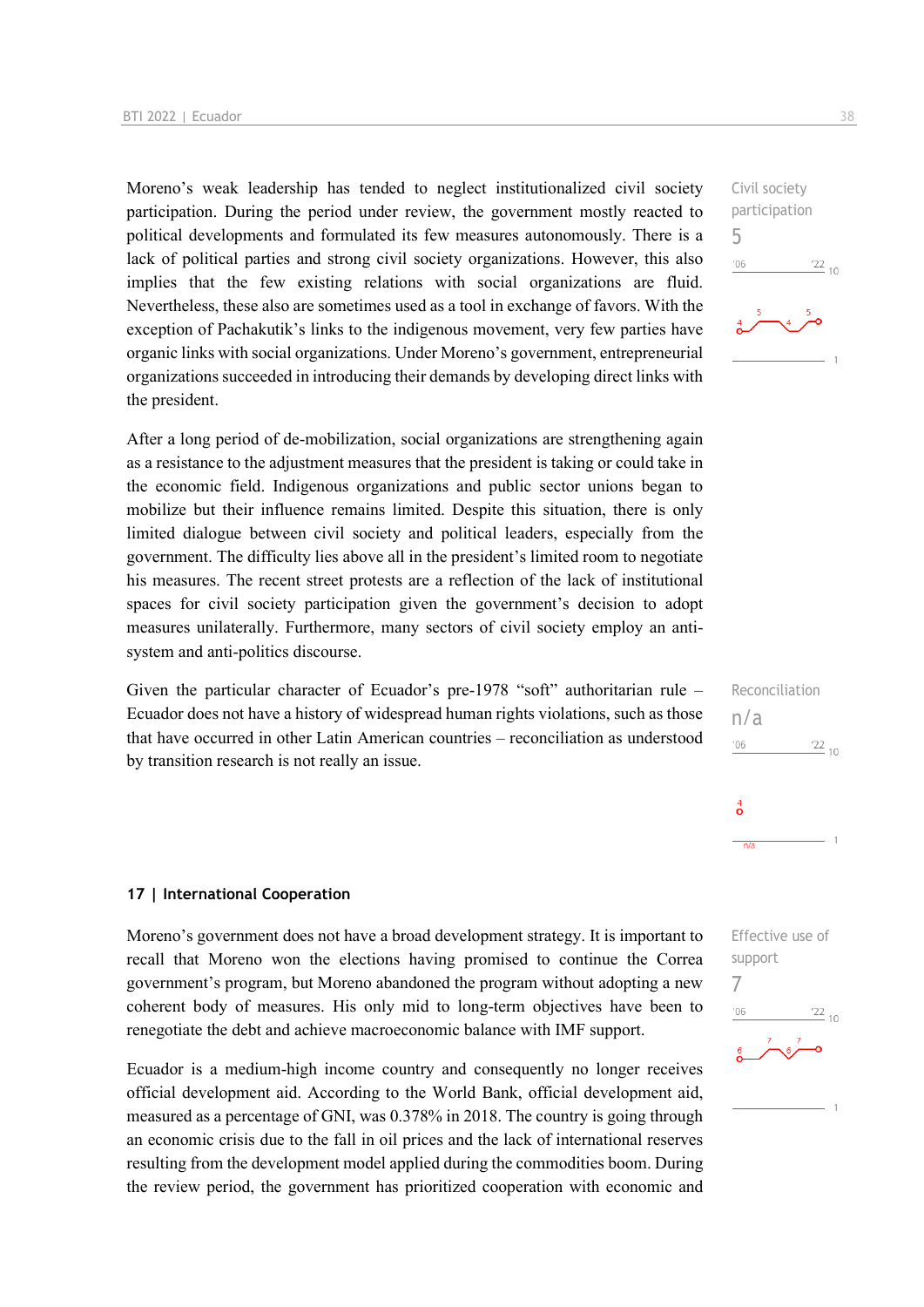credit organizations. A \$400 million credit was agreed with the Development Bank of Latin America (CAF) in 2020 to tackle the health and economic crisis produced by the coronavirus. In addition, a cooperation framework for 2019 to 2023 was agreed in 2019 with the World Bank Group. Other examples include the 2020 agreement with the IMF to finance the fiscal deficit and restructure the economy, and the debt financing agreement signed with China, one of the country's biggest creditors.

Ecuador is a largely reliable member of various international organizations at the regional and global level. It has joined and ratified most existing international agreements, and in general complies with most international norms. The government has made substantial efforts to regain credibility since 2016.

Ecuador has ratified all UN human rights treaties, including the additional protocols. The 2008 constitution guarantees the direct application of international human rights instruments and, in turn, defines a broad range of human rights. The Moreno government has largely revised the restrictions placed on civil society and freedom of the press by Correa, and (with a few exceptions) has complied with the norms in practice. The latter became more pronounced in the wake of the 2019 crisis (repression, selective harassment).

Throughout this period, the government has made efforts to regain the confidence of international financial markets and credibility with international credit organisms, especially with the IMF in October 2020 and the World Bank 2019–2023 partnership framework. Both documents represent a landmark for Ecuador following the disturbed relations between the Correa government and international financial organisms. These are the first two cooperation agreements signed by Ecuador in 12 years. The government's search for credibility contributed to the renegotiation of debt with private bondholders, which materialized in August 2020 and impacted positively on the country's reputation. This stands in sharp contrast to the 2008 default on debt which the Correa government had deemed to be illegal and illegitimate, and which was then repurchased in 2009 when the bond prices decreased.

The government supported the continuity of Almagro as the secretary general of the Organization of American States (OAS), and initiatives such as the Lima Group and the Pacific Alliance (see "Regional cooperation"). One of the government's efforts was to strengthen links with relevant countries and international organizations. However, the pandemic and the marginal relevance of President Moreno at the international level have meant that success in international relations has been limited. Evidence of the shift in the president's approach to the international sphere was illustrated by the award granted by the Americas Society/Council of the Americas, the biggest Latin American lobby in the United States.

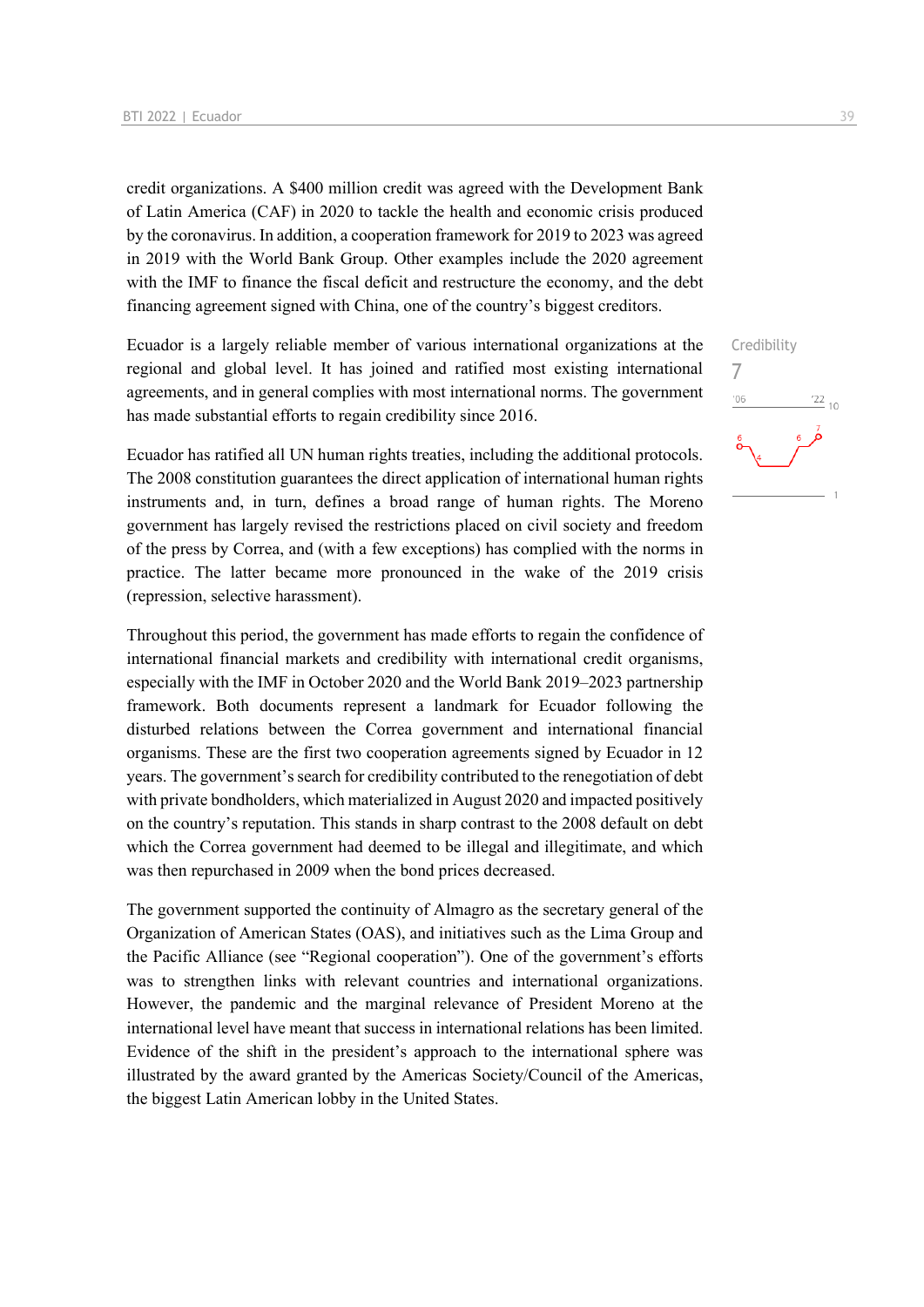In contrast to Correa's policies, the Moreno government has been more committed to regionalism and has clearly positioned itself on the side of center-right governments in the region. It cooperated with its counterparts in neighboring Colombia and Peru, and continued its membership in the Andean Community, the OAS and other regional integration bodies. Ecuador has since left both the Venezuela-led ALBA and Union of South American Nations (UNASUR) and joined the Pacific Alliance and the Lima Group.

The Ecuadorian government actively participated in the Lima Group meetings that recognized the government of Juan Guaidó in Venezuela at the beginning of 2019, an initiative that was also supported by the Colombian government. The regional agenda lost impetus due to the Chilean and Peruvian crisis, the coronavirus pandemic, the crisis in Bolivia and subsequent victory of Arce, and the changes in the Argentinian and Mexican governments. These facts undermined the commitment to center-right regional blocs that the Ecuadorian government supported, as some of the main proponents had to solve their own internal problems, while others were simply replaced by leftist governments.

COVID-19 limited coordination with neighboring countries and led to stricter border controls. For example, Peru imposed strict border controls when Guayaquil was the most affected city in Latin America. The flow of Venezuelan migrants to Peru and Chile through Colombia and Ecuador was one of the main issues on the regional agenda in recent years. However, this process suffered greatly due to the visa requirement introduced by Peru in June 2019. Cooperation with Colombia regarding security and smuggling issues is very active, especially regarding mafias and FARC dissidents who operate on both sides of the Colombia-Ecuador border. Moreno's last international meeting was with the president of Colombia in December 2020.

Following the recent political turn, the government has looked to strengthen relations with the United States, which had weakened under the former government. Key to this was the active support given by the government of Ecuador to the re-election of the OAS general secretary, despite the candidature of an Ecuadorian, and the election of Mauricio J. Claver-Carone as the IDB president. In April 2019, Ecuador revoked Julian Assange's asylum status after Assange had spent years in the Ecuadorian Embassy in London. In May 2019, Quito and Washington signed an agreement providing for the return of USAID to Ecuador. In December 2020, a "mini-deal" on trade was signed – in effect, a protocol updating the agreement between the United States, and the Ecuadorian Trade and Investment Council (TIC) – with four new annexes concerning customs administration and trade facilitation, regulatory practices, anti-corruption, and SMEs.